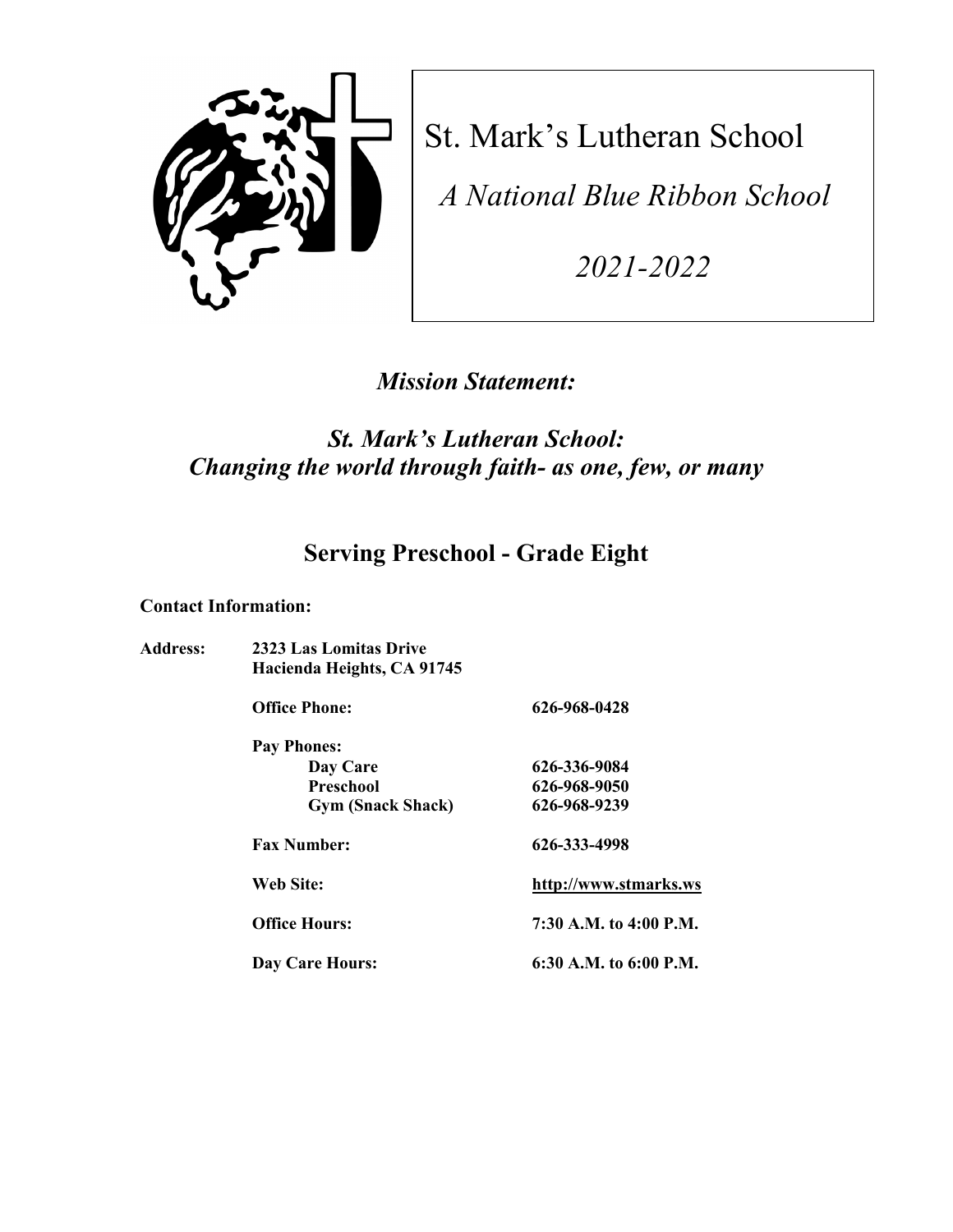# **Accredited by the Western Association of Schools and Colleges (WASC)**

# **Table of Contents**

| A.              |                                                  |
|-----------------|--------------------------------------------------|
| <b>B.</b>       |                                                  |
| C.              |                                                  |
| D.              |                                                  |
| E.              |                                                  |
| F.              |                                                  |
| G.              |                                                  |
| H.              |                                                  |
| I.              |                                                  |
|                 |                                                  |
|                 |                                                  |
|                 |                                                  |
| A.              |                                                  |
| <b>B.</b>       | Federal Asbestos Management Compliance15         |
| $\mathcal{C}$ . | Absences, Tardies, Dismissal for Appointments 15 |
| D.              |                                                  |
| E.              |                                                  |
| F.              |                                                  |
| G.              | Book Bags & Personal Athletic Equipment17        |
| Н.              |                                                  |
| I.              |                                                  |
| J.              |                                                  |
| Κ.              | Forgotten Lunches, Books, Homework, Etc18        |
| L.              |                                                  |
| M.              |                                                  |
| N.              |                                                  |
| Ο.              |                                                  |
| P.              |                                                  |
| Q.              |                                                  |
| R.              |                                                  |
| S.              |                                                  |
| T.              |                                                  |
| U.              |                                                  |
| V.              |                                                  |
| W.              |                                                  |
| Х.              |                                                  |
|                 |                                                  |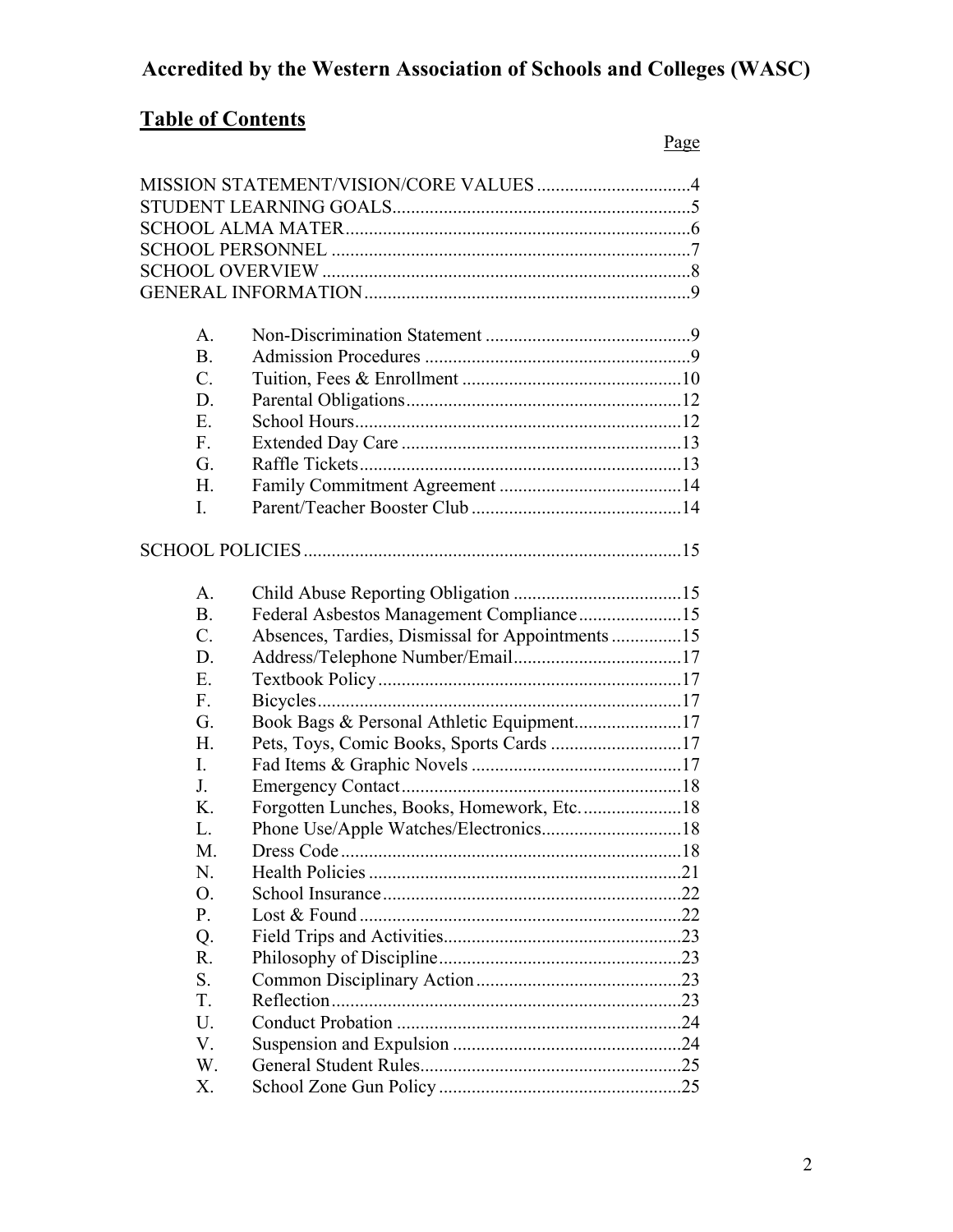|                          | ACADEMIC & STUDENT ACTIVITY INFORMATIONAND       |
|--------------------------|--------------------------------------------------|
|                          |                                                  |
| A.                       |                                                  |
| <b>B.</b><br>$C_{\cdot}$ |                                                  |
|                          |                                                  |
| D.                       |                                                  |
| E.                       |                                                  |
| F.<br>G.                 |                                                  |
| H.                       |                                                  |
|                          |                                                  |
| I.                       |                                                  |
| J.                       |                                                  |
| K.                       |                                                  |
| L.                       |                                                  |
| M.                       |                                                  |
| N.                       |                                                  |
| $\Omega$ .               |                                                  |
| P.                       |                                                  |
| Q.<br>R.                 |                                                  |
|                          |                                                  |
|                          | APPENDIX II - PERMISSION TO PARTICIPATE AND TO   |
|                          |                                                  |
|                          |                                                  |
|                          |                                                  |
|                          | APPENDIX V - HARASSMENT PREVENTION POLICY 35     |
|                          | APPENDIX VI - INTERNET ACCEPTABLE POLICY 38      |
|                          | APPENDIX VII - PARKING LOT RULES & REGULATIONS40 |
|                          |                                                  |
|                          | APPENDIX IX - STUDENT/PARENT IPAD AGREEMENT 42   |
|                          | APPENDIX X - PARENT AGREEMENT HANDBOOK43         |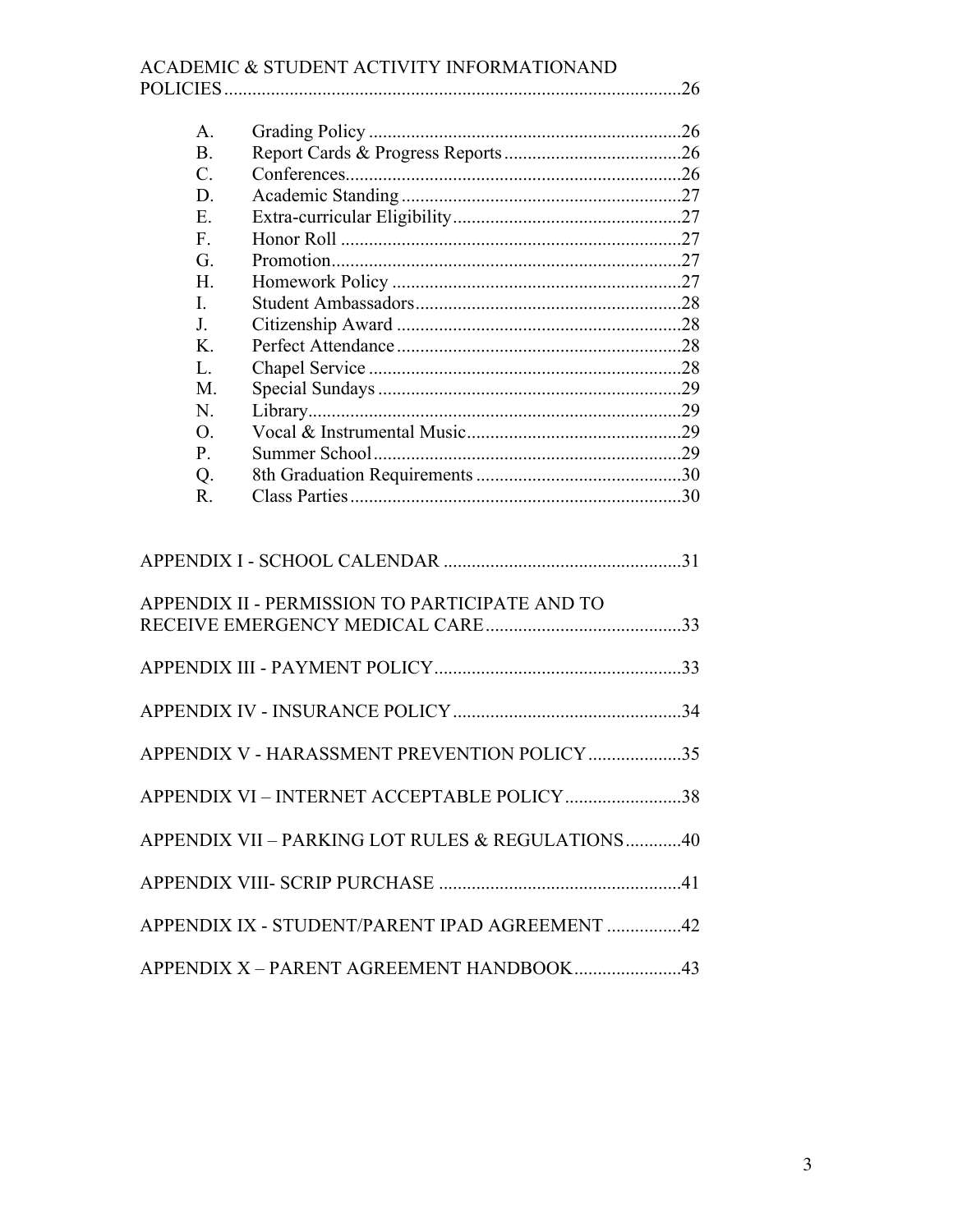# **Mission Statement**

# *ELCA's God's Work, Our Hands*

**SML:** Changing the world through faith – as one, few, or many.

**SML Leadership Academy**: Creating positive change in the world by developing student and staff leaders who act justly, love mercifully, and walk humbly with their Lord. (Micah 6:8)

# **Vision Statement**

St. Mark's strives to be a nationally renowned preschool through eighth grade school through a continued commitment to excellence in education and its establishment of a premier leadership academy for students and staff.

# **Core Values: Student Learning Outcomes**

**Faithful Servants of God –** Students develop a deepening faith and understanding of God's grace evidenced by acts of servant leadership.

**Responsible Citizens –** Students mature as productive, conscientious citizens who demonstrate the technical (hard) and non-technical (soft) skills of leadership.

**Life Long Learners –** Students enthusiastically seek knowledge.

**Complex Thinkers –** Students embrace intellectual challenges.

**Effective Communicators –** Students employ spoken and written communication effectively.

# **Educational Philosophy**

*St. Mark's school seeks to glorify God by providing educational excellence in a safe, nurturing, Christ-centered environment. St. Mark's serves families and the community by furnishing an educational institution that integrates Christian principles and truths with exemplary academic and extra-curricular programs.*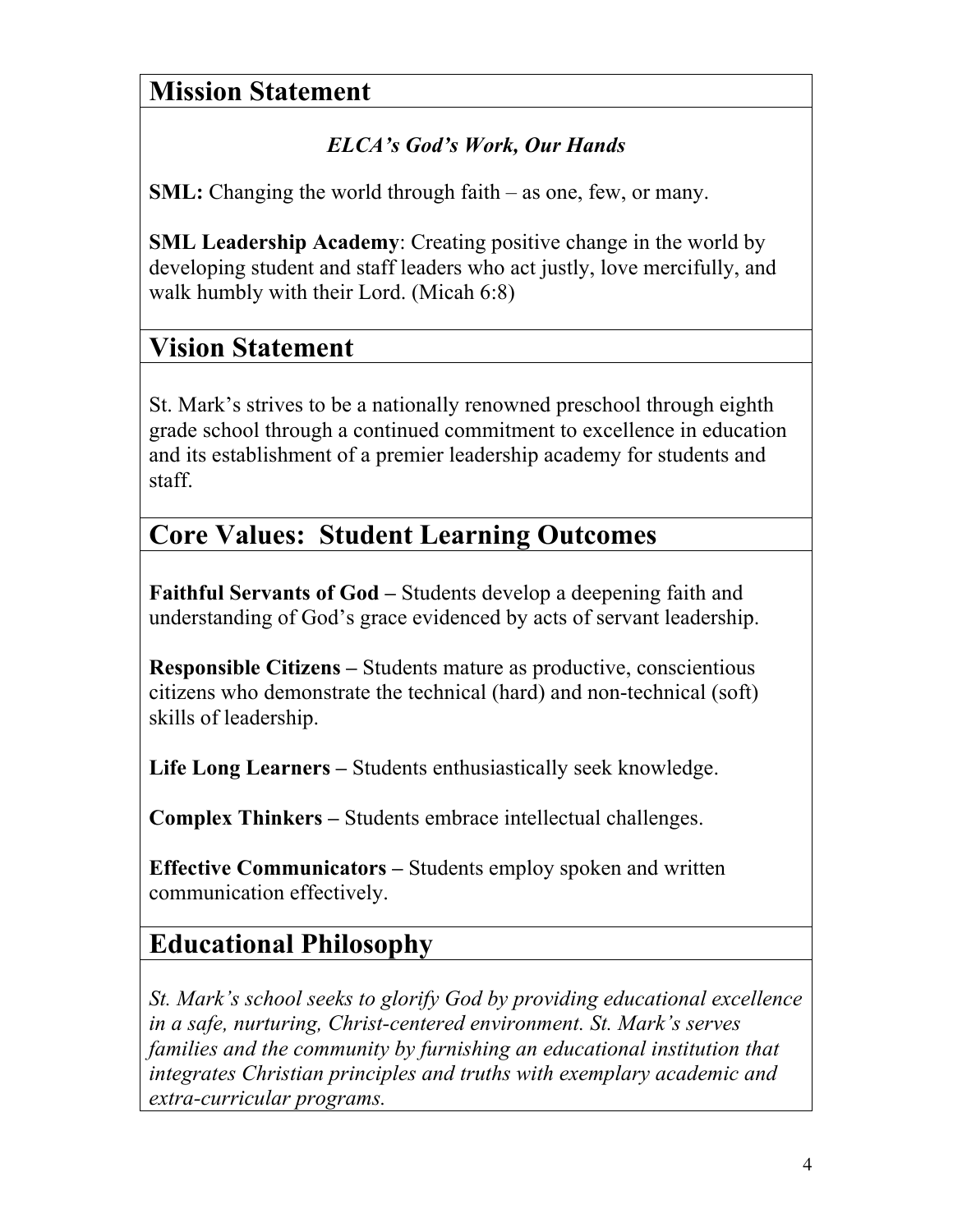#### *St. Mark's Student Learning Outcomes*

*With God's help through the Holy Spirit, St. Mark's students will become:*

#### *Faithful Servants of God*

*Students who develop a deepening faith and understanding of God's grace evidenced by acts of servant leadership as they:*

*-Grow in faith and knowledge of Jesus Christ through prayer, worship and Bible study*

*-Contribute time, energies and talents in service to God*

*-Share with others blessings given by God*

*-Increase understanding of Lutheran doctrine*

*-Glorify God in body and spirit*

#### *Responsible Citizens*

*Students who mature as productive, conscientious, citizens who demonstrate the hard and soft skills of leadership as they:*

*- Assume responsibility for their actions*

*- Seek to make choices, which result in positive changes in their schools, communities, nation, and world*

*- Respect all peoples and their cultures*

*- Practice Christian values, conflict resolution and teamwork in activities*

*- Cultivate a sense of global responsibility*

#### *Life Long Learners*

*Students who are excited about seeking knowledge as they:*

*-Identify with success and gain self-confidence*

- *- Build a foundation of skills to become competent, self-directed learners.*
- *- Define, set and prioritize challenging, realistic, short and long term goals*
- *- Create intellectual, artistic, practical and tangible works*

*- Utilize effective study skills and work independently*

#### *Complex Thinkers*

*Students who are enthused about intellectual challenges as they:*

*- Strive to reach the highest levels of competence in their endeavors*

- *- Analyze, interpret, and evaluate significant information*
- *- Integrate knowledge and available resources, applying them to real life situations*
- *- Apply technology effectively*
- *- Seek information to empower reason and make decisions*

#### *Effective Communicators*

*Students who employ spoken and written communication effectively as they:*

*- Express their ideas verbally, in writing and through the use of technology*

*- Articulate with clarity and understanding*

*- Exercise positive leadership and group skills*

- *-Foster, develop and maintain collaborative relationships within diverse settings*
- *- Incorporate empathy and compassion when communicating with others*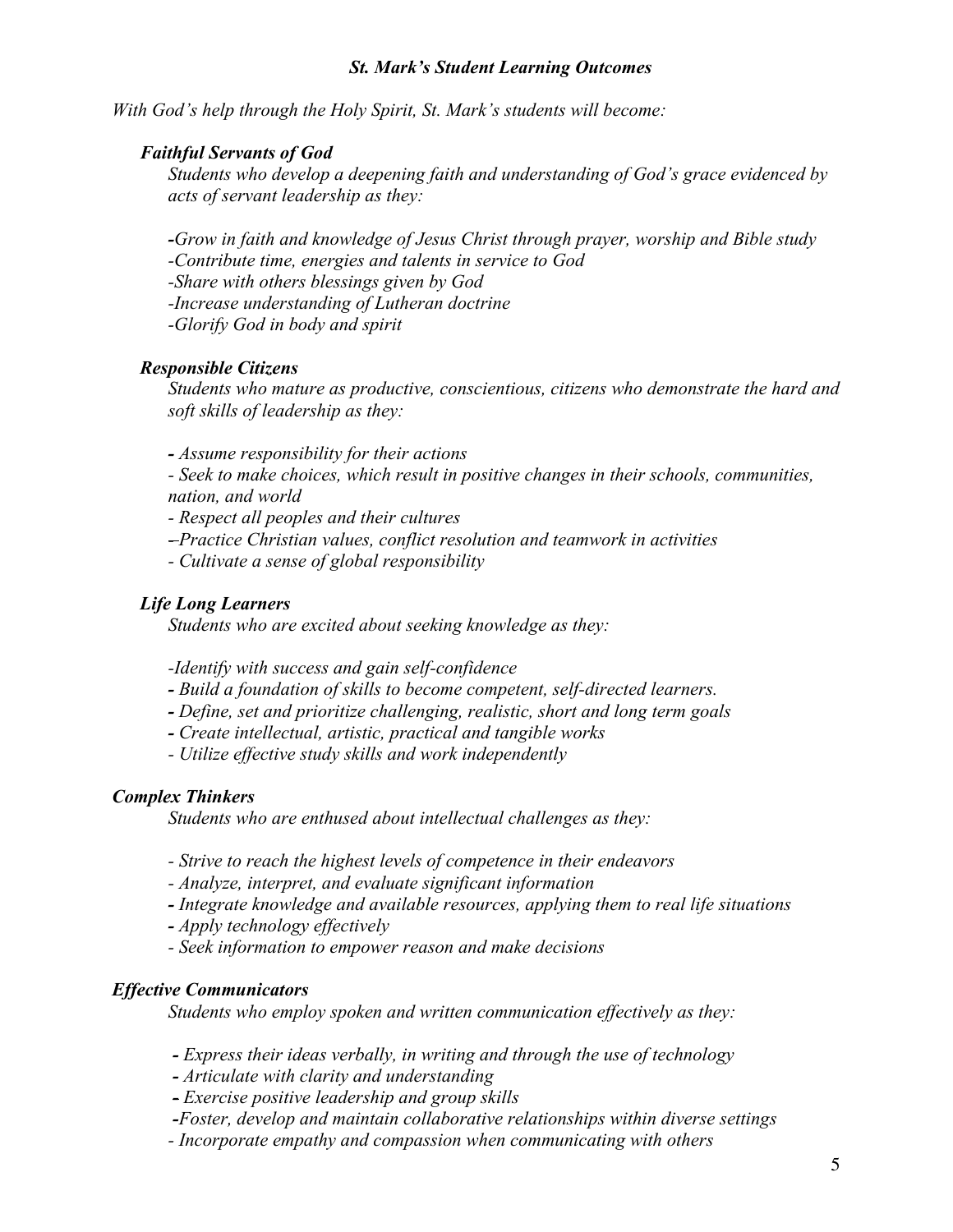# SML Alma Mater

Lyrics: Williams/Gil Music: Williams

We sing our praises to the Lord above And lift our voices for the school we love At St. Mark's Lutheran we will always strive to be A people who will lead with the light of Christ.

With our strong faith, we'll change this world together

And the red and white will stay in our hearts forever Our Alma Mater's home wherever we may roam We'll live our lives to serve with the love of Christ

> Once a Lion, always a Lion! Oh, SML how we love you!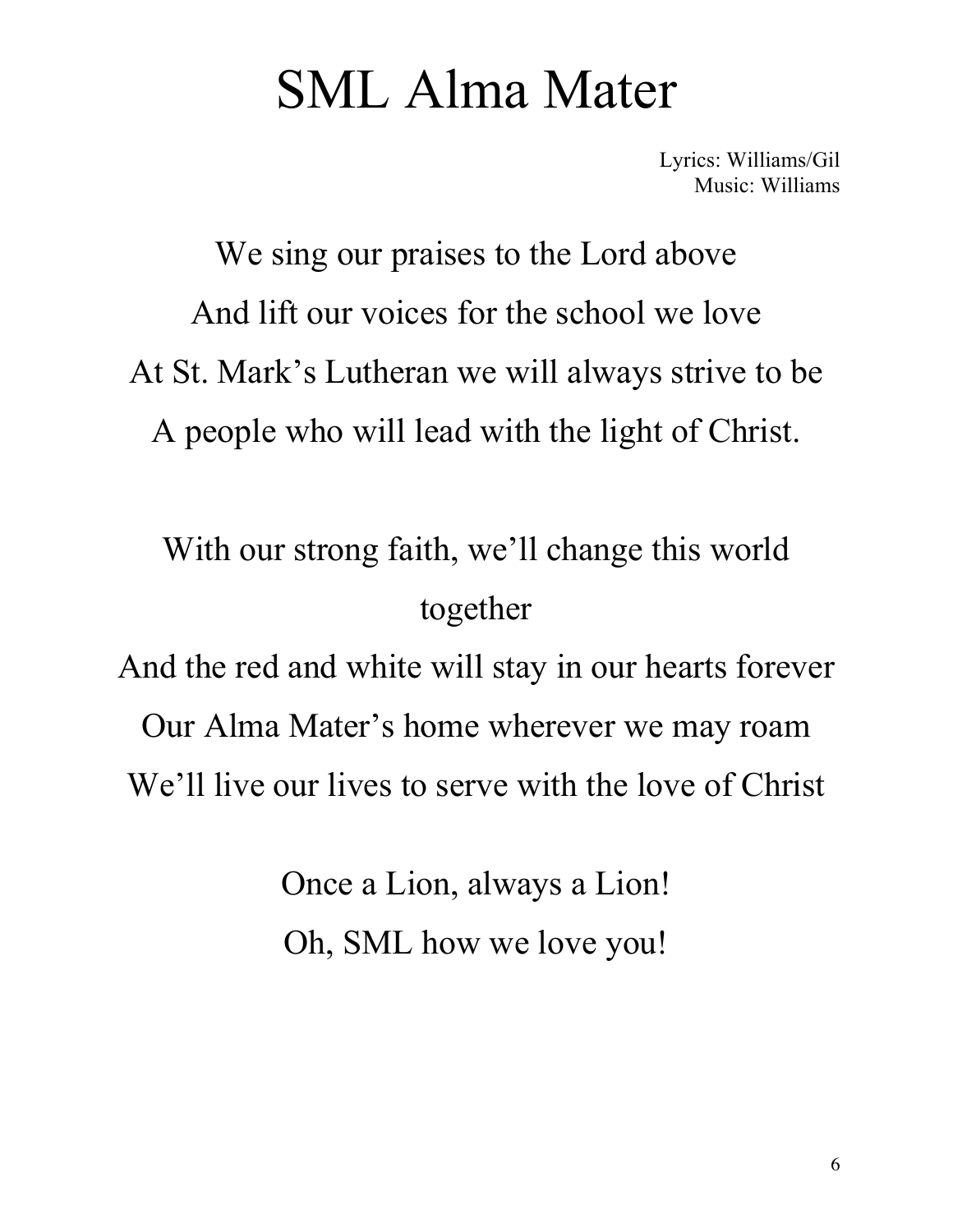# **SCHOOL PERSONNEL 2021-2022**

#### ADMINISTRATIVE/CLERICAL STAFF

Superintendent Dr. Barbara M. Clark/8<sup>th</sup> History Principal, Leadership & Operations Monica Gerardo/Leadership K-8 Curriculum Director Morley Ochoa/ELL Office Administrator/Manager Marti Rendon

| Day Care Director                    | Connie Cruz      | <b>Assistant Day Care Director</b> | <b>Ashley Monares</b> |
|--------------------------------------|------------------|------------------------------------|-----------------------|
| Pre-School Director                  | Lori Munoz       | <b>Assistant Office Manager</b>    | Claudia Alcala        |
| School Secretary                     | Araceli Gallardo | School Secretary/Scrip             | Traci Navarro         |
| Marketing/Dev. Director Tina Kubasek |                  | School Counselor                   | Jennifer Cormack      |

#### **FACULTY**

| Kindergarten                                                                                                                                                                                                                                                                                                                                                                                 | Vanessa Guerra, Ashley Stanford                                                   |                                                                                                                                                                                                                                                                           |  |
|----------------------------------------------------------------------------------------------------------------------------------------------------------------------------------------------------------------------------------------------------------------------------------------------------------------------------------------------------------------------------------------------|-----------------------------------------------------------------------------------|---------------------------------------------------------------------------------------------------------------------------------------------------------------------------------------------------------------------------------------------------------------------------|--|
| <b>First Grade</b>                                                                                                                                                                                                                                                                                                                                                                           | Megan Carter, Lisa Kamerick                                                       |                                                                                                                                                                                                                                                                           |  |
| Second Grade                                                                                                                                                                                                                                                                                                                                                                                 | Paulette Abbott, Christine Birtja, Carlos Loaiza                                  |                                                                                                                                                                                                                                                                           |  |
| Third Grade                                                                                                                                                                                                                                                                                                                                                                                  | Danica Rosales, Leah Kolek                                                        |                                                                                                                                                                                                                                                                           |  |
| Fourth Grade                                                                                                                                                                                                                                                                                                                                                                                 | Lisa Mata, Ashley Gonzalez, Rebecca Stout                                         |                                                                                                                                                                                                                                                                           |  |
| Fifth & Sixth                                                                                                                                                                                                                                                                                                                                                                                | Marisa Lopez, Jennifer Wampler, Joanna Zhou,<br>Ann Marie Nelson, Holly Parminter |                                                                                                                                                                                                                                                                           |  |
| K-Fourth French                                                                                                                                                                                                                                                                                                                                                                              | Lara Rezko                                                                        |                                                                                                                                                                                                                                                                           |  |
| 6-8 Religion                                                                                                                                                                                                                                                                                                                                                                                 | Gen Tidwell                                                                       |                                                                                                                                                                                                                                                                           |  |
| 6-7 Social Studies                                                                                                                                                                                                                                                                                                                                                                           | Nicole Curtis                                                                     |                                                                                                                                                                                                                                                                           |  |
| 8 <sup>th</sup> English/Literature<br>7 <sup>th</sup> English/Literature<br>JH Math/JH Dept. Chair<br>8 <sup>th</sup> Math<br>7th Science/Tech<br>8 <sup>th</sup> Science & Math Chair<br>Art $K - 8$<br>6-8 Grade Spanish<br>Physical Education<br>Physical Education<br>Vocal Music $K - 4/B$ and<br>Vocal Music 5 - 8<br>Library/Reading-Resource Specialist<br>Computer<br>Computer Tech |                                                                                   | Jennifer Strong<br>Taylor Quijada<br><b>Anthony Ossa</b><br>Jennifer Shelton<br>Madison Shipherd<br>Samantha Lee<br>Sue Ferrini<br>Delia Solis<br>Maegan Garcia<br>Chris Evangelista<br>Mala Williams<br>Jennifer Cormack<br>Kathy Hall<br>Samantha Loaiza<br>Jeff Walker |  |

#### TEACHING ASSISTANTS/TECHNICAL STAFF

Susan Montes, Kylie Betancourt, Eileen Countryman, Christian Duran, Maribel Fields, Adriana Gallardo, Megan Gilbert, Maria Gonzalez, Elizabeth Locke, Kris McFarland ,Ashley Monares, Felicia Sahagian, Hadleigh Shipherd, and Maintenance, Gus Garcia

#### DAY SCHOOL COMMITTEE

Pastor, Jim Mericle, Superintendent, Barbara Clark, ex officio; Principal, Monica Gerardo, ex officio; Chair, Frank Winn; Secretary, Ruth Jasso; Treasurer, Norm Rumpf; Members: Betty Castaneda, Alex Cormack, Mary Rodriguez, Gwen Andrizzi and Chris Zapfel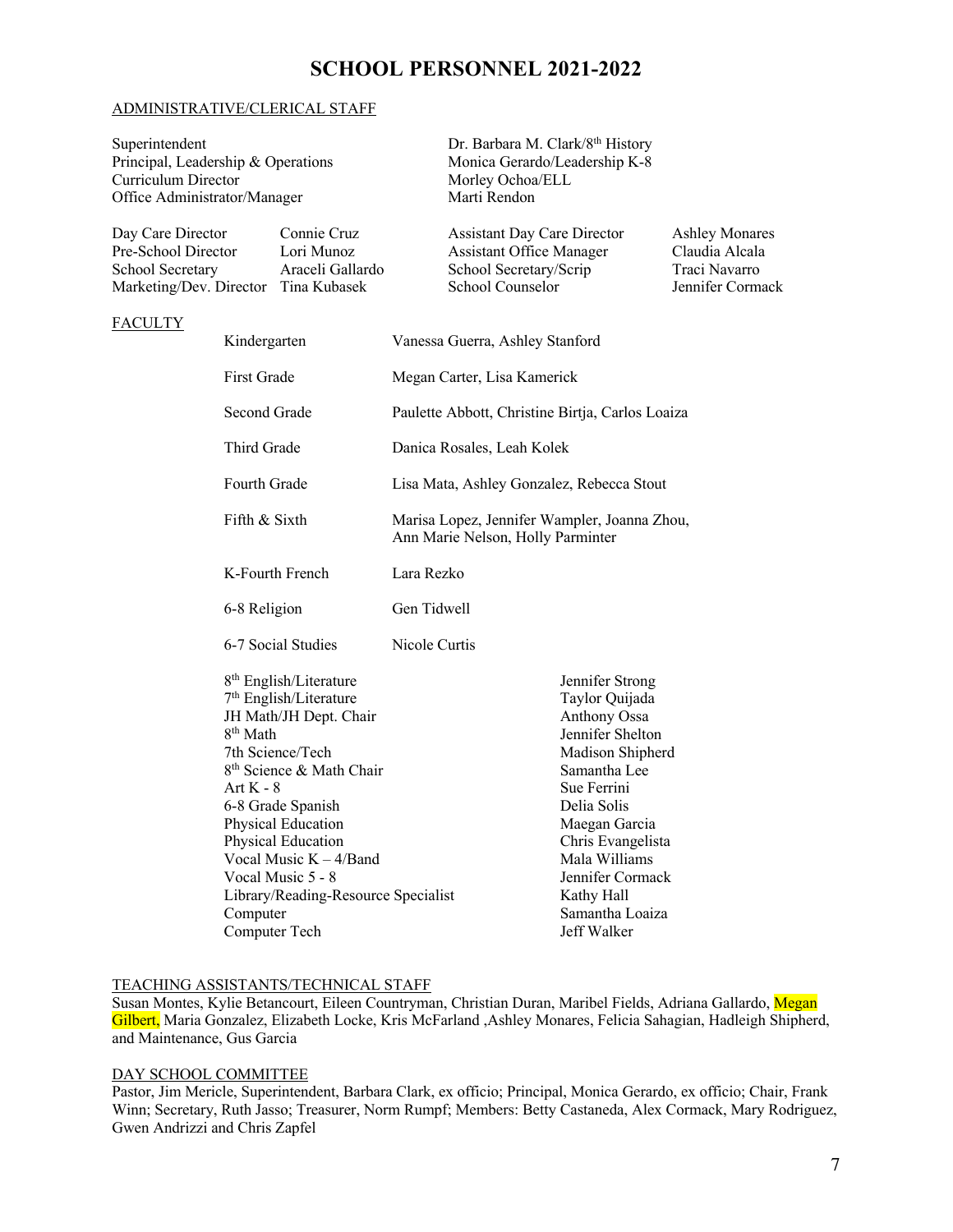# THE ELEMENTARY SCHOOL

The St. Mark's Elementary School serves kindergarten students as well as students in grades one through four. K-4 classrooms are self-contained with one teacher providing instruction in the basic subject areas. Our physical education, art, computer, and music teachers as well as our librarian provide specialized instruction. Students may begin instrumental music instruction in the fourth grade.

| <i>Basic Subjects:</i>          | math, language-arts (reading, writing, grammar,<br>spelling, and vocabulary), science, social studies, religion, health,<br>physical education, music, and computer |  |
|---------------------------------|---------------------------------------------------------------------------------------------------------------------------------------------------------------------|--|
| <i>Exploratory Experiences:</i> | art, library, coding, outdoor classroom French and field trips                                                                                                      |  |

## THE MIDDLE SCHOOL

At St. Mark's grades five through eight are set up as a middle school. The students move from class to class having different teachers for different subjects. Our middle school provides a flexible, but disciplined learning environment.

Basic subjects are offered in a broader dimension at this level, and a number of exploratory experiences are introduced. Guidance and positive reinforcement are also emphasized because students at this age are making a difficult transition - from childhood to adolescence - coping with enormous physical, mental, and emotional changes.

The middle school fosters high academic performance and gives each student the opportunity to advance with dignity and understanding.

## The Middle School/Junior High Program Offers:

| <i>Basic Subjects:</i>          | math, science, social studies, English, religion,<br>physical education, health, literature, computer                                                                                                                                                                                                                                                                    |
|---------------------------------|--------------------------------------------------------------------------------------------------------------------------------------------------------------------------------------------------------------------------------------------------------------------------------------------------------------------------------------------------------------------------|
| <i>Fine Arts:</i>               | art, vocal music, drama, hand bells, band                                                                                                                                                                                                                                                                                                                                |
| <i>Exploratory Experiences:</i> | coding, Chinese, French, Spanish, speech, field trips,                                                                                                                                                                                                                                                                                                                   |
| Extra-Curricular Activities:    | basketball, flag football, volleyball, soccer, track, drama, hand bell<br>choir, children's choir, band, praise band, robotics, Cyberpatriot,<br>spelling bee, poetry festival, writing contest, Geography Bee,<br>STEAM Day, Math Counts, Math & Science Olympiad, podcast,<br>yearbook, ECHO, ECHO Jr., principal's council, leadership<br>council and student council |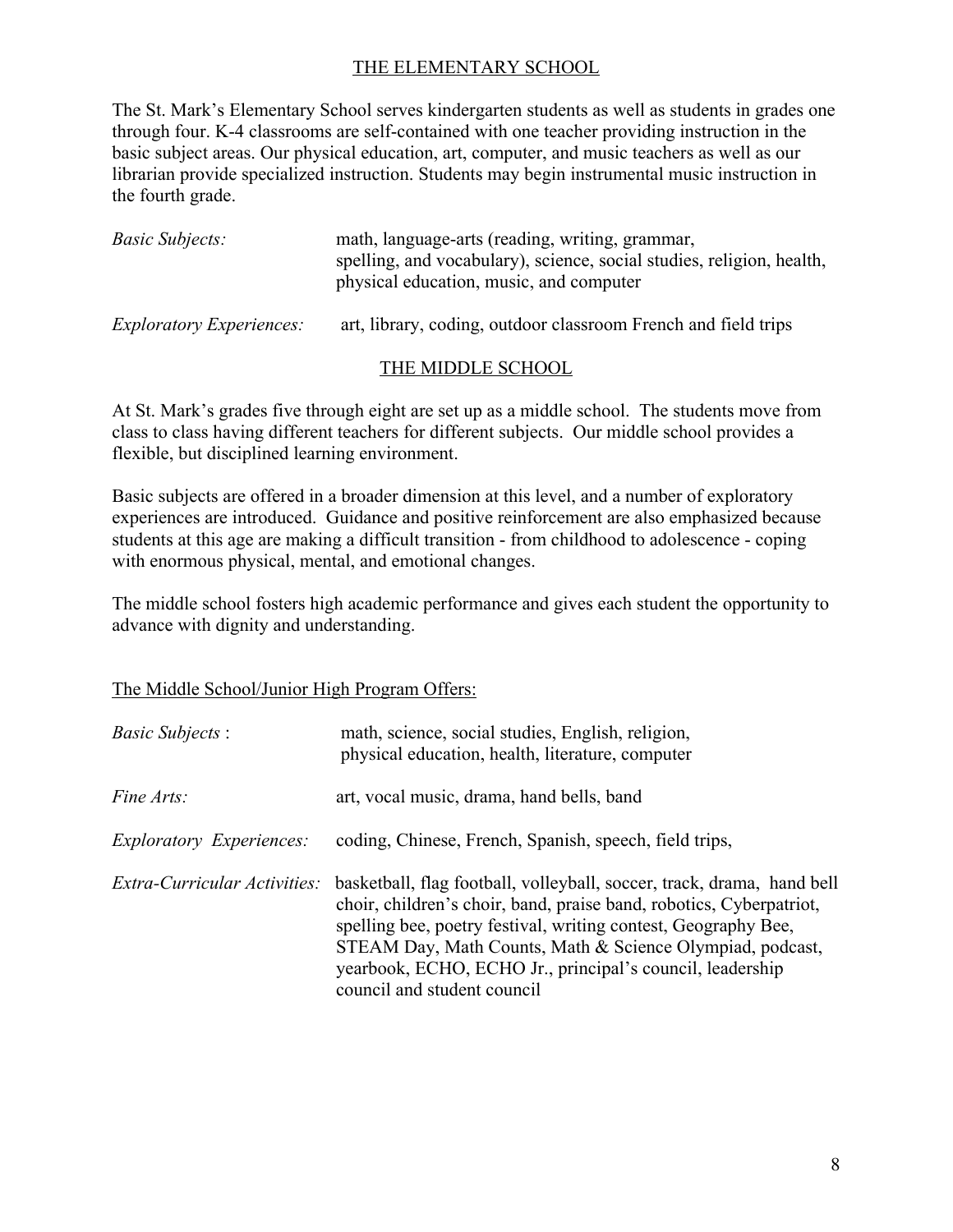## A. **Non-Discrimination Statement:**

**"St. Mark's Lutheran School admits students of any Race, Color, National and Ethnic Origin to all the rights, privileges, programs, and activities generally accorded or made available to students at this school. The school does not discriminate on the basis of Race, Color, National or Ethnic Origin in administration of its educational policies, admissions policies, scholarship programs, or other school administered programs."**

B. Admissions Procedures - General Admission Policy

All incoming students are academically tested and will upon satisfactory performance, be admitted as follows:

| Priority 1: | Children currently attending St. Mark's.                                                                                                                               |
|-------------|------------------------------------------------------------------------------------------------------------------------------------------------------------------------|
| Priority 2: | Children of the congregation.                                                                                                                                          |
| Priority 3: | Families of children currently enrolled at St. Mark's who wish to enroll<br>another sister or brother.                                                                 |
| Priority 4: | If room is available, children from the waiting list.                                                                                                                  |
| Priority 5: | If room is available, other students who by their behavior and attitude<br>demonstrate an acceptance of the St. Mark's Lutheran School philosophy<br>will be admitted. |

Each student is enrolled for a period of one year only. Re-enrollment is necessary each year and depends upon the successful completion of the previous grade, parent cooperation with the school and fulfillment of all financial obligations.

## **All new students will be placed on academic and conduct probation for at least one term. The length of time may be extended at the discretion of the principal.**

The administration and faculty of St. Mark's Lutheran School wish to remind every family that this school is not geared to accommodate those students who demonstrate severe grade level deficiencies or behavioral problems. We do all in our power to recommend specialized testing where academic deficiencies may be caused by specific learning disabilities and will assist in referrals for alternate school placement.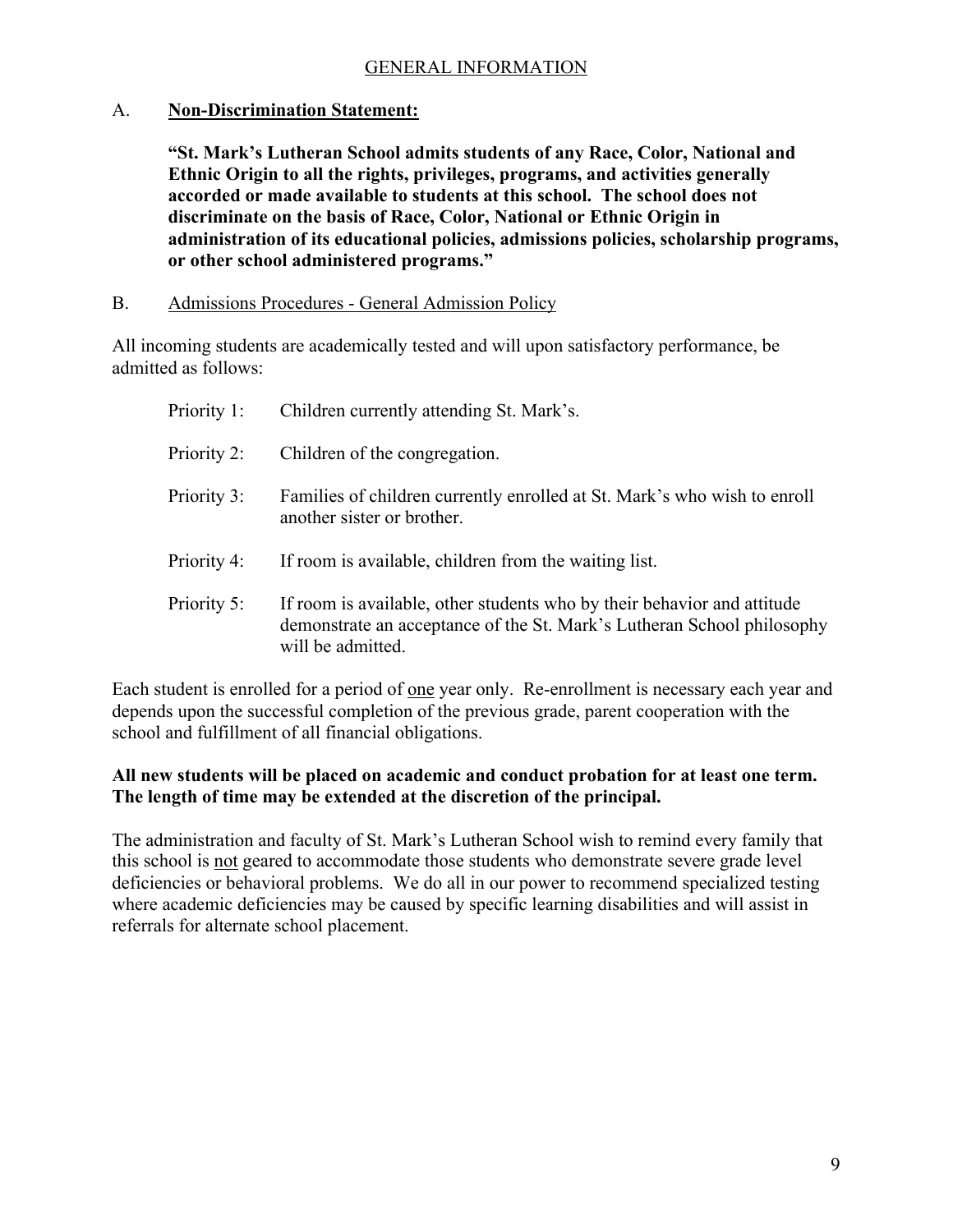# C. Tuition and Fees

# Tuition Policy

The year's tuition may be paid in one lump sum or in 10 equal installments from August through April. By Registration Day, both the August and May payments are due. All other payments are due the first day of the month. Parents are responsible for the year's tuition. In the event of an early withdrawal or termination of enrollment, families are contractually obligated to pay the balance of their tuition.

- 1. Tuition is due on the first of every month and failure to pay on time will result in suspension from school. Tuition should be paid by money order, cashier's check or personal check only. We prefer no cash payments.
- 2. Any checks returned due to insufficient funds will result in a \$25.00 service charge. After a second returned check, a cashier's check will be required for any subsequent payments.
- 3. A \$15.00 delinquent fee is charged for payments received after the 10th of the month. You may pay your bills up to and through the tenth during normal office hours (7:30 A.M. - 4:00 P.M.) Payments postmarked the tenth or left in the mail slot after 4:00 P.M. will be late and charged the \$15.00 late fee. Also, if the 10th is a HOLIDAY, SATURDAY OR SUNDAY, payments are due the last working day **before** the 10th. Payments are not accepted by the day care staff.
- 4. Parents receiving the church discount must be members of St. Mark's church who have attended church a minimum of 17 Sundays the previous year. The student receiving the discount must also attend a minimum of 17 Sundays.

# Enrollment Procedure:

# *Returning Students*

.

- 1. Complete application form and submit \$150.00 enrollment fee Please note this fee is non-refundable.
- 2. Submit \$150.00 family commitment fee. Please note this fee is non-refundable.
- 3. No family will be allowed to re-enroll or will be allowed to be considered as reenrolled if any tuition or fees are unpaid or delinquent on April 30. This means that the delinquent family would lose its preferred position on the school rolls.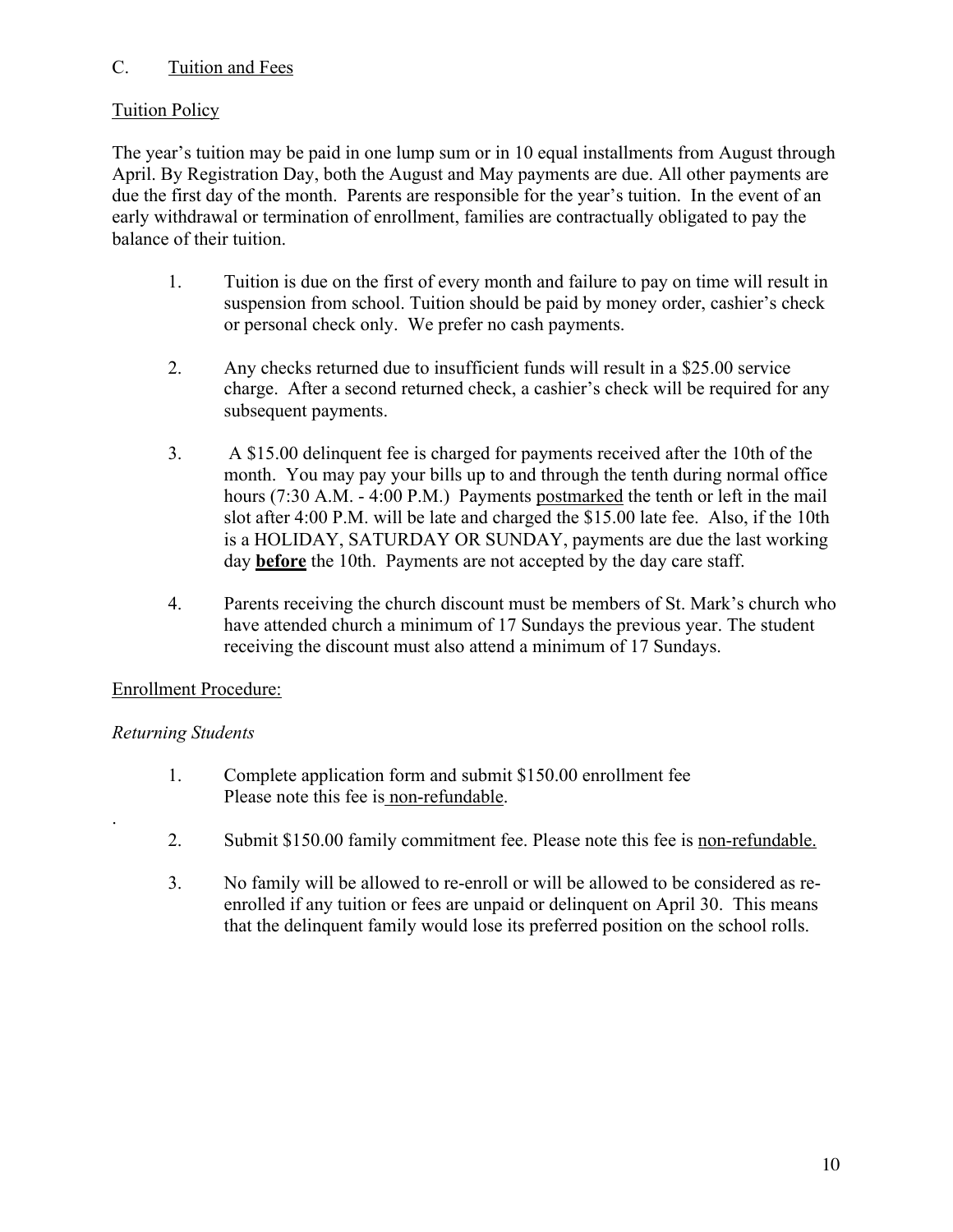#### Enrollment Procedure: *New Students*

- 1. Complete application form and submit \$150.00 enrollment fee. Please note this fee is non-refundable.
- 2. Submit \$150.00 family commitment fee. Please note this fee is non-refundable.
- 3. Arrange an interview with the principal. Please bring a recent report card, or examples of student work.
- 4. Bring a recommendation from a former teacher, and a copy of most recent standardized testing.
- 5. Schedule testing for the candidate and submit a \$25.00 testing fee.
- 6. One month tuition is due at the time of enrollment.

## Registration Procedure

Prior to the beginning of the school year, all of our students are required to register. Information on registration is mailed in the summer.

#### *At the time of Registration:*

- 1. bring all the registration forms, completely filled out and signed;
- 2. all tuition and fees uncollected from the previous year must be paid in full if a delinquency exists, no child will be registered from that family;
- 3. the first two tuition installments, family commitment fee, first month day care payment, and student fees must be paid in full;

## Special Notice:

- 1. No eighth grader will be allowed to participate in graduation activities or ceremonies if tuition and fees are not fully paid by April 30. Hence no diploma will be awarded;
- 2. All delinquent accounts will, at the discretion of the administrative assistant and day school committee, be forwarded to a collection agency or pursued through court.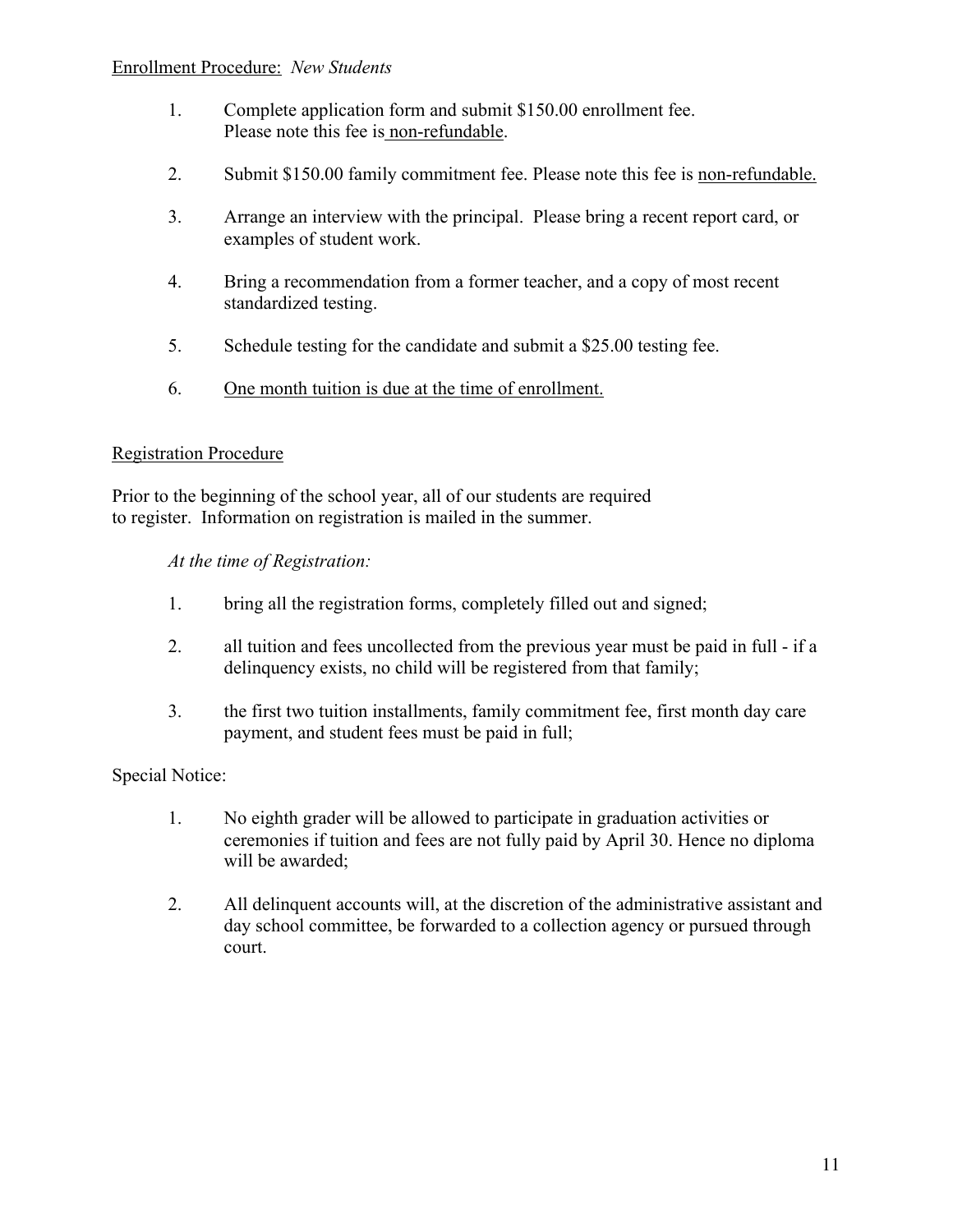## D. Parental Obligations

It is of the utmost importance that parents constantly seek to remind themselves that their support of the school, especially in regard to attendance at school and church functions when attendance is expected, willingness to participate in school projects, respectful and good faith interaction with faculty, administration and staff, and prompt payment of tuition and fees, does operate as a prerequisite to re-registration and as a condition for continued presence in school.

The administration and faculty will conduct a quarterly review of school and church attendance. Attendance at school functions, participation in school projects, and overall support of the school will be reviewed periodically during the school year. Failure to fulfill any part of the enrollment agreement or to adhere to the guidelines set forth in this handbook will jeopardize a family's continued presence in the school.

## E. School Hours

| 6:30 A.M.        | <b>Extended Day Care</b>                               |
|------------------|--------------------------------------------------------|
| 7:45 A.M.        | First Allowed Arrival Time 5 - 8 Non-Day Care Students |
| 7:55 A.M.        | Bell Rings for Grades 5 - 8                            |
| 8:00 A.M.        | Classes Begin for Grades $5 - 8$                       |
|                  | First Allowed Arrival Time K-4 Non-Day Care            |
| 8:15 A.M.        | Grades K - 4 Line Up                                   |
| 8:20 A.M.        | Classes Begin for Grades K - 4                         |
| 3:05 P.M.        | Dismissal for Grades $K - 4$                           |
| 3:20             | K-4 Not Picked up Sent to Day Care, Parents Charged    |
| 3:20 P.M.        | Dismissal for Grades 5 - 8                             |
| 3:30 P.M.        | 5 - 8 Not Picked up Sent to Day Care, Parents Charged  |
| 3:05 - 6:00 P.M. | <b>Extended Day Care</b>                               |
|                  |                                                        |

For safety and insurance reasons, we ask that no student arrive at school before 6:30 a.m. and the school will accept no liability for students on the school grounds or church grounds before that time. If students arrive at school in advance of 6:30 A.M., or arrive after 6:30 A.M. but do not report to the day care room, as they should, a fee of \$10.00 will be charged to their families even though no supervision will be provided for them. **PARENT COOPERATION IN THIS MATTER OF SUPERVISION IS MANDATORY**

Supervision is provided in the day care room from 6:30 A.M. to 7:45 A.M. each morning and a fee is charged for this time.  $5<sup>th</sup> - 8<sup>th</sup>$  grade students may arrive no earlier than 7:45 A.M. to avoid being charged for day care supervision. Students in grades 5-8 line up by the lunch tables near the gym. Students in grades  $1<sup>st</sup>$ -4<sup>th</sup> line up on the blacktop and kindergarten students in the K yard by their building. Parents not wishing to be charged must make sure that students arrive at school no earlier than those times in the morning. At 3:20 P.M. students in grades K-4 who have not been picked up will be sent to day care. At 3:30 P.M. students in grades 5-8 who have not been picked up will be sent to day care. A \$10.00 fee will be charged. Students may not wait for their parents in the parking lot.

Parents picking up students: No trees may be climbed on campus. Parents must not allow their children on the hill by the church and the grass in front of it to be unsupervised after they have been signed out. Children should be beside their parents until your family leaves the campus. **If you have written permission and sign out another parent's child you must take them with you when you leave campus. (**See parent cooperation in supervision above).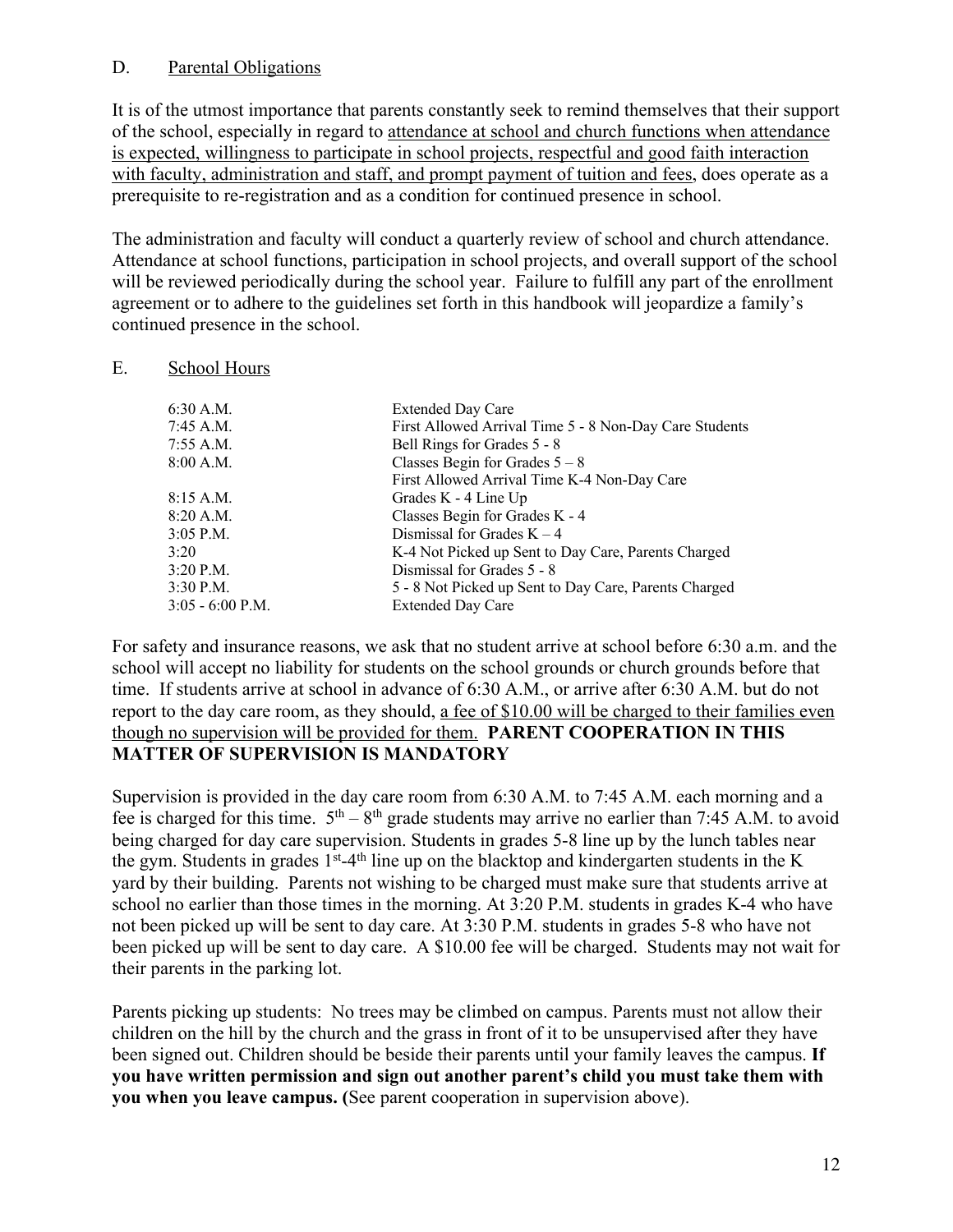#### F. Extended Day Care

To assist families that need care for their children all day during the week, St. Mark's has established an Extended Day Care Program, which is open from 6:30 A.M. to 6:00 P.M. Supervised recreational activities are featured.

Monthly Rates for K - 8

| 6:30 A.M. $-$ 8:15 A.M. | $3:00$ P.M. - 6:00 P.M.  |                     |
|-------------------------|--------------------------|---------------------|
|                         |                          |                     |
| Morning Only: \$98.00   | Afternoon Only: \$134.00 | Full-Time: \$206.00 |

Your day care charge is based on the program you select. A flat fee is collected monthly. The fee is payable monthly for 10 months, August through May.

Day Care may be used on a daily basis at the rate of \$9.00 per morning session and \$10.00 per afternoon session.

1. Day Care opens at 6:30 A.M.

2. If a student is not picked up by 3:20 P.M. (grades  $K - 4$ ), or 3:30 P.M. (grades  $5 - 8$ ), they will automatically go to Day Care and you will be charged.

3. Children brought earlier than 6:30 A.M. or picked up later than 6:00 P.M. penalized by an additional charge payable directly to the Day Care person in charge at the time. (See chart below).

4. Students attending Day Care whose siblings are in an after school activity such as scouting, athletics, tutoring, etc. will be charged for Day Care.

| <b>Overtime Rates</b>    | 1st Child                        | 2nd Child | <b>Additional Children</b> |
|--------------------------|----------------------------------|-----------|----------------------------|
|                          |                                  |           |                            |
| $6:15$ A.M. $-6:30$ A.M. | \$5.00                           | \$3.00    | \$3.00                     |
| 6:00 P.M. $-$ 6:15 P.M.  | \$5.00                           | \$5.00    | \$5.00                     |
| 6:16 P.M. $-$ 6:30 P.M.  | \$5.00                           | \$5.00    | \$5.00                     |
| 6:31 P.M. - Onward       | \$5.00 per 5 minutes (per child) |           |                            |

**Continuous misuse of day care hours will result in increase of fee as well as potential loss of participation in the day care program or other appropriate remedy at St. Mark's discretion.**

#### G. Raffle Tickets

All families are required to purchase a \$10 per child electronic raffle ticket at registration. The raffle will be held during the St. Mark's Carnival.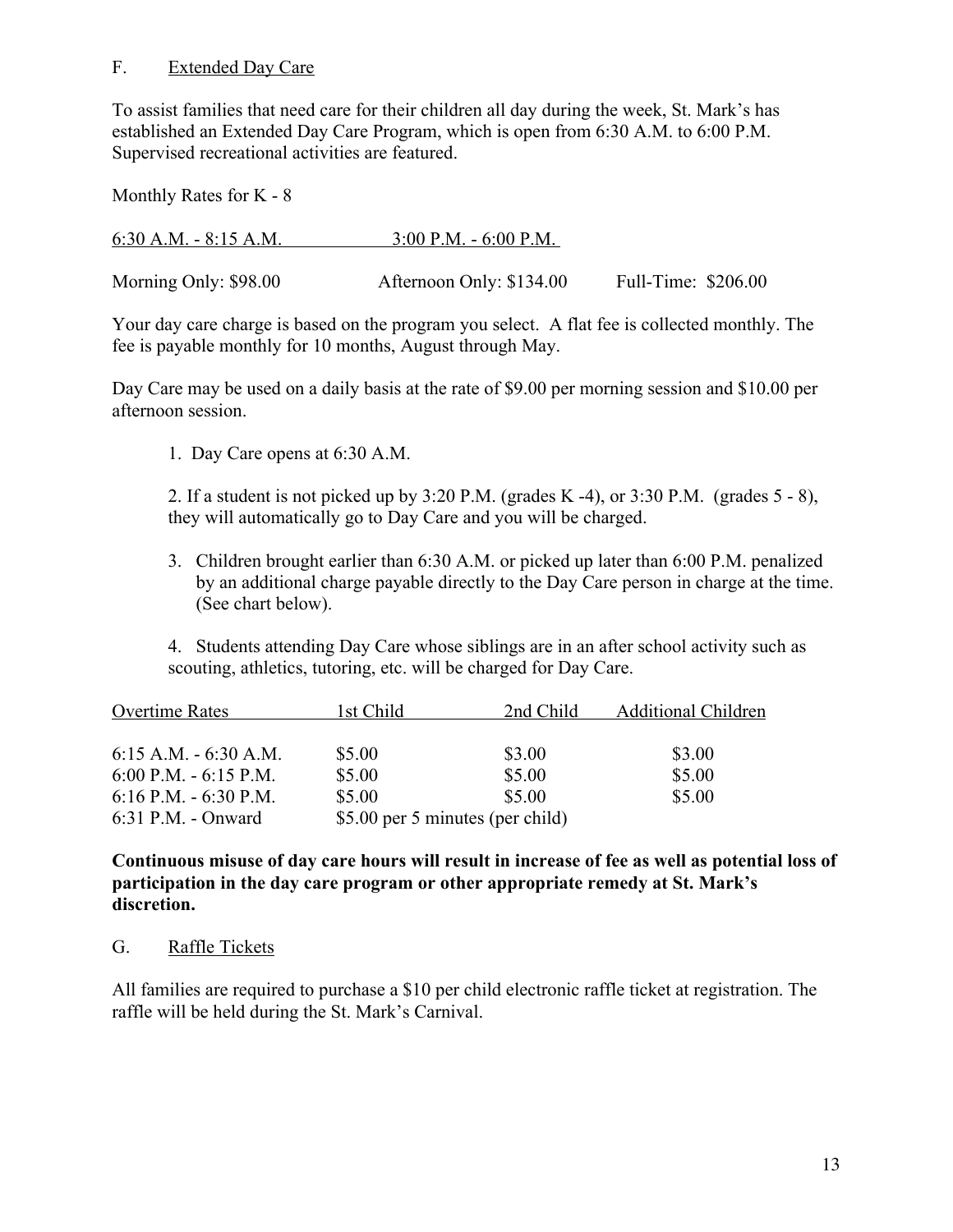# H. Family Commitment Agreement

Every family is expected to donate service to the school. The Family Goal is 15 hours to be completed during the school year, or in lieu of this, to contribute \$150.00 to the school. The cost of education per child is significantly more than the indicated tuition rate. In order to maintain tuition levels at rates more truly reflective of a family's ability to pay, it is expected that every family will honor the commitment. The family commitment fee is due at the time of enrollment and is refundable when the 15 hours of completed service card is returned to the school office. No refund is given if the 15 hours card is not turned in before April  $30<sup>th</sup>$ . No refund is given for partially completed commitments. Family Commitment hours must be signed by authorized persons; authorized signers would be the chair of the event, teachers, room parents or the school office personnel.

In your registration packet you will find a sheet with some examples of ways you can fulfill your family commitment. The list is not designed to be restrictive in any way. If your time or talent is not found on the list, simply contact the school office for assistance in securing your hours of service. The weekly school newsletter will often list opportunities to assist at the school that will help you fulfill your service agreement.

Parents who do additional volunteer work around the school may be interested in our 30-Hour Club. After completing and turning in the 15 hour card, parents may ask for another 15 hour card. Completion of this booklet earns you a spot in our 30-Hour Club, which includes an endof-the year luncheon and school spirit gift.

Field trips are not counted toward family commitment.

# I. Parent- Teacher Booster Club

The Parent-Teacher Booster Club is composed of parents, faculty members, and other persons interested in the educational program at St. Mark's. Through active participation parents can contribute to the success of the school in a very positive way. All parents are members of the parent booster club and annually pay the parent booster club fee at the time of registration.

# *School Booster Club Mission Statement*

Our mission, first and foremost, is to be ambassadors of St. Mark's by promoting Christian values and upholding positive attitudes, while serving our Booster Club's three main purposes:

- To recognize and show appreciation to our teachers and staff for their dedication and commitment to our students.
- To uphold and support our entire St. Mark's community, including teachers, staff, students and their families; uniting all and building a lasting camaraderie.
- To raise additional funds so that St. Mark's can continue to grow and improve and even exceed its current standard of excellence by providing everyone an opportunity to be involved and making our fundraising efforts a positive experience.

This organization shall not seek to direct the technical activities of the school or control its policies.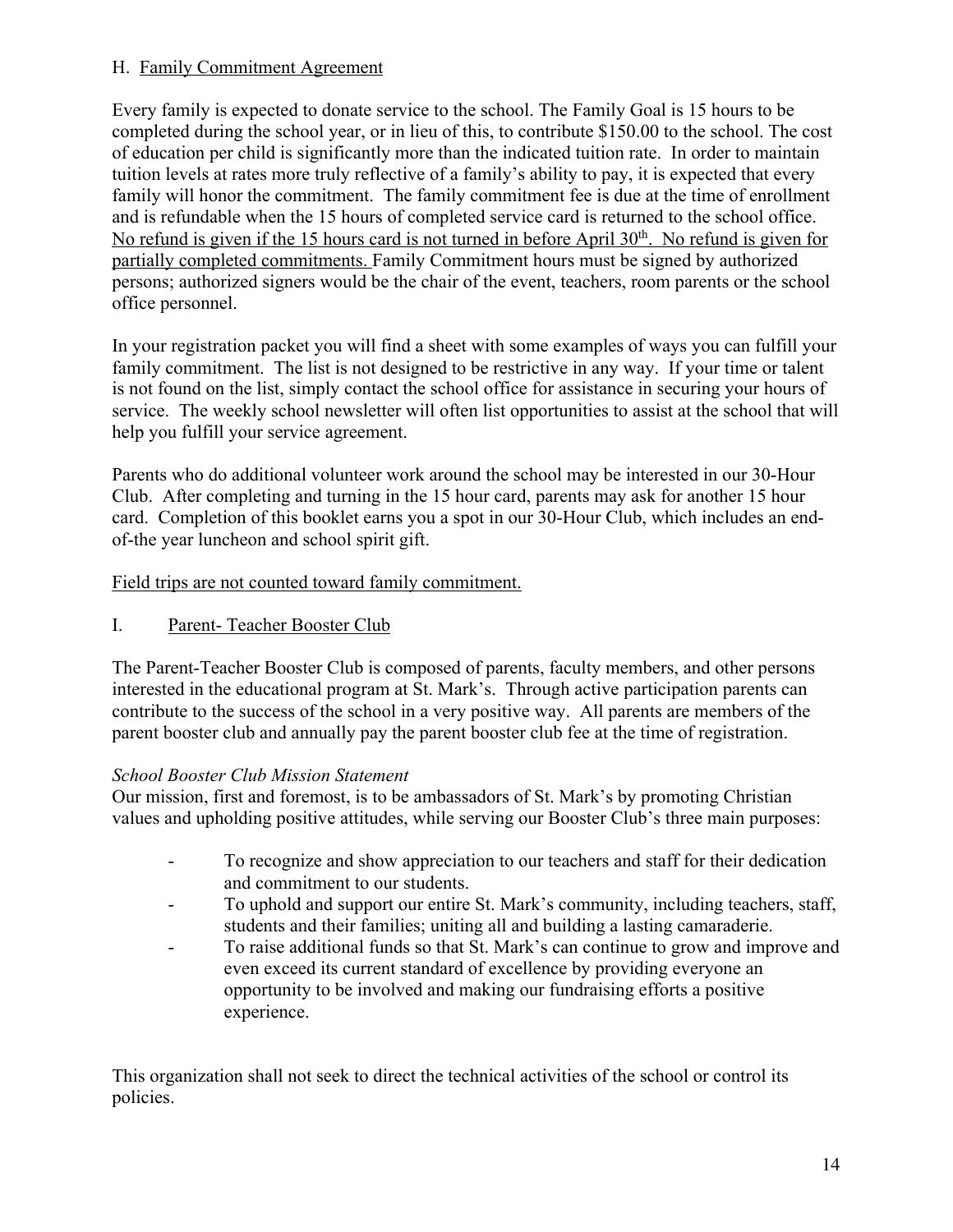## SCHOOL POLICIES

#### A. Child Abuse Reporting Obligation

In accord with St. Mark's policy and California law, school staff is obligated under penalty of fine and jail term to report a reasonable suspicion of physical abuse, emotional abuse, emotional deprivation, physical neglect, inadequate supervision, or sexual abuse and exploitation. In this very serious and legally narrow area, the school will not contact parents in advance of making a report to legal authorities, which would be the procedure followed in most other legal matters. The clear intent of the law, based on the seriousness of the crimes listed above, is to mandate that a report of reasonable suspicion of abuse be made. School staff will make such reports in the best interests of the affected child and do not, once reasonable suspicion is established, have any legal alternative except to make the report to the proper authorities for their investigation and review.

#### B. Federal Asbestos Management Compliance

Asbestos regulations for schools found in the Asbestos Hazard Emergency Response Act and as promulgated by the Environmental Protection Agency are followed at St. Mark's Lutheran School. An in place management program is followed. Parents interested in obtaining more information are encouraged to contact the Principal.

#### C. Absences, Tardies, Dismissal for Medical and Dental Appointments

Parents and students must realize the importance of consistent attendance at school - especially with regard to punctuality each day. Students who are absent or tardy are held responsible for any work they may have missed.

If a child is absent from school, you must notify the office before 9:00 A.M. - the school accepts no liability for a student absence unless the parent has contacted the school to inform the office that the student will not be in attendance that day. If a child has been diagnosed as having a contagious disease, (e.g. chicken pox, strep), kindly notify the office, so that precautions can be taken and notifications sent home. **A child with flu-like illness, new cough, vomiting, diarrhea, must stay home from school for at least 24 hours. A child with a fever must stay home, after they no longer have a fever or signs of a fever, without the use of feverreducing medicine. A fever is defined as a temperature of 100 °F or higher.** Upon returning to school after an absence, a written excuse stating the reason for the child's absence must be presented to the office.

At no time during the daily sessions are pupils allowed to leave the school grounds, even during recess and lunch period, except by previous arrangement. Students should only be picked up early for reasons of health or family emergency. If arrangements have been made and the child is to be picked up, the parent or legal guardian must present himself/herself to the office (not the classroom) before the child is released. No student will be released early after 2:45 P.M. Parents will need to wait until regular dismissal time to pick up their student if they do not pick them up prior to 2:45 P.M.

## Absences, Tardies, Dismissal for Medical and Dental continued

The child is then signed out and released. If someone other than the parent or guardian is picking up the child, he/she must present a signed note from the parent or guardian before the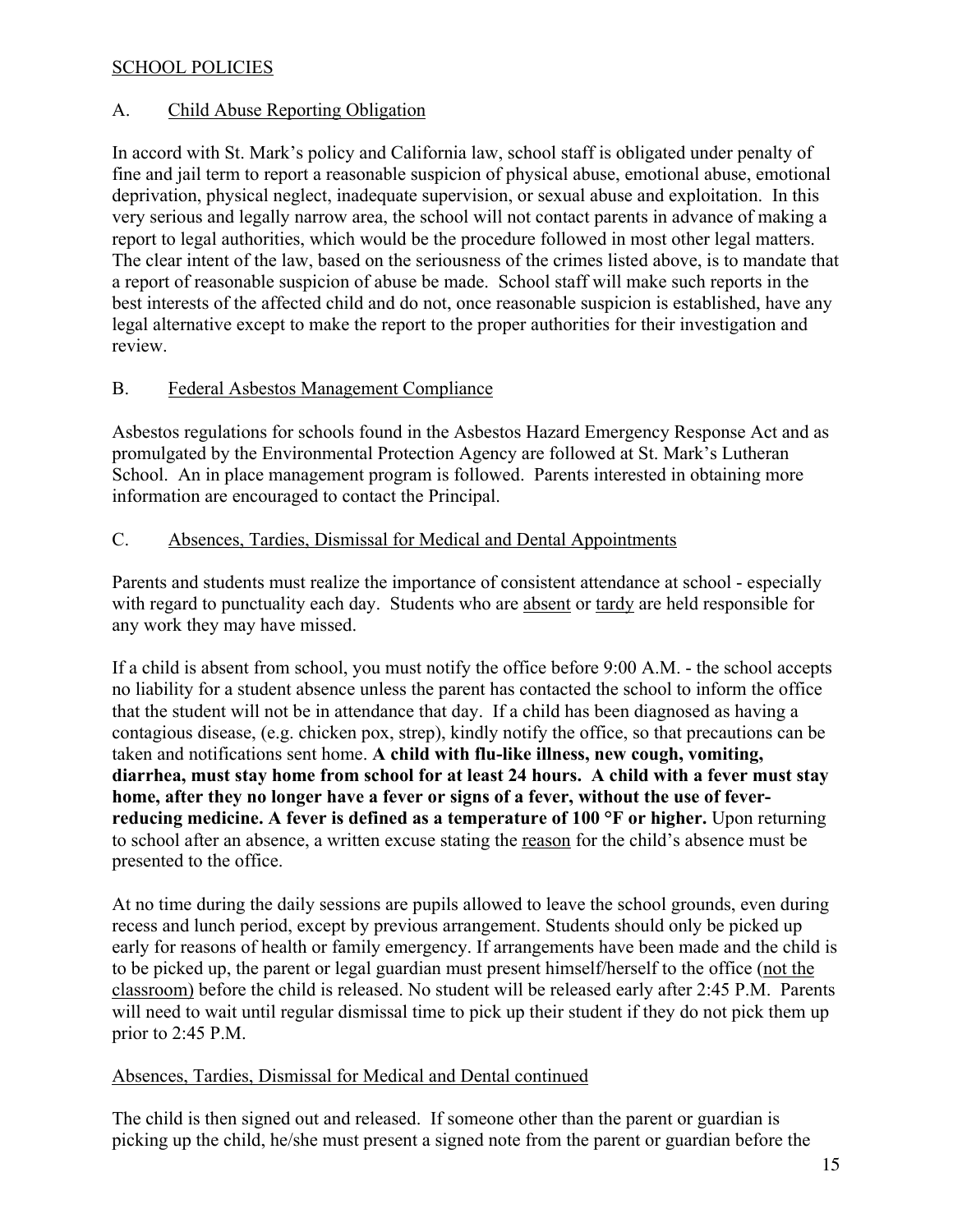child will be released. Students will be released without a note to persons listed on the child's emergency card.

A child who re-enters school the same day must sign in at the office and receive an admittance slip to go back to class. The school assumes no liability in cases where students leave the premises in violation of the above policy. Students may not leave the school grounds after school and return for an after school-sponsored activity that occurs immediately after school. They must remain on campus unless picked up and returned by parents.

In the case of <u>long-term absences</u>, parents must apply for permission from the principal and notify all of their child's teachers at least two weeks prior to departure. Advance assignments will not be given and all assignments, tests, etc., will have to be made up upon the student's return. At the discretion of the principal, summer school attendance may be required. If for any reason your child must leave school prior to the last day of the school year, an "incomplete" will be given in any affected subject area, and all work necessary to clear the "incomplete" from the transcript must be completed during summer school in order for grades to be entered for the fourth quarter and the year.

## Absence from School and Extra-Curricular Activities

A student must attend a minimum of  $\frac{1}{2}$  day of school the day of an extra-curricular event in order to attend that event. A student who is absent from school may not participate in practices, athletic events or performances, school dances, or special events that day unless in a specific circumstance with the principal's written permission.

#### Work Missed Due to Absence

It is the responsibility of the student to see that missed work is made up and turned in. As a general rule, students absent due to illness will be given one day for each day absent to make up daily work. A student absent only on the day of a scheduled test will be required to make up that test the following day. In the case of absences lasting more than one day, tests will be made up by special arrangement with the teacher.

## Tardiness

It is the parents' responsibility to see to it that the student arrives before 7:55 A.M. for grades 5-8 (Tuesday's arrival time for prayer group is 7:50) and 8:15 A.M. for grades K-4. A child is considered tardy if they are not in line at 8:15 A.M. for grades K-4 or present in the classroom at 8:00 AM for grades 5-8 (Tuesdays at 7:50 at lunch tables). Students who are tardy for school must report to the office to receive a tardy slip. Students late for reasons of medical appointment should turn in a note from the doctor in order to receive an excused tardy. Parents should note that "traffic was bad" is an unexcused tardy. Excessive absences or tardies may result in nonpromotion, a reduction in grade based on the fact that the student was not present in at school during the course or part of a lesson, detention, Saturday school, mandatory summer school, or discontinuation of enrollment.

#### Absences, Tardies, Dismissal for Medical and Dental continued

\*\*Any student who is absent from school without a valid excuse or who is tardy in excess of thirty minutes total for any week may be considered truant. Please see California Department of Education for definition of Truant and further information on Education Code penalties.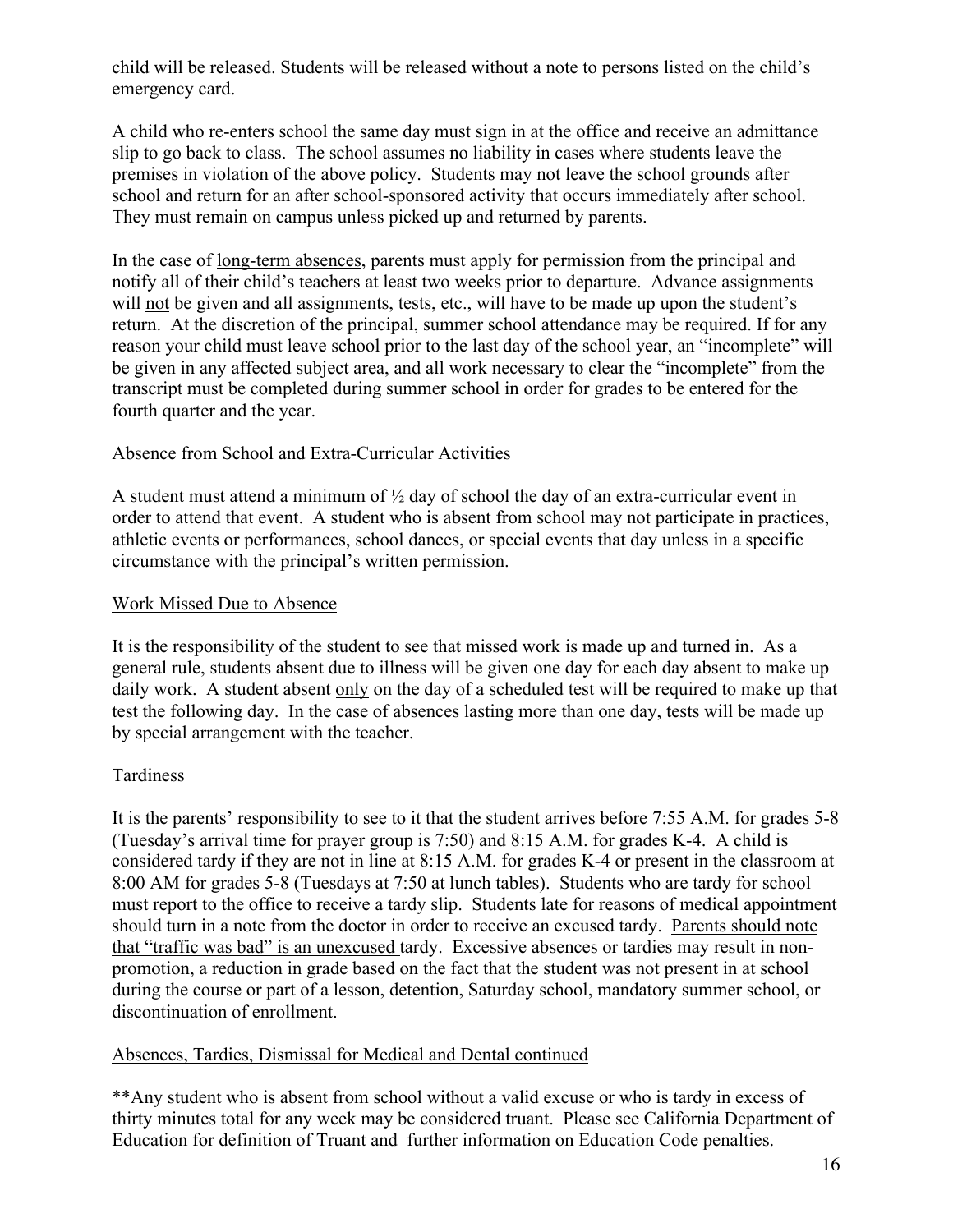# D. Address/Telephone Number/Email

It is necessary that you notify the school secretary when there is a change in your address or phone number. This is extremely important so that we may keep our emergency information cards up to date! St. Mark's will increasingly rely on email notifications to parents and we want to make sure we communicate with all of our families.

# E. Textbook Policy

All textbooks are the property of St. Mark's Lutheran School and are recorded and assigned a number. The book checked out to a student must be the book returned. If lost or damaged, the text must be paid for before a final report card is issued. All textbooks must be covered and the student's name must be written in the place provided in the front of each textbook. Students found with uncovered textbooks will be fined \$1.00 per book, per incident. Students whose books are found left outside, will be fined \$5.00 per incident. Repeated fines may result in the student purchasing the textbook or textbooks.

# F. Bicycles/Walking to School

Bicycles are to be walked on and off the school grounds. Students who violate this rule will not have the privilege of riding their bicycles to school for a designated time. It is necessary that your child's bike have a lock. Bikes are kept locked by the school office. The school accepts no liability for bicycle damage or theft. Only children in grades 5-8 may ride their bikes to school. Students are required to wear a helmet. Only students in grades 5-8 may walk to and from school. Parent/Guardian must notify the office if they choose their student to walk.

# G. Book Bags and Personal Athletic Equipment

All students are encouraged to use a durable, protective bag so that wear and tear on school materials may be lessened. Athletic equipment not specifically requested by a teacher is forbidden on the school grounds.

# H. Pets, Toys, Comic Books, Sports Cards

Pets may not be brought to school unless a teacher has made a special request, and the principal has approved it. Toys, comic books, and trading cards may not be brought to school - they get lost, broken, are distracting, or are traded, exchanged or purchased by other students. Such things as toy guns, knives, squirt guns, lighters, and any form of fireworks are forbidden. Electronic devices such as radios, other emerging technology, handheld videogames, etc. are not allowed. No cameras are allowed at school unless by teacher request for a special event.

## I. Fad Items & Graphic Novels

New items come on the market all the time, a recent example were fidget spinners. Please do not assume such an item will be allowed at school. Please check with the school administration prior to allowing your child to take it to school. Also, we are pro-reading, but graphic novels that containing violence, or heavy focus on weaponry are not allowed at school. If you have questions about acceptability of graphic novel, please see the school principal.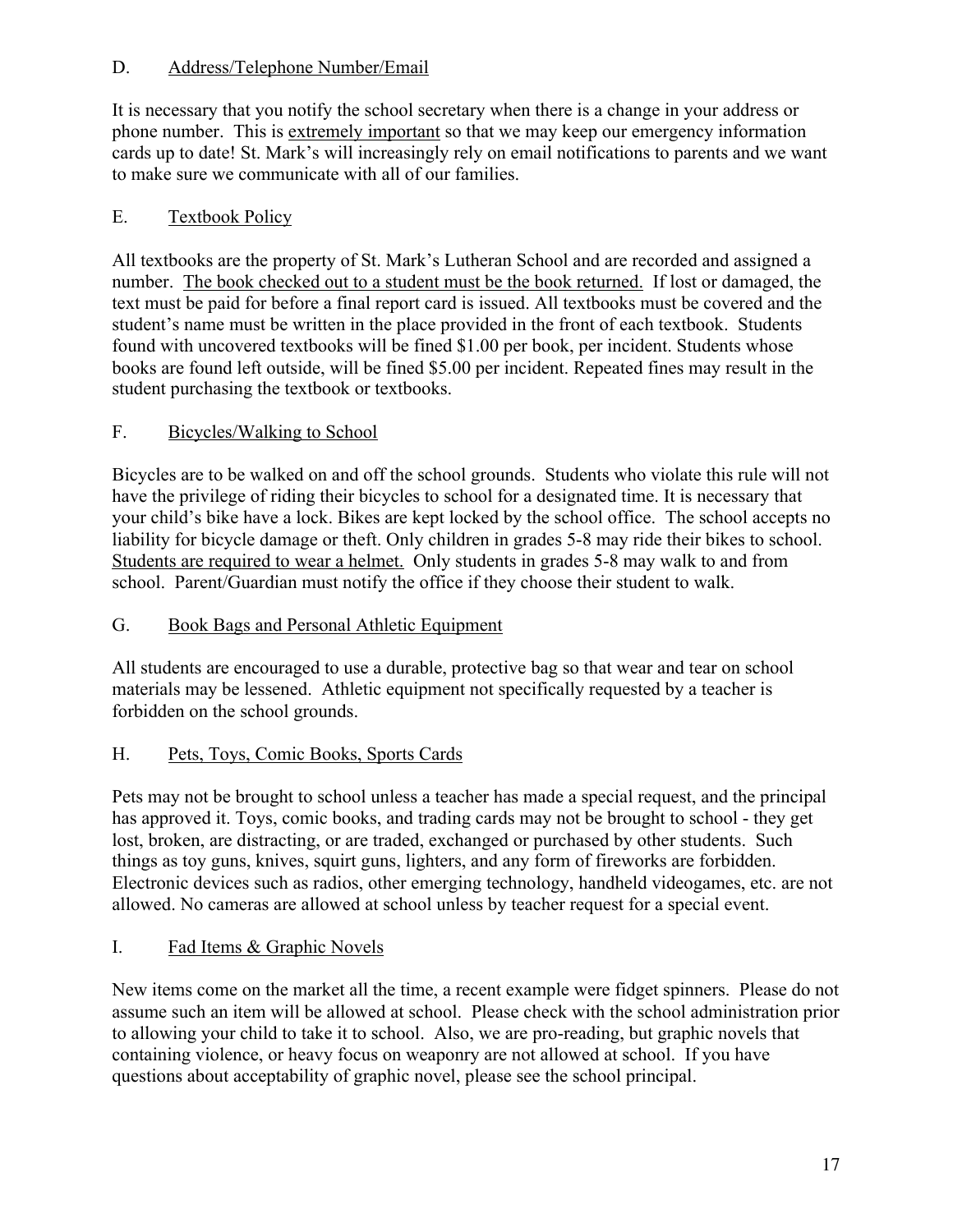# J. Emergency Contact

Parents are notified immediately of serious injury or sudden illnesses that occur during school hours. For this reason you must notify the school office when there is a change of phone number or persons to be contacted when you cannot be reached. Parents should understand that enrollment at St. Mark's confers upon the school the obligation to select emergency care providers in the absence of our ability to reach the parents, and that no liability would be attached to such a decision in the event the parent cannot be reached.

# K. Forgotten Lunches, Books, Homework, Etc.

To minimize classroom interruptions, any forgotten article brought to school during class time must be deposited at the office, not the classroom. The student may then come to the office at recess or lunch to collect anything left for them. Students will not be called down to the office. It is the student's responsibility to check for the forgotten item. In regard to lunches, students may purchase a 20 punch card or semester card and participate in our hot lunch program, or may bring a lunch from home. **Fast food may not be purchased and dropped off for students**. Students may not be directly given the forgotten item by a parent.

# L. Phone Use, Cell Phones, Apple Watches, Electronics

Students may not use school phones to make calls for forgotten items. Students should not bring cell phones to school**.** If a student chooses to violate this policy and is found with a cell phone, the phone will be taken away and the student subject to suspension. A student found with a cell phone inside a classroom will receive a daily grade of zero for all classes for that day and suspension. Photos or videos taken in classrooms may lead to expulsion. Phones may be held by the school overnight or longer. No electronic devices may be brought from home to school, especially ones with Internet capacity. This includes watches such as Apple watches.

## M. Dress Code

Students should be dressed and groomed in a manner that is a credit to the student, the parents, and the school; thus student dress and grooming should be in good taste, fits properly (not too baggy or tight) and appropriate for the school day and related activities. Clothes should be neat and clean at all times. Students may not write on their clothing, their shoes or themselves. Any clothing viewed by the administration to be disruptive or that appears gang related will not be allowed.

St. Mark's Lutheran School has a uniform-style of dress for both boys and girls. Students are required to wear shirts, sweatshirts (both zipper style and pullover) or sweaters that can be purchased either through Land's End or All Star Promotions. These items must either have the name or logo for St. Mark's on them.

## **Shirts**

Must be purchased from Land's End or All Star Promotions. The St. Mark's portal to those websites sell only the colors that are approved at St. Mark's. They must either have the name or logo for St. Mark's on them. Two shirt styles are approved, Polo shirts, long or short sleeve and T-shirt style, long or short sleeve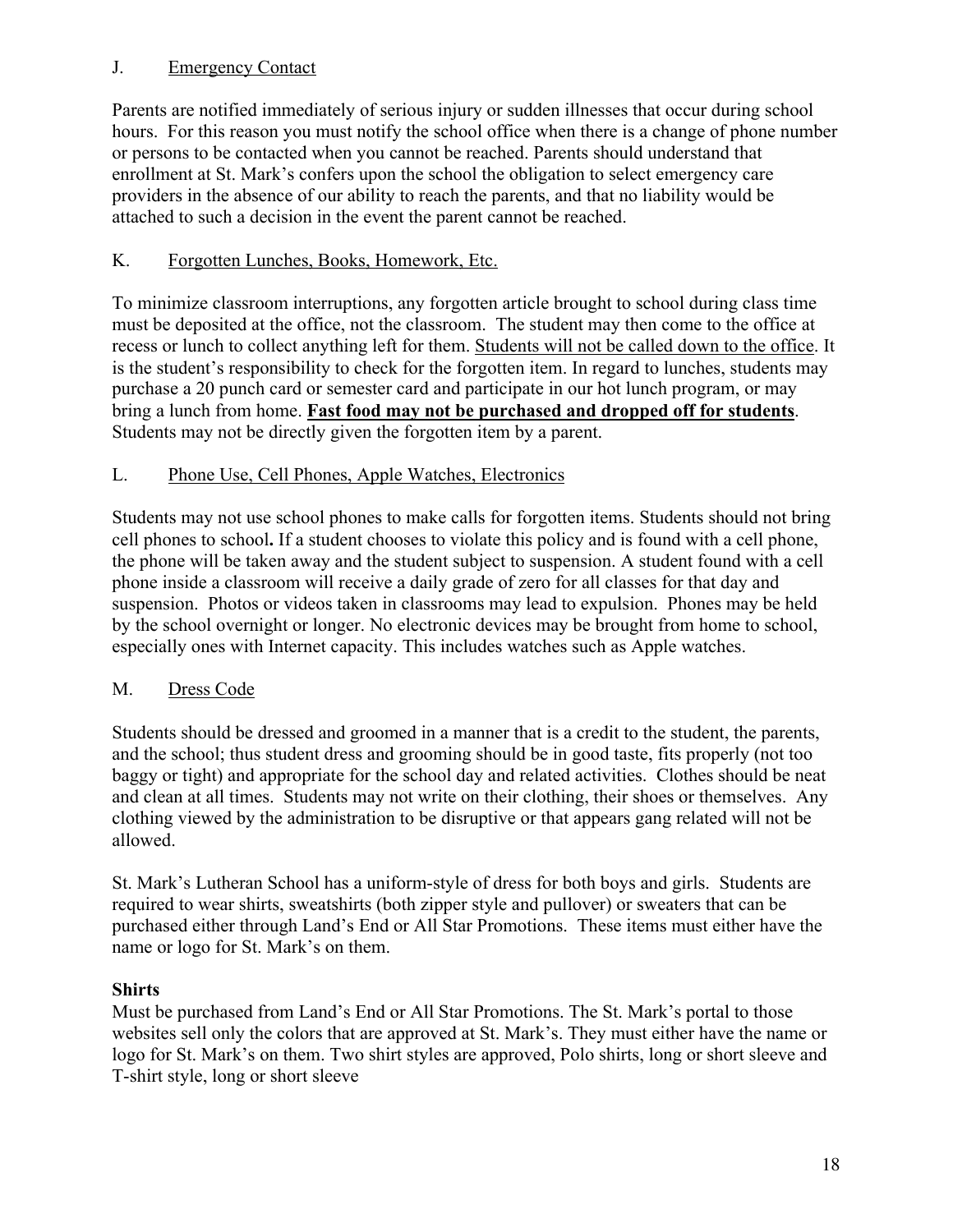Drama shirts, shirts from El Camino Pines and Catalina trips, and school team or activity shirts that the advisor has approved by the principal in advance may be worn.  $8<sup>th</sup>$  graders should note there is a narrower range of shirts approved for the  $8<sup>th</sup>$  grade trip than allowed on campus.

# **Undershirts**

Shirts worn beneath the uniform shirts can be long sleeve or short sleeve and must be:

- 1. PLAIN
- 2. A color that matches the polo shirt or white
- 3. Tucked into pants/shorts/skirt

# **Pants**

Pants should fit properly (neither too tight or too baggy) and be worn at the waist. They must have no writing on them *and must have a hem that is not frayed.* They must be free from holes or faux holes. Jeans or slacks are permitted.

- 1. Leggings/jeggings/tights which only may be worn by students in grades K-4 under a skirt, dress, or shorts.
	- Leggings/jeggings/tights may not be worn as pants.
- 2. Sweats or any other type of athletic pants are not permitted.
- 3. Overalls may not be worn.

# **Shorts**

Shorts should fit properly (neither too tight or too baggy) and be worn at the waist. The length must be long enough to extend *beyond the student's fingertips* when the arms are fully extended at the student's side. Shorts may not extend below the student's knees. They must have no writing on them. *Hems may not be frayed and they should be free from holes or faux holes.*

**Note:** Athletic shorts (nylon, mesh, etc) of any kind are not permitted.

# **Polo Dresses (girls only)**

Must be purchased from Land's End. They must either have the name or logo for St. Mark's on them. The length must be long enough to extend beyond the student's fingertips when the arms are fully extended at the student's side.

- 1. Long or short sleeved dresses (blue, classic navy, deep purple, evergreen, pink, red)
- 2. Students in grades K-4 only may wear leggings under dresses.

# **Skirts (girls only)**

Skirts must be long enough to extend beyond the student's fingertips when the arms are fully extended at the student's side. They may have no writing on them. *They must have a hem that is not frayed and they should be free from holes or faux holes.* Students in grades K-4 only may wear leggings under skirts.

# **Sweatshirts**

Must be purchased from Land's End or All Star Promotions. They must either have the name or logo for St. Mark's on them.

Drama sweatshirts, sweatshirts from El Camino Pines and Catalina trips, and school team or activity sweatshirts that the advisor has approved by the principal in advance may be worn.

# **Sweaters**

Must be purchased from Land's End. They must either have the name or logo for St. Mark's on them.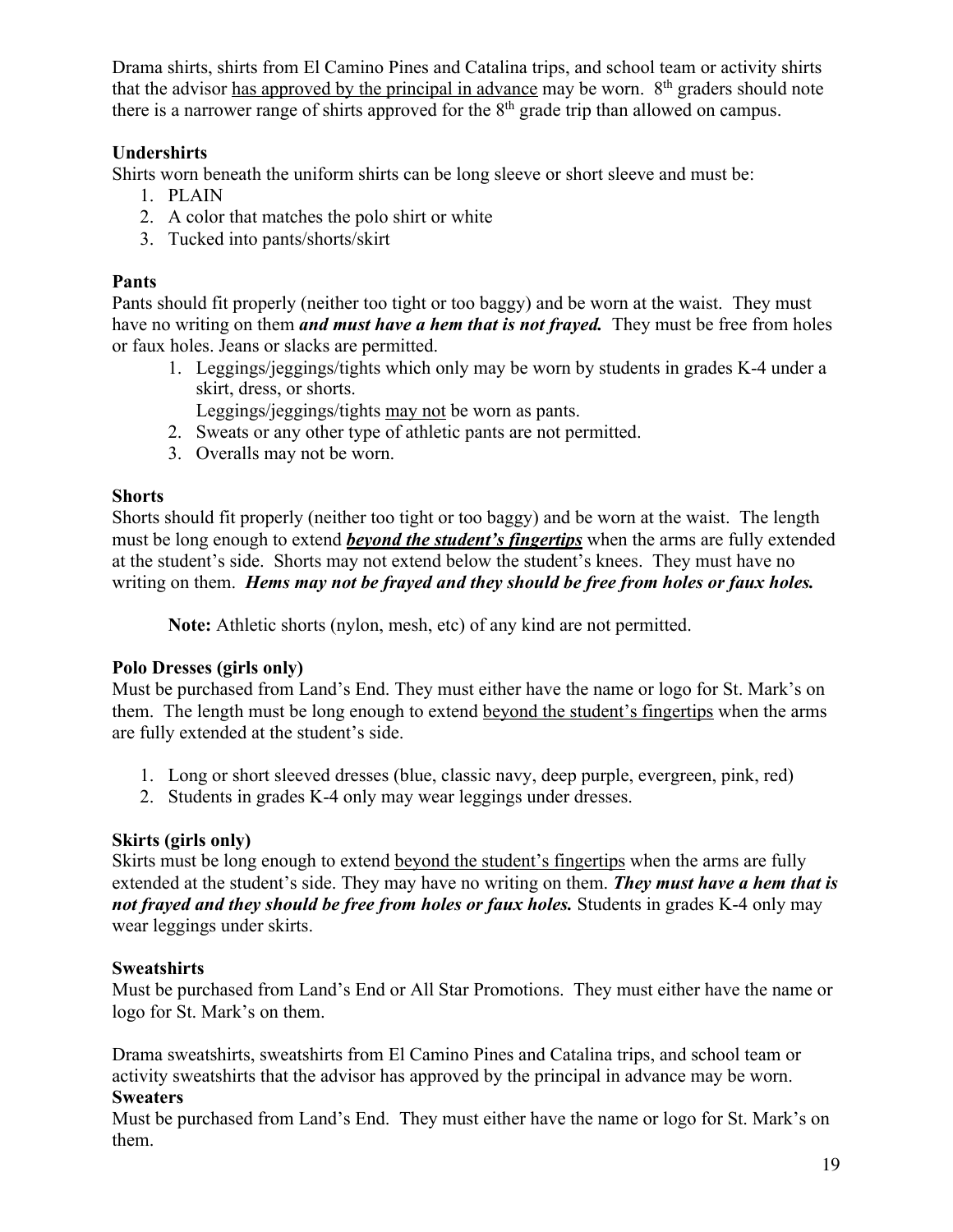# **Jackets**

Jackets worn must be either St. Mark's jackets or a PLAIN red, white, blue, black, or gray jacket. A jacket is defined as outerwear **that must be removed upon entrance in the classroom**. On rainy days raincoats may be worn, and they may be yellow or another typical rainwear color. These must also be removed when they enter the classroom.

\*Sweaters, sweatshirts, and jackets with hoods may be worn, but the hood must be removed in class and in chapel.

#### **Footwear**

Footwear should be tennis shoes or casual shoes with non-slippery soles. Socks must be worn. Sandals, Crocs, open-toed shoes, moccasins or any footwear the administration deems unsafe may not be worn. Ugg style boots with non-slip soles may be worn in cold weather only. *No other boot (Doc Martens, fashion boots, cowboy boots, etc.) may be worn.*

## **Hair/Jewelry/Cosmetics/Misc.**

Boys and Girls:

- 1. Metal or imitation metal studs on jewelry or belts are not allowed.
- 2. One accessory item on each wrist is allowed (including watch).
- 3. Athletic sweat bands may only be worn during athletic contests.
- 4. Students wishing to wear caps or visors may purchase St. Mark's caps and visors in the school office. St. Mark's stocking caps are allowed on cold days. Beanies are not allowed.

#### Girls

- 1. Only natural hair color is allowed (tints, highlights, and dyes are not allowed)
- 2. Extreme fad haircuts are not allowed.
- 3. Students in grades K-7 may not wear make-up. Students in  $8<sup>th</sup>$  grade may wear lipgloss or light-colored lipstick, and light make-up. Students who abuse the privilege will not be allowed to wear any make-up.
- 4. Socks worn must not extend higher than the knee.
- 5. Hoop earring may not be worn for safety reasons
- 6. No acrylic nails are allowed.

## Boys

- 1. Hair should be neat, clean and moderate.
- 2. Hair may not extend over the student's collar, may not extend over the student's eyebrow when combed forward and may not extend over the middle of the ear. Hair may not extend away from the head more than 2 inches.
- 3. Only natural hair color is allowed (tints, highlights, and dyes are not allowed)
- 4. Blended steps are allowed (shaved sides and tails are not allowed)
- 5. Extreme fad haircuts are not allowed (mohawks and faux hawks are examples).
- 6. No mustaches or beards (students must be clean-shaven).
- 7. May not wear earrings.

## **Relaxed Dress Days**

Occasionally during the school year, students will be allowed relaxed dress. Relaxed dress is not "free" dress. Students have the privilege to participate as long as they follow these guidelines:

1. Shirts, sweatshirts and jackets worn must be considered school appropriate (no tank tops, sleeveless shirts, musical performer/bands, inappropriate video games, songs or movies, violence, weapons, etc.).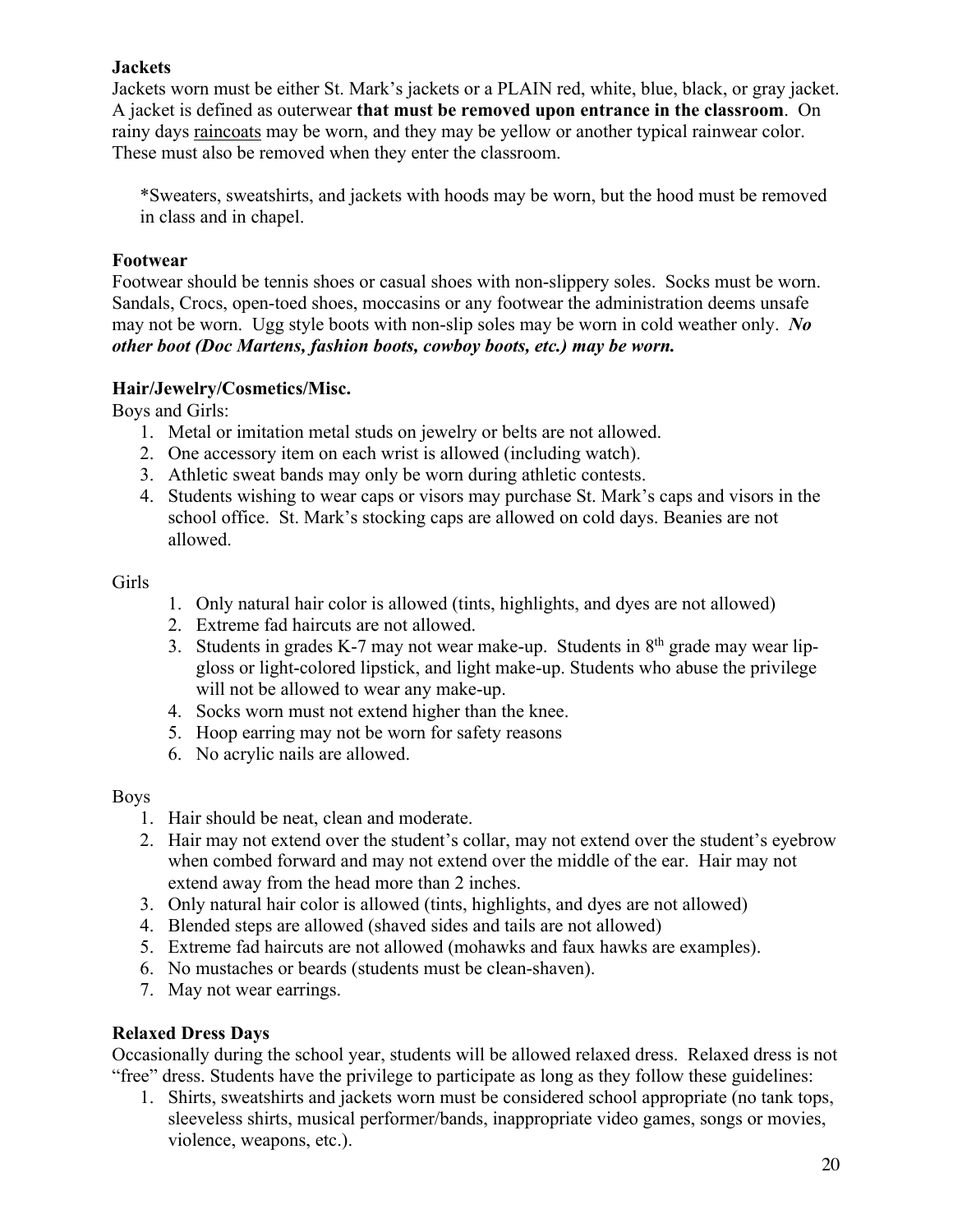- 2. Pants, shorts and skirts must follow normal dress code requirements with the exception that athletic shorts or pants may be worn.
- 3. Footwear, hair, cosmetics, jewelry and misc. must follow normal dress code.

# **Physical Education Dress Code**

All students must wear tennis shoes for physical education class. Students in grades 5-8 must wear running shoes with support (No Vans, Keds, or skate shoes). Students in 5 - 8 must purchase a P.E. uniform from the school. Students must change out of their P.E. uniforms before going to the next class for hygiene reasons.

## **Dress Code Enforcement:**

The enforcement of the dress code will be as follows:

First offense: Students is sent to change either into P.E. clothes, or clothing available in the office. A note is sent home. The note must be signed and returned.

Second offense: Students is sent to change either into P.E. clothes, or clothing available in the office. Parent/guardian is called. A note is sent home. The note must be signed and returned.

Third offense: Parent must bring student a change of clothes. If the parent is unable to do so, the student will remain in the office until compliance is met. Student will serve a 7:15 A.M. detention. Conference with principal mandated.

Any further dress code violations may result in removal from St. Mark's. In any extreme or unconventional case, St. Mark's may dispense with the progressive discipline policy and discipline the student at the discretion of St. Mark's, up to and including suspension or expulsion.

**The administration reserves the right to determine whether or not student dress is appropriate. The school considers this a matter of parent responsibility, and urges all parents to monitor their children's clothing and grooming. Students should not arrive at school inappropriately dressed. If you have questions, contact the administration prior to sending your child to school.**

## N. Health Policies

*General:* Only well students should attend school. Students with a fever should not attend school. St. Mark's will comply with all applicable state and federal laws preventing disability or medical condition discrimination. **A child with flu-like illness, new cough, vomiting, diarrhea, must stay home from school for at least 24 hours. A child with a fever must stay home, after they no longer have a fever or signs of a fever, without the use of fever-reducing medicine. A fever is defined as a temperature of 100 °F or higher.**

*Shots Required for Kindergarten:* Please pick up a copy of the Parent's Guide to Immunization Requirements for Children Entering School or Child Care in California. This is mailed to all new kindergarten students at enrollment time, and copies are available in the school office.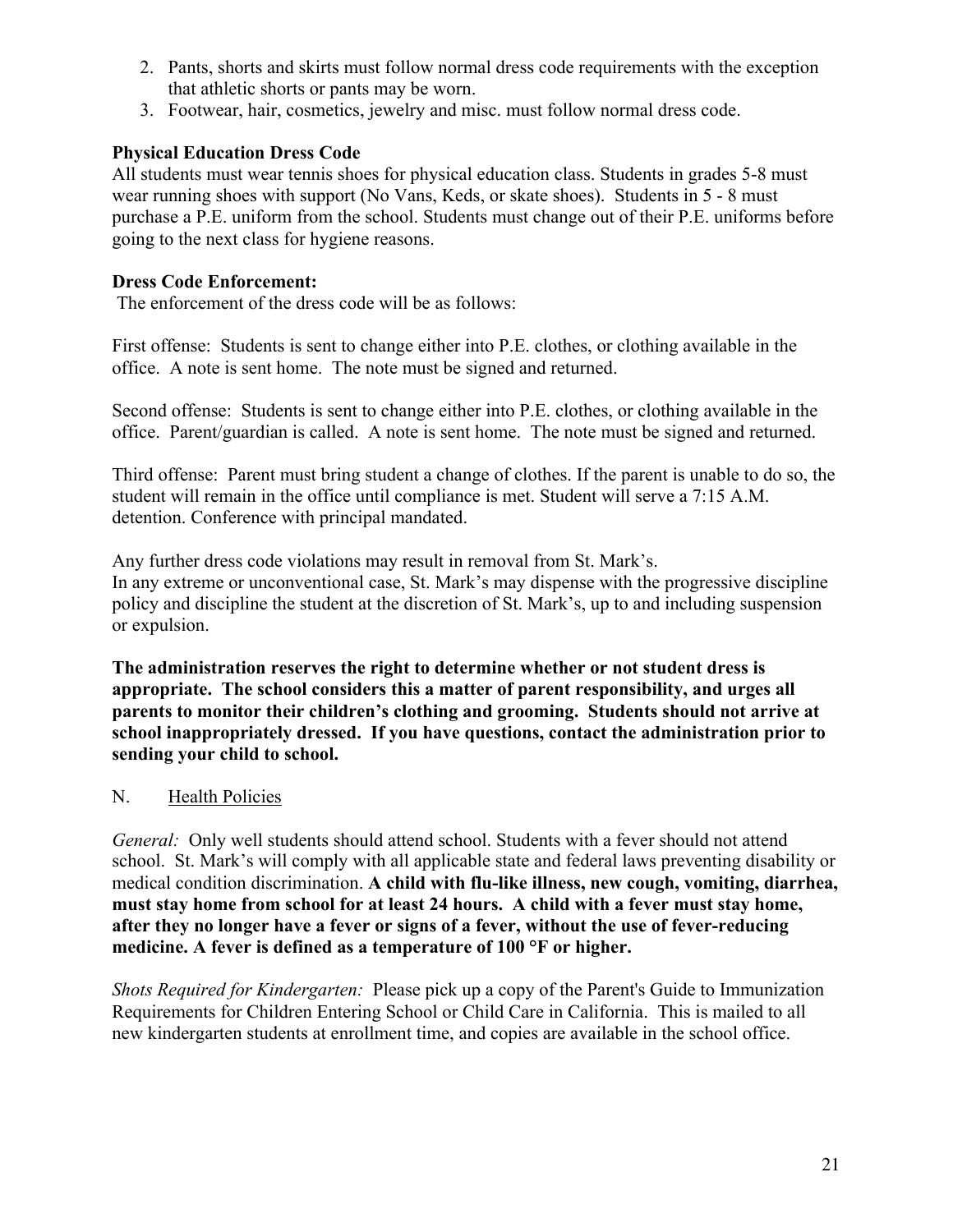## *Health Policies continued*

*1st Grade Health Screening Exam:* Under the California Child Health and Disability Prevention Law, all children entering the first grade must have received a health screening examination within the past 18 months. This consists of a medical, developmental and nutritional history, a complete physical examination, necessary immunizations, and tests for anemia and urine problems, a tuberculosis test, vision, hearing and dental screening.

*Physical Education:* Students who are well enough to come to school should be well enough to participate in physical education. A parent note will excuse a child from P.E. for one day only. A doctor's note is required to be excused from physical education class for longer than one day. Students who are on club teams, going to dance classes, or other outside athletic events will not be excused from P.E. If a student is unable to participate in P.E. class, they will not be allowed to participate in any school athletic contest on that same day. A detailed physical education participation guideline sheet will be sent home with all 5-8 students the first week of school.

- **The school will not provide anyone with aspirins or other medications.**
- Medications to be administered at school must be accompanied by a medical authorization form (available at school office).
- Any medication to be administered at school must be in the original prescription container with the student's name and instructions clearly marked by a pharmacist or doctor. At no time should a student have any kind of medicine in his/her possession, desk, cubby, or locker. This includes over the counter medications.

# O. School Insurance

All children in kindergarten through grade eight are required to have accident/health insurance to attend St. Mark's school. At registration, proof of insurance, listing the company name and policy number, will be required. All parents will be required to purchase student insurance if they do not have their own insurance.

# P. Lost and Found

Each year pupils in all grades lose many things of value. Every article that could possibly be lost should be plainly marked with your child's name. Please see that your child makes an effort to recover all belongings. Articles not claimed are given to a charitable organization several times a year.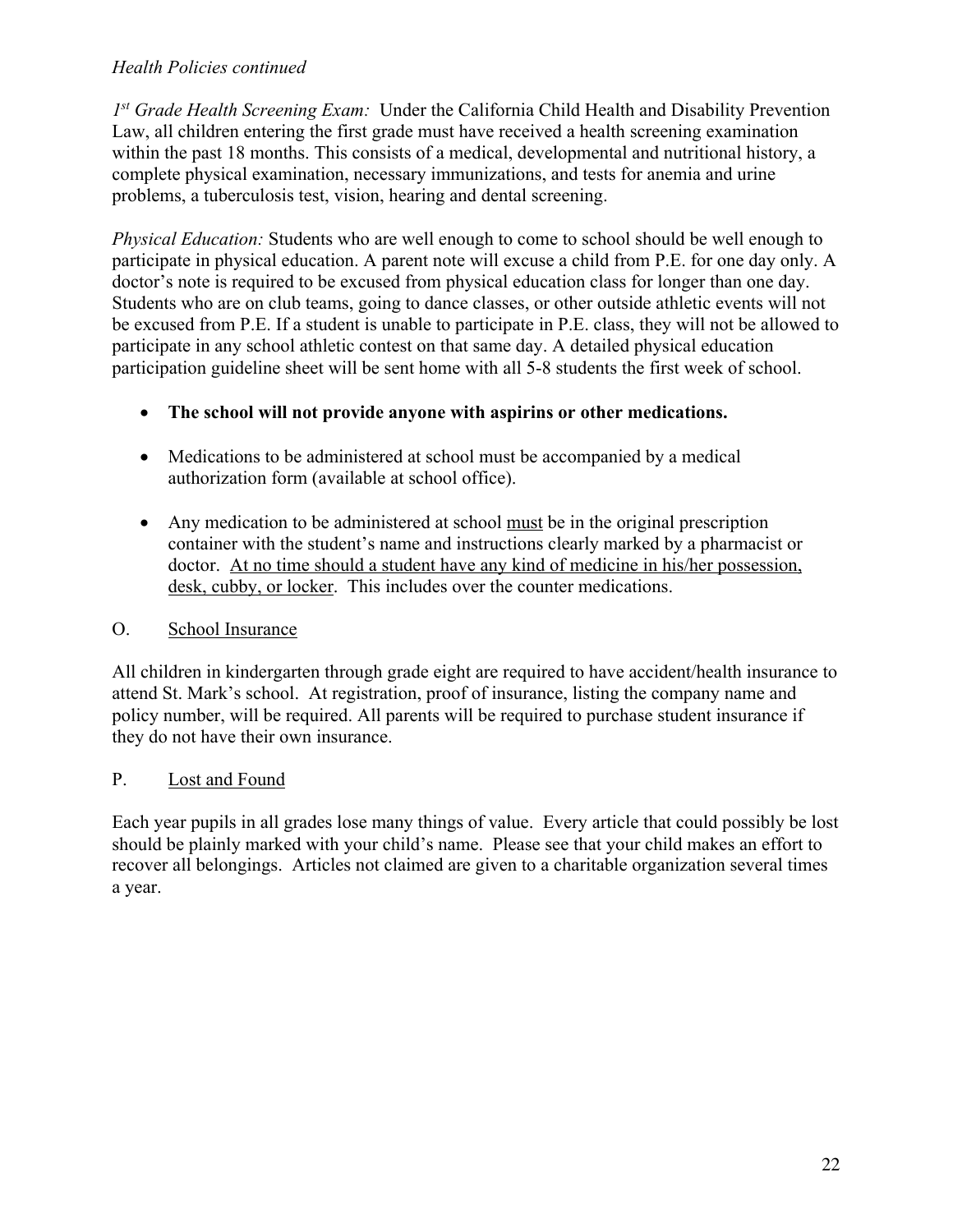# Q. Field Trips and School Sponsored Activities

It is against St. Mark's field trip policy for parents to drive their own cars and "follow the bus" to the field trip destination. This policy is made with your child's safety in mind. We select as many parents as we can to chaperone our field trips. These parents are given strict guidelines and put in charge of closely monitoring specific students. Parents who arrive at field trip designations independently cause confusion and disrupt the learning experience. Additionally, our field trips are pre-paid based on a pre-determined number of children and adults attending. All students and chaperoning adults are required to travel both to and from our destination with us on the bus.

At the discretion of the principal, a student or parent whose previous conduct or attitude has not been positive may not be allowed to attend a field trip or activity. Also students and parents should remind themselves that a high standard of behavior is expected on all field trips, as student conduct that does not reflect positively upon the school will result in serious disciplinary action.

# R. Philosophy of Discipline

The climate at St. Mark's is characterized by its stress on the importance of the individual, by love and concern and by forgiveness. These factors tend to have a positive impact on children's behavior. Children usually act as they are expected to act.

At St. Mark's we believe good discipline means teaching a child self-control, responsibility, and the freedom to make choices - making sure he or she accepts the consequences of those choices.

We expect students to conduct themselves in a manner that attests to the respect they have for themselves, their parents, our staff, and our school.

## S. Common Disciplinary Action

We try to have disciplinary action reflect the logical consequences of the offense committed. That is, if a student breaks something, the student pays for it, or if a student makes a mess, the student cleans it up. Obviously, in some cases this is not possible.

We believe students should regard attendance at St. Mark's and participation in school activities as a privilege. Therefore, the most common form of discipline is a "time-out" which is the removal of a student from an activity.

Corporal punishment is not a part of our discipline program.

## T. Reflection

Students that are removed from class for behavior problems may serve time in the office or in a classroom assigned for reflection. Written work, involving papers on character, respect, attitude, and other common values will be copied during this time. Additional consequences may also be assigned at the discretion of the administration.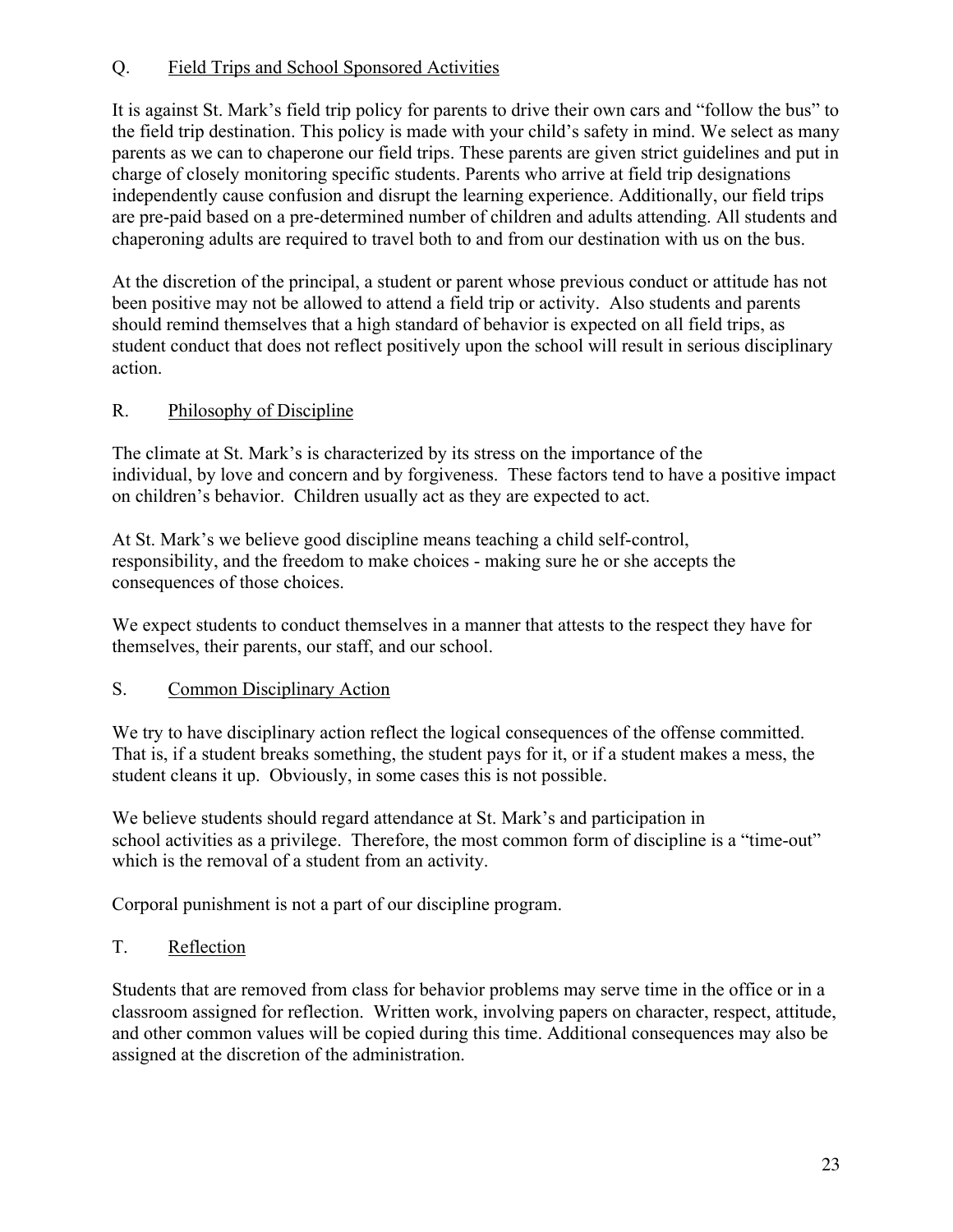# U. Conduct Probation

Students' behavior, or general conduct and/or attitude should reflect positively upon themselves and our school. If a student enters a period where trips to the office have become frequent or his or her deportment deteriorates said student will be placed on conduct probation for a length of time to be determined by the principal. A weekly conduct report will be issued to inform the student's parents of his/her status. Continued enrollment in the school will hinge upon improvement of the student's deportment.

# V. Suspension and Expulsion

# 1. General Guidelines:

Suspension or expulsion from school is not an ordinary punishment. It will be used when other corrective measures have failed or a serious offense or violation of school policy is committed on or off campus. When a student is suspended or expelled, the parents will be notified of the suspension or expulsion and the reason for this disciplinary measure. Serious offenses for which a student may be suspended or expelled include, but are not limited to, willful disobedience, habitual or severe profanity or vulgarity, defiance of the authority of the school personnel, assault and battery upon a student, any threat of force or violation directed toward school personnel, at any time or place, smoking or having tobacco on school premises use, or possession of narcotics or other hallucinogenic drugs or substances, willful cutting, defacing, or otherwise injuring in any way property, real or personal, belonging to a school, use or possession of intoxicating liquor while on the school grounds, or elsewhere when under the authority or direct supervision of school personnel, or when such conduct is otherwise related to school activity or school attendance, use or possession of weapons of any kind, including firearms (including pellet or bee-bee guns), knives or blades, or explosives, or any knowing or willful violation of school policy.

# 2. Suspension - Specific Guidelines

Official suspension, related procedures and amount of time of the suspension may vary depending on the circumstances in the sole discretion of St. Mark's. The student may attend class, but lose the right to participate in any school activity on or off campus. The student may be suspended from a particular class and required to report to a specific place on campus during that time. Students may also be required to report for a maintenance work responsibility. The student may be sent home for the entire period of the suspension provided that he/she is assigned academic work to make up for loss of class time. In more serious circumstances, suspension or expulsion may be immediate and without prior notice or procedure, in the sole discretion of St. Mark's. To the extent that such opportunity can be reasonably provided, a suspended student has the right to make up all assignments and tests missed during the period of suspension, and upon satisfactory completion, to be given full credit.

- 3. Expulsion Specific Guideline
- a. The final decision to expel a student rests with the principal with the knowledge and consent of the pastor. No procedural rights are conferred upon parents or students in an expulsion situation. In some circumstances, at the discretion of St. Mark's, an expulsion may take place immediately and without a notice period.
- b. Full credit shall be given for all work accomplished by the student prior to the time of expulsion.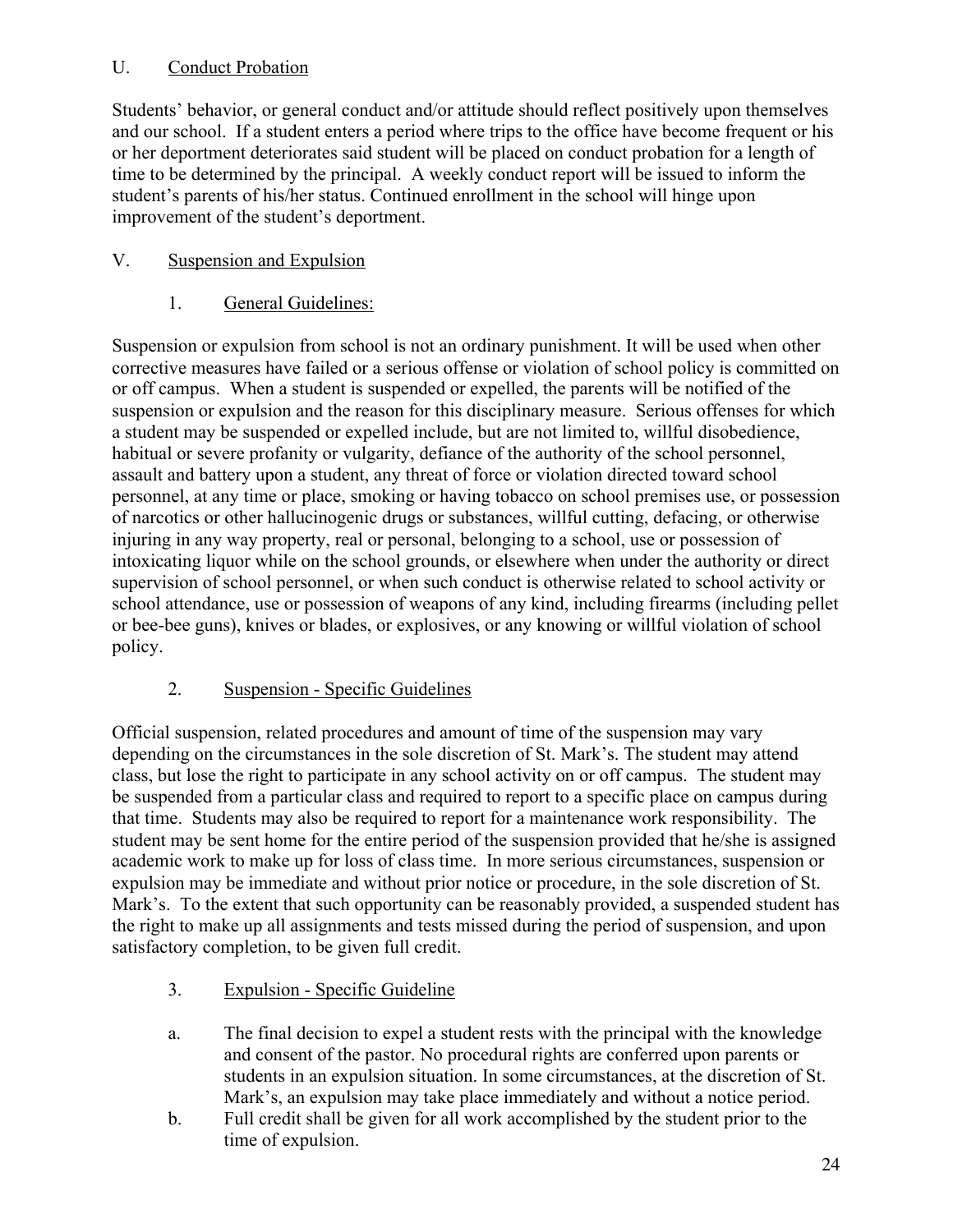# W. General Student Rules

In addition to those individual rules and consequences posted in every classroom, the following policies are in place.

- a. Gum chewing is not acceptable in the classroom or on the school grounds at any time. The fine/penalty for gum chewing is: 1st offense, \$5.00; 2nd offense, \$10.00; 3rd offense, \$15.00 and five day 6:30 detention; fourth offense, \$20.00 and a three day suspension. Parent conference mandated after third offense. Habitual disregard for school policies is grounds for expulsion. Fines collected will be donated to chapel.
- b. Students may not leave the school grounds at any time during the school day without written permission and clearance from the office. Students should be in their assigned play areas during recess and lunch.
- c. Students who use inappropriate language (talk trash) will pick up trash. Habitual language problems may lead to in- house reflection or suspension.
- d. St. Mark's has a zero tolerance policy on ethnic and racial slurs and remarks. Consequences to be determined by the principal include suspension and expulsion.
- e. Students are not allowed in the classroom at any time unless the teacher is present.
- f. All students will be responsible for the protection and preservation of school property and for the good of others.
- g. Fighting or "play-fighting" is prohibited and subject to suspension.
- h. Actions occurring off campus but related to school shall be dealt with as if they occurred at school.
- i. Romantic or sexual touching between students is prohibited. Specifically, a "hands-off" policy is practiced on campus.
- j. Off campus activities that are detrimental to the reputation, mission, operation, administration or performance of the school or its faculty, administration, board, staff, students or student body are prohibited and may subject the offender to disciplinary action including suspension and or expulsion.

# X. School Zone Gun Policy

"St. Marks does not allow guns to be carried in its School Zone (as defined in California Penal Code section 626.9), or to be carried on or during school events not in the School Zone (such as field trips and sporting events), unless the person carrying the gun is exempt from the prohibitions of California Penal Code section 626.9."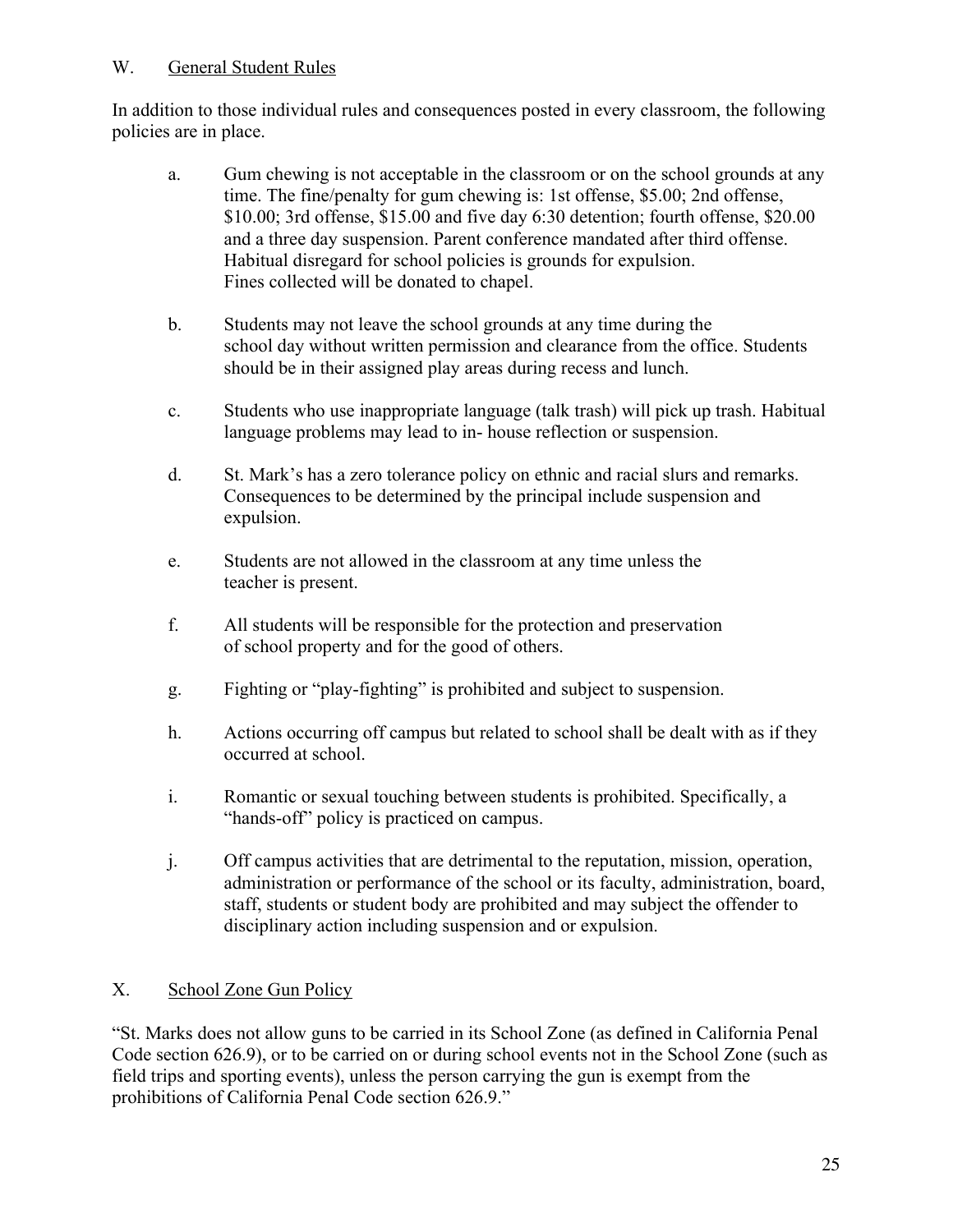## ACADEMIC AND STUDENT ACTIVITY INFORMATION

# A. GRADING POLICY

The administration and faculty of St. Mark's Lutheran School seek to measure total student performance; in class work, homework, evaluative testing performance, class participation, and where appropriate, work on special projects. Therefore, written grades will be given so as to keep students and parents aware of performance. We are concerned that students do their best. Frequent parent contact with the teacher first, and with the teacher and principal second is necessary. It is our desire that parents and teachers recognize the necessity of proper communication. **Any matter involving a student's work or behavior must be taken up with the teacher first.**

The grading scale at St. Mark's is as follows:

| $93 - 100 = A$  |   |
|-----------------|---|
| $90 - 92 = A$   |   |
| 86 - 89 = B+    |   |
| $83 - 85 = B$   |   |
| $80 - 82 = B$   |   |
| $76 - 79 = C +$ |   |
| $73 - 75 = C$   |   |
| $70 - 72 = C$   |   |
| $66 - 69 = D+$  |   |
| $63 - 65 =$     | Ð |
| $60 - 62 = D$   |   |
| Below $60 = F$  |   |

## Letter Grades

Letter grades will be given in Grades 3 - 8. An alternative grading system is used in grades K - 2. Kindergarten uses a mastery skill system and grades one and two use a plus for outstanding, a check for satisfactory, and N for needs improvement.

## B. REPORT CARDS AND PROGRESS REPORTS

At the end of each grading period, report cards will be distributed. Report cards in grades K - 4 are to be signed by the parent and returned to school within the week they are given. Report cards in grades 5 - 8 may be kept by the parents. Process reports will go home at the mid-term of each quarter to students in grades 4-8. The midterm progress report must be signed by the parent and returned to the classroom teacher the next day. It shall be the responsibility of the student and parent to inquire at that time as to steps, which may be taken to correct any deficiency.

# C. CONFERENCES

A formal parent-teacher conference will accompany the distribution of the first report card. At the end of the third quarter, parents or teachers may request a formal conference. Parent-teacher conferences are recommended any time a parent or teacher recognizes a need. Informal contact by note, phone, or visit is welcomed with the reminder that arrangements should be made in advance for a visit with the teacher.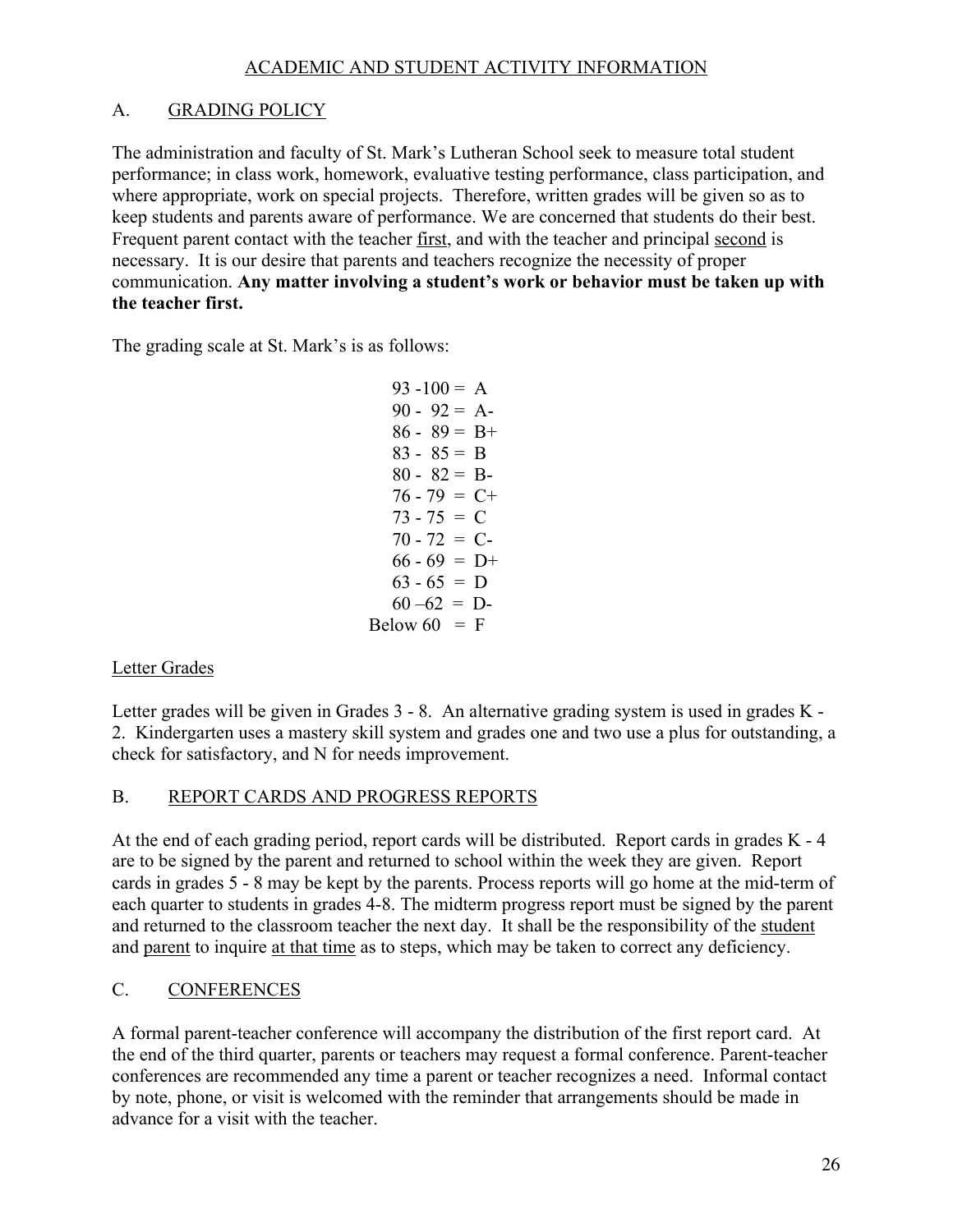# D. ACADEMIC STANDING

Students must maintain a 2.0 grade point average in all subject areas and must also maintain a 2.0 grade point average in the core subjects: English, Literature, Social Studies, Science, and Math. Students must also not have a failing grade in any subject. After any grading period (either mid-terms or report cards) students who do not meet both of these criteria will be placed on academic probation for a length of time to be determined by the administration. These students will be issued a weekly progress report and may be placed in a mandatory study hall. All students second semester core/overall GPA must be at least 2.0 without any failing grades or first session summer school will required. Failure to improve the student's academic standing may result in dismissal from St. Mark's.

# E. EXTRA-CURRICULAR ELIGIBILITY

Students who participate in yearbook, student council, choir, after school dances, drama, podcast, and/or athletics must maintain a 2.0 grade point average both overall and in the four core subjects and may not have a failing grade in any subject. After any grading period (either mid-terms or report cards) students who have fallen below this standard are immediately ineligible for one week (five school days). If all work is turned in and the student's grade point average improves, eligibility will be restored after one week. If eligibility is not restored after one week the faculty sponsor of the activity will determine if and when eligibility may be restored.

# F. HONOR ROLL

The honor roll is posted at the end of each quarter. Students in grades 5-8 are eligible for the honor roll if their grades overall (in each subject) and in their four core subjects (English, social studies, science, and math) are the following:

| Principal's Honor Roll                                                    | 4.0 | "A" Honor Roll<br>"B" Honor Roll" | $3.5 - 3.9$<br>$3.0 - 3.4$ |
|---------------------------------------------------------------------------|-----|-----------------------------------|----------------------------|
| $A = 4$ points $B = 3$ points $C = 2$ points $D = 1$ point $F = 0$ points |     |                                   |                            |

## G. PROMOTION

All students are expected to achieve at least grade level proficiency in order to merit promotion to the next grade. Teacher evaluation and standardized test score review will form the basis of the decision.

## H. HOMEWORK POLICY

In recognition of the role of parents as primary educators, and in recognition of the school philosophy with respect to the value of family time outside of regular school hours, homework is not assigned on weekends except in the following cases:

- math assignments
- unfinished class work may be assigned as homework where the student was able to finish the work in class, but did not do so;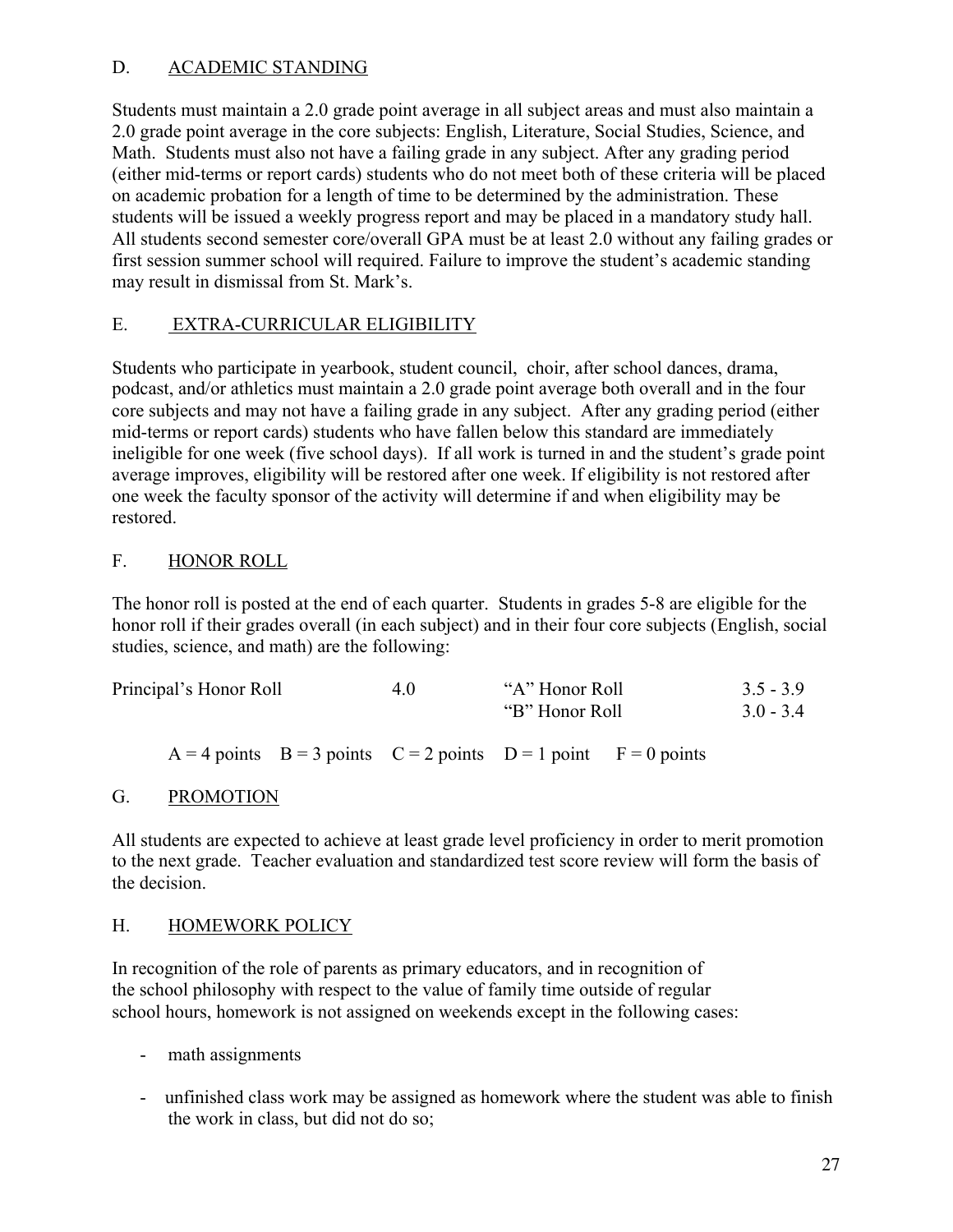make up work may be assigned over the weekend in the case of student absence, and previously assigned homework, which was not completed due to student absence on the date it was originally given, will be assigned as weekend homework; homework may be assigned on Thursday and due the following Monday.

The time spent on homework should be quiet and uninterrupted and not exceed the following:

| Grades K - 2   | 30 to 40 minutes        |
|----------------|-------------------------|
| Grades $3 & 4$ | 45 to 60 minutes        |
| Grades 5 - 8   | Not to exceed two hours |

If a student cannot finish his/her homework in the time given, a signature of either parent on the paper with appropriate explanation will be accepted provided that this is done only for exceptional reasons. For any student, homework prudently assigned and carefully executed can be considered as preparation for the type of work demanded in successive years. We urge all parents to take an active interest in the child's homework. It is the responsibility of the student to see to it that assignments are properly written down and are completed on time. All students are expected to contact the teacher if problems arise, and parents are asked to monitor their child's efforts in this regard. Concerns relative to homework must be immediately addressed to the teacher who assigned the homework.

# I. STUDENT AMBASSADORS

Eighth graders nominated by their peers and approved by the faculty will be named at the end of the year Award's Assembly as Student Ambassadors. These students will be selected based on kindness towards peers and staff and positive student attitude.

# J. CITIZENSHIP AWARD

A student, who gives evidence of whole-hearted cooperation in school and class activities, good observance of school regulations, punctuality and exemplary behavior is eligible for this award. This would include effort both in the classroom and outside of class, and hence is much more than the General Conduct grade found in the report card. This award is designed to go to those few students who clearly and consistently do much more than the basic requirements of proper conduct.

# K. PERFECT ATTENDANCE

Perfect attendance is awarded at the end of each semester to those students who have not been absent or tardy. Students who are picked up before the end of the school day are not considered to have perfect attendance.

# L. CHAPEL SERVICE

Chapel Service is held each Wednesday morning. Our students are involved in the service through pledges to the American and Christian flags, prayers, memory verses, scripture readings, singing, special music, and the collection of the offering. The offering helps support the Navajo Indian Mission, a sponsored child in the Philippines, and the Lutheran Social Services. All parents and friends are invited to worship with us. Chapel begins at 9:05 a.m.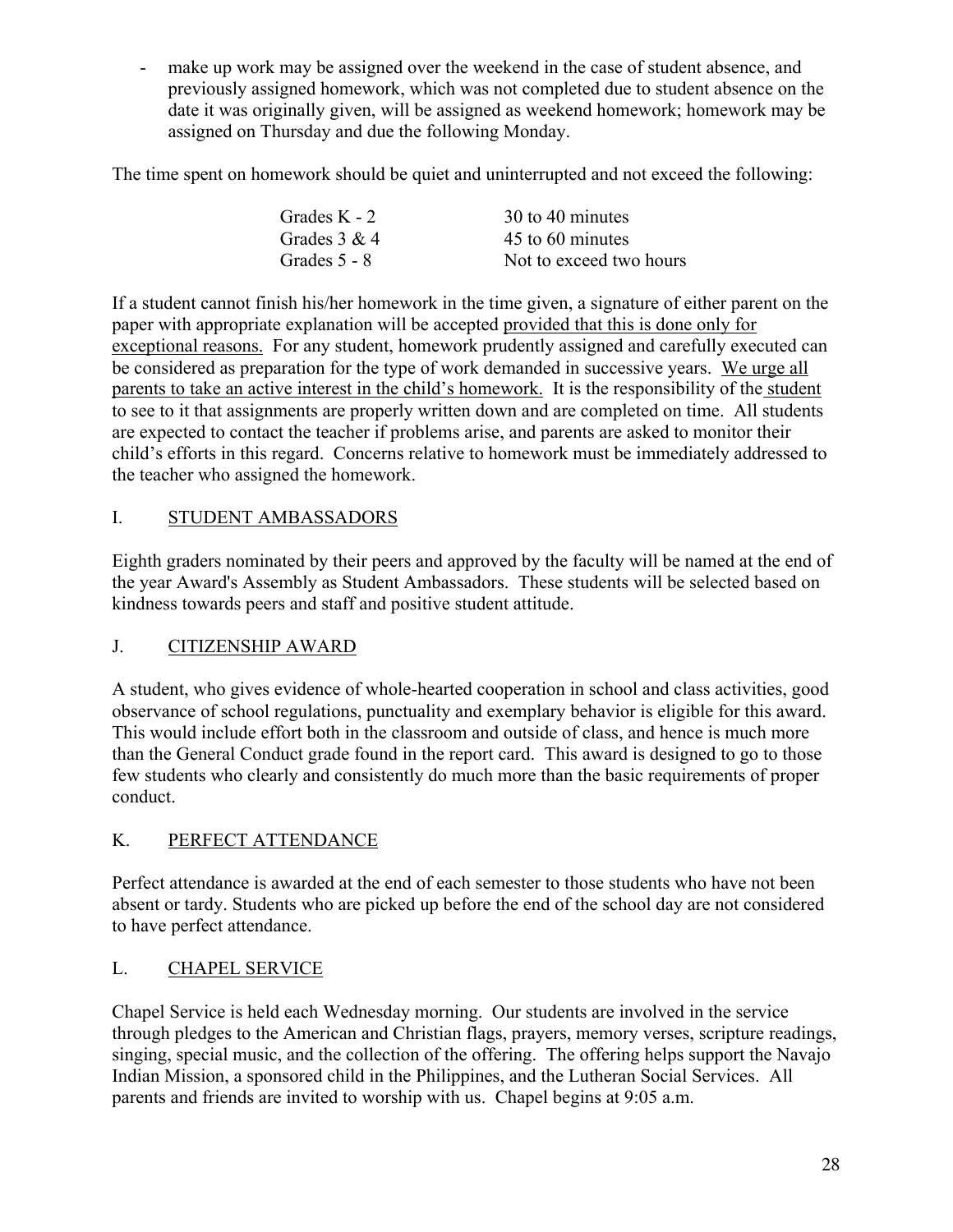# M. SPECIAL SUNDAYS

Each child is expected to sing with his/her class one Sunday during the course of the school year. Please note this date on your calendar so your child will be in attendance. The date and time will be announced the within the first two weeks of school. Permission to miss the one scheduled time requires a written request to the principal one-week prior to the Sunday in question. Failure to attend the scheduled event may result in a grade reduction and an evaluation of the family's continued presence in the school.

# N. LIBRARY

Our school library gives our students access to numerous books in addition to those available in their classrooms.

Library rules are as follows:

- students may check out book (s) each week as they return their previous books;

- a one-dollar fine is charged for an overdue book;

- if a book is lost or badly damaged, the student will be charged the value of the book plus a \$2.00 fee for processing.

St. Mark's will gladly accept donated books from parents and students. However, the school will not pay for new or used books that are bought in from outside sources. All our textbook purchases are from our school-approved vendors. All books donated to the library will be reviewed as to their suitability for the students at St. Mark's. A donation record form is available from the school office.

## O. VOCAL AND INSTRUMENTAL MUSIC

The school choir is open to all pupils of grades four through eight who apply and qualify. The choir sings at regular church services and special occasions. An opportunity to participate in beginning and advanced instrumental music is available to students in grades four through eight who wish this instruction and qualify. The band plays for special occasions. Band members must supply their own instruments.

General classroom music is taught in grades K - 8. Every child is given the opportunity to experience music through theory, singing, listening, dancing, and playing rhythm instruments. Classes participate in chapel, the Christmas program, and special occasions throughout the year.

## P. SUMMER SCHOOL

Our summer program offers students a change of pace from the regular school year. Mornings are devoted to academics the first session with a focus on math and language arts. Learning is enhanced through hands-on experiences and activities. In the afternoon, field trips, water play, nature hikes, games, picnics in the park, swimming, skating, and movies add a variety to your child's learning experience.

Summer school information is available in April of each year. For some students, promotion or acceptance may be conditional on Summer School attendance and performance.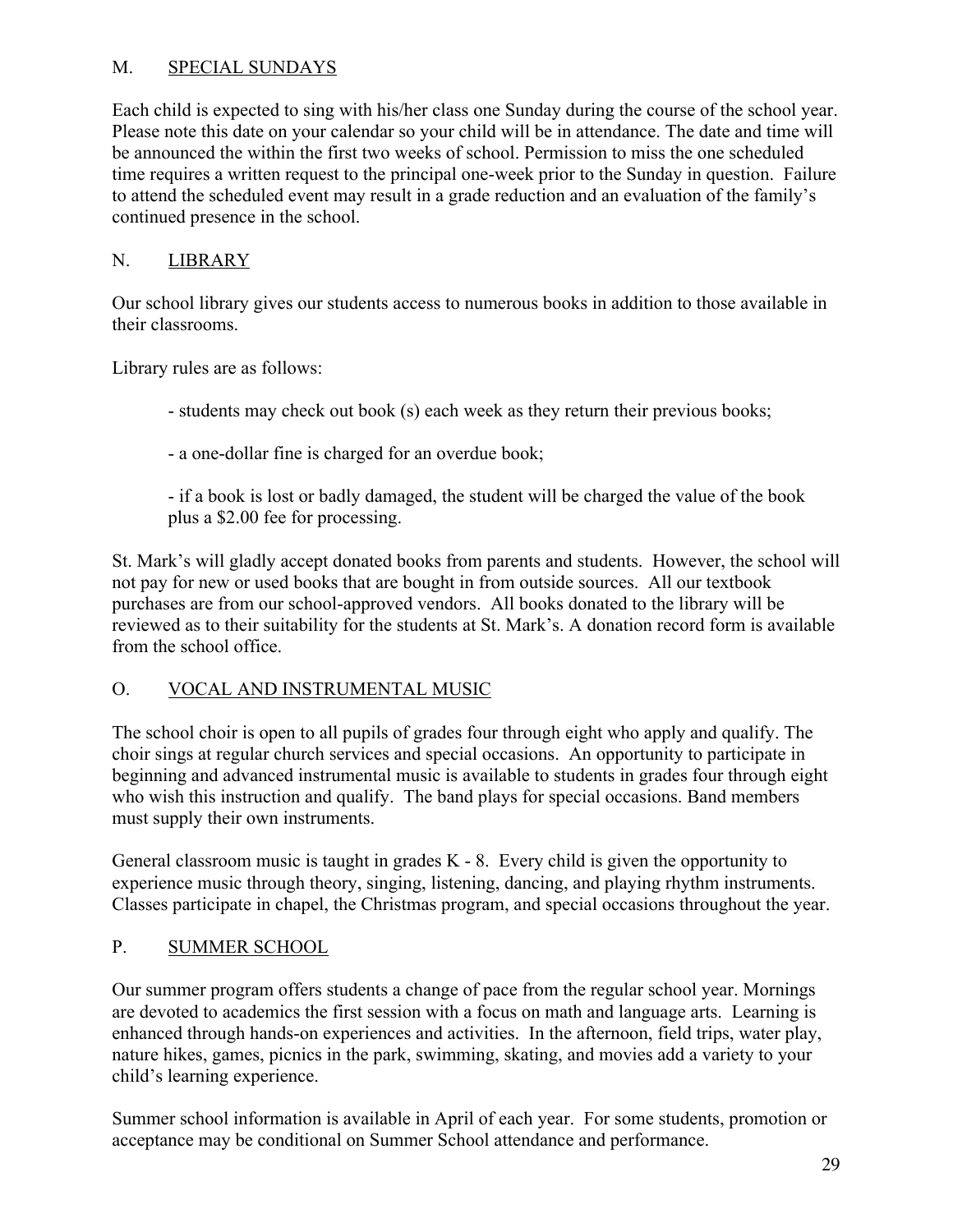# Q. 8TH GRADE GRADUATION REQUIREMENTS

St. Mark's Lutheran School requires that a student have a grade point average of 2.0 for both semesters of the 8th grade year to be eligible for graduation. To graduate, the student may not have a failing grade in any subject for a semester. They must not have any missing work for the fourth quarter of their 8<sup>th</sup> grade year. All teachers must sign a form stating that the 8th grade student has met the requirements in that classroom, and that the student has returned all materials, and paid any outstanding fees. The graduation form permission sheet must be turned in prior to graduation practice for the student to graduate.

Community Service - All 8th Graders must complete 10 hours of community service to graduate. Community service guidelines are available from the vice-principal or the office. The community service and required essay on the service must be completed by February 1<sup>st</sup> of their 8th grade year.

# R. PARTIES IN CLASSROOMS

The \$15.00 class party money at registration covers the Christmas Party and In and Out lunch. We allocate \$8.00 for the Christmas party and the remainder of the money to provide an In and Out Lunch for all students during Spirit Week. **No goodie bags or crafts are a part of the class party.** If a parent wishes to acknowledge his or her child's birthday, a single food item may be brought for the end of the day. Absolutely no goodie bags or decorations may be brought for a birthday party. No pizza lunch parties to celebrate birthdays will be allowed. We wish to have the least disruption to the school day as possible. Invitations may not be passed at school for personal parties before, during or after school hours on campus. Parents may request a list of class addresses in the office to facilitate mailing personal invitations.

On behalf of the faculty and staff at St. Mark's Lutheran School, we welcome you to the beginning of a wonderful school year. We look forward to working with you to help our students further develop the abilities and talents in which God has blessed them.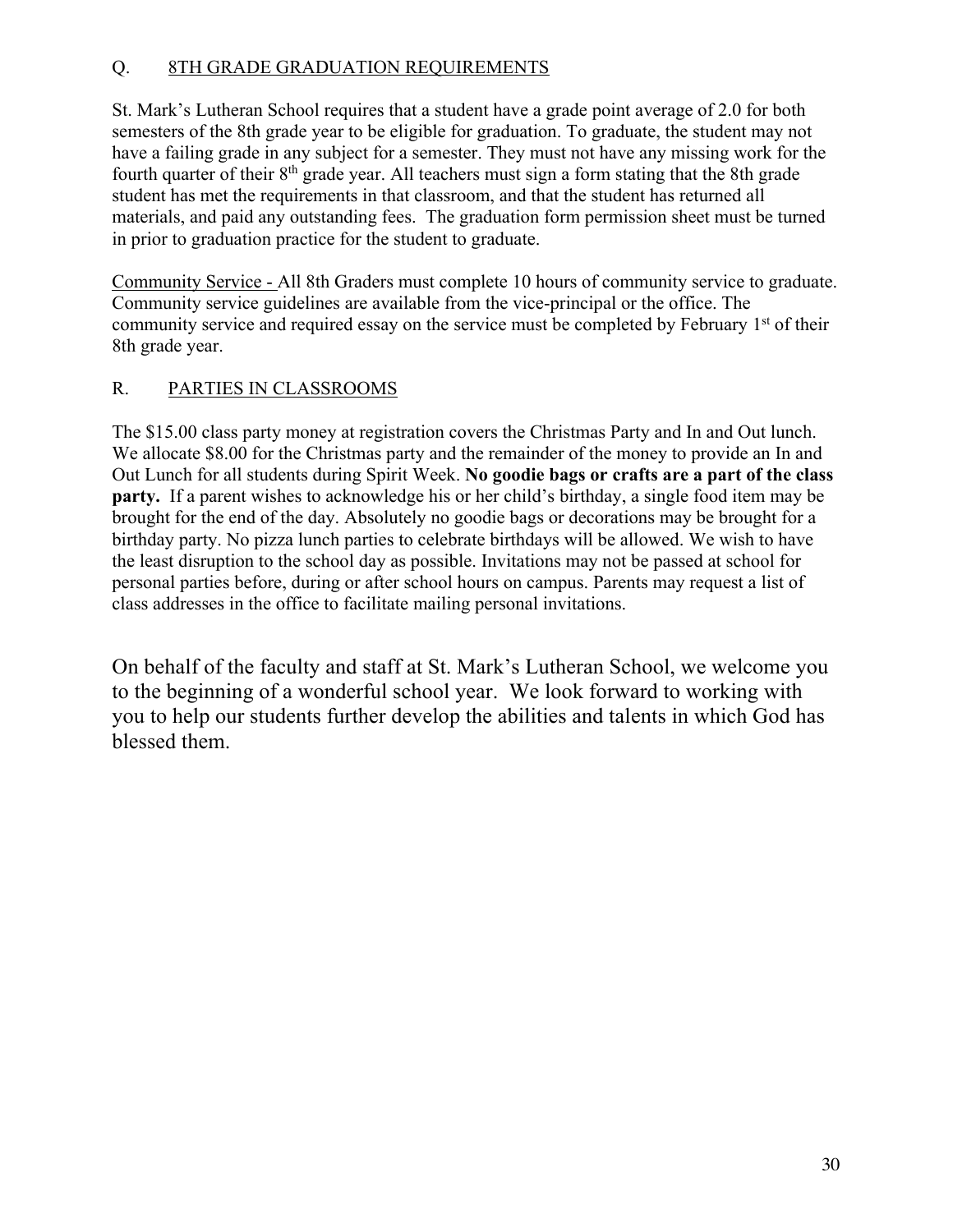#### ST. MARK'S SCHOOL CALENDAR APPENDIX I 2021-2022

# Day Care will be closed. \* Day Care will be open.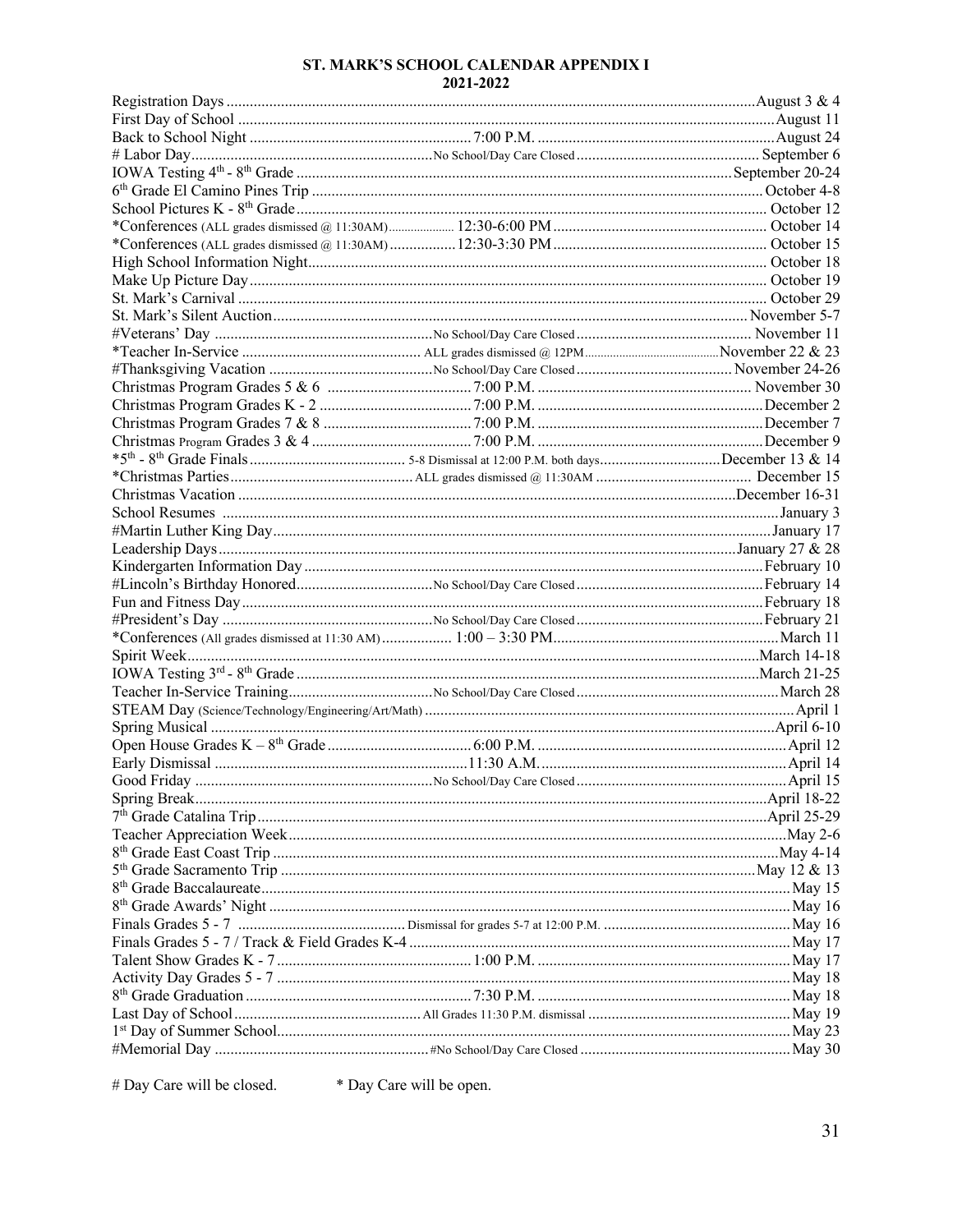# St. Mark's Lutheran School – Appendix II

Permission to Participate in School Activities and to Receive Emergency Medical Care

I hereby grant permission for my child to use all of the play equipment and participate in all of the activities of the school.

I hereby grant permission for my child to leave the school premises under the supervision of a staff member for neighborhood walks or for field trips in an authorized vehicle.

I hereby grant permission for my child to be included in evaluation and pictures connected with the school program.

I hereby grant permission to the School and/or the agent of the School to take whatever steps may be necessary to obtain medical care if warranted. These steps may include, but are not limited to, the following:

- 1. Attempt to contact the parent or guardian
- 2. Attempt to contact the child's physician
- 3. Attempt to contact you through any of the persons listed on the emergency information form you completed for us.
- 4. If we cannot contact you or your child's physician we will do any or all of the following:
	- a) Call paramedics or another physician
	- b) Call an ambulance
	- c) Have the child taken to an emergency hospital in the company of a staff member
- 5. All expenses incurred under number 4 above, will be borne by the child's family.
- 6. The school will not be responsible for anything that may happen as a result of false information given at the time.

It is understood that every parent who assists as a driver must have a valid California Drivers' License and possess evidence of legal minimum insurance and that applicable seat belt regulations apply.

| Parent Name         | Signature | Date |
|---------------------|-----------|------|
| <b>Student Name</b> |           |      |
| <b>Student Name</b> |           |      |
| <b>Student Name</b> |           |      |
| <b>Student Name</b> |           |      |
| <b>Student Name</b> |           |      |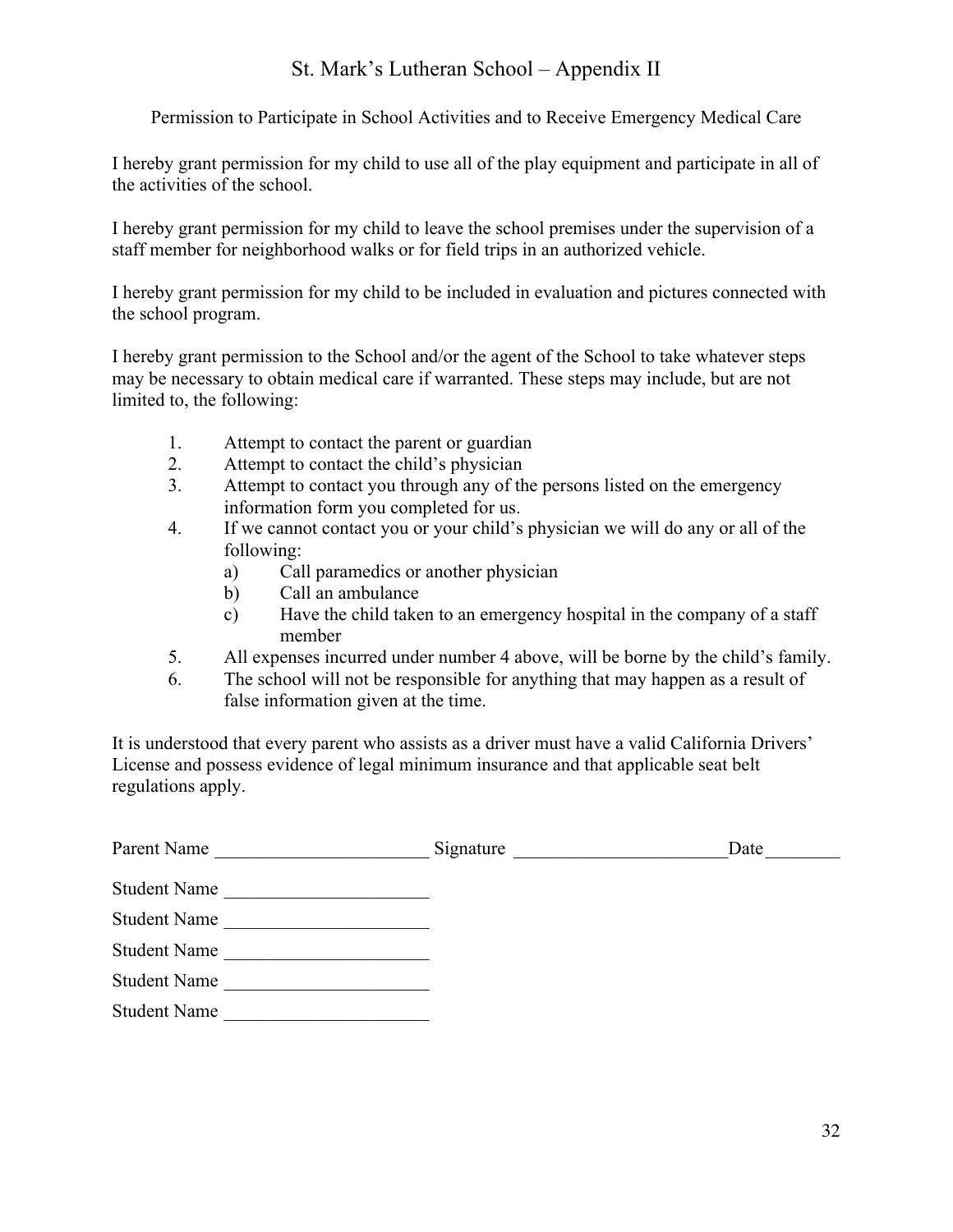# St. Mark's Lutheran School Appendix III

# Payment Policy

"Why do I have to pay a full month's tuition when my child only goes to school for two weeks?"

We get these questions in December (Christmas break) and at the end of the year. Many times there is a misunderstanding about the way the tuition payments are made, and we would like to explain exactly how this process works.

The tuition charged is for the entire school year. We willingly finance the total amount to make it possible for you to make ten payments instead of requiring the whole sum up front. You do not put your child in school by the month, but you are enrolling for the year. It is not possible to pay for only one or two months out of that year, the whole year must be paid.

For example: When you buy a car, the payments must be made each month. If you do not drive the car for one month, you must still pay the payment, which is due for that month. Tuition is financed in much the same way.

For this reason, months that have holidays such as Christmas and Easter vacations, May when school ends in the middle of the month, require a full payment. Therefore, tuition is not refundable. Early withdrawal from St. Mark's will result in the forfeiture of the last month's tuition payment.

I have read the above and understand that St. Mark's does not pro-rate tuition on a monthly, weekly, daily or any basis. Each payment is unrelated to the number of days my child attends school. Each payment made goes toward paying off my total tuition financed.

| Parent Name         | Signature | Date |
|---------------------|-----------|------|
| <b>Student Name</b> |           |      |
| <b>Student Name</b> |           |      |
| <b>Student Name</b> |           |      |
| <b>Student Name</b> |           |      |
| <b>Student Name</b> |           |      |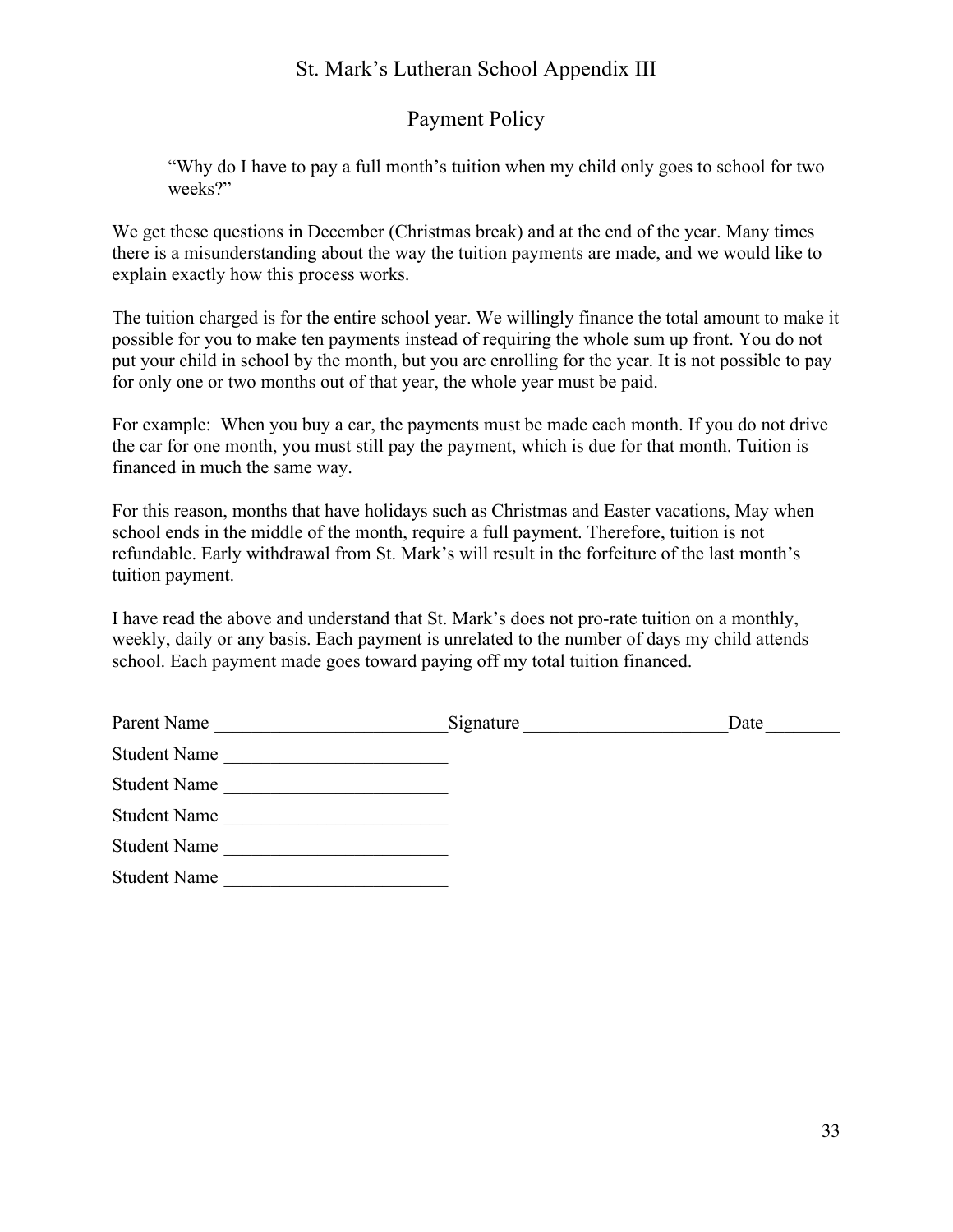# **St. Mark's Lutheran School Appendix IV**

Verification of Student Insurance

| Insurance Company   |                         |      |
|---------------------|-------------------------|------|
| Policy Number       |                         |      |
| Parent Name         | Signature               | Date |
| <b>Student Name</b> | Policy $#$ if Different |      |
| <b>Student Name</b> | Policy $#$ if Different |      |
| <b>Student Name</b> | Policy $#$ if Different |      |
| <b>Student Name</b> | Policy # if Different   |      |
| <b>Student Name</b> | Policy $#$ if Different |      |

All St. Mark's parents are required to have insurance for each student. If you do not have insurance for your student, student insurance is available for purchase. If purchasing student insurance, please fill out school provided insurance forms with payment. These forms and payment MUST be submitted at registration.

# **To be filled out by registration worker**

Parent purchased school insurance? Yes

If yes, attach the form and check.

# ALL students must have insurance by August  $10^{th}$ , 2021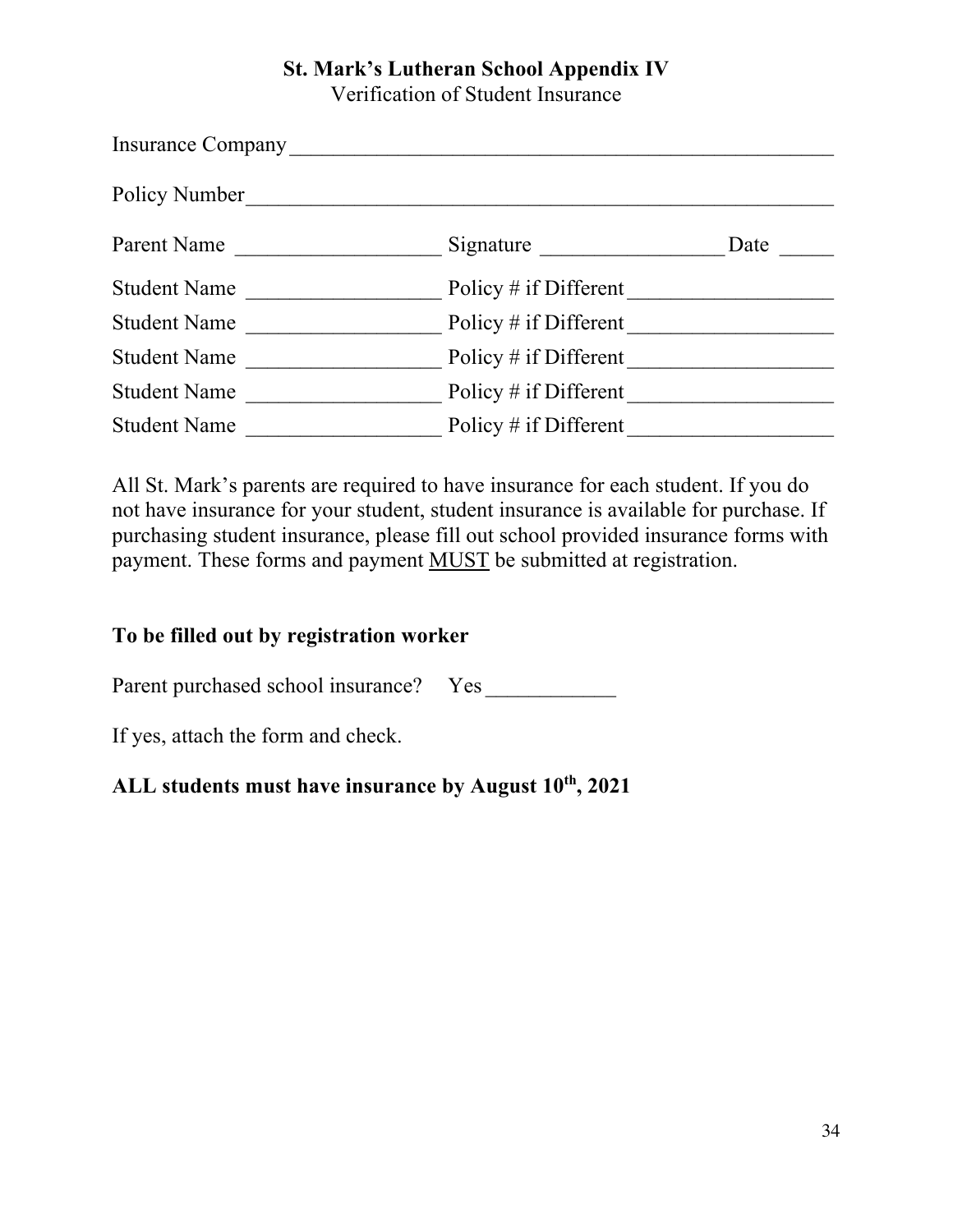# St. Mark's Lutheran School Appendix V Harassment Prevention Policy

#### Purpose

It is St. Mark's policy to provide students with a school free of discrimination and harassment, to provide for the prompt and thorough investigation of harassment complaints and to provide a process for eliminating any such abuse. Harassment of students in any form is unacceptable conduct and will not be tolerated.

#### Scope

All employees and students must comply with this policy and take appropriate measures to insure that such conduct does not occur. This policy covers, but is not limited to, harassment for the following reasons: race, color, national origin and ancestry, sex, medical condition, disability and any other protected basis. This policy applies to all students in all aspects of the student relationship, including registration, class promotion, matriculation, classroom activity and extracurricular activity. It also applies to how students are treated by employees, vendors and all other people related to our school.

#### Forms of Harassment

Harassment may take many forms. It includes, by way of example:

- (i)Verbal conduct such as epithets, derogatory jokes or comments, slurs or unwanted sexual advances, invitations or comments;
- (ii) Visual conduct such as derogatory and/or sexually-oriented posters, photography, cartoons, drawings or gestures;
- (iii)Physical conduct such as assault, unwanted touching, blocking normal movement or interfering with work because of sex, race or any other protected basis;
- (iv)Threats and demands to submit to sexual requests
- (v) Retaliation for having reported or threatened to report harassment.

#### Sexual Harassment

Sexual harassment includes unwelcome sexual advances, requests for sexual favors, and other offensive verbal or physical conduct that is either sexual in nature or directed at someone because of his or her gender. Sexual harassment undermines the student / school relationship by creating an intimidating, hostile or offensive school environment and will not be tolerated. Sexual harassment may take different forms. One specific form is the demand for sexual favors. Other forms of harassment include, but are not limited to:

- A. Verbal Sexual innuendos, suggestive comments, jokes of a sexual nature, sexual propositions, threats.
- B. Non-Verbal Sexually suggestive objects or pictures (*e.g.*, scantily-clad models, cartoons, etc.), suggestive or insulting sounds, leering, whistling, obscene gestures.
- C. Physical Unwanted physical contact, including touching, pinching, brushing the body, pushing.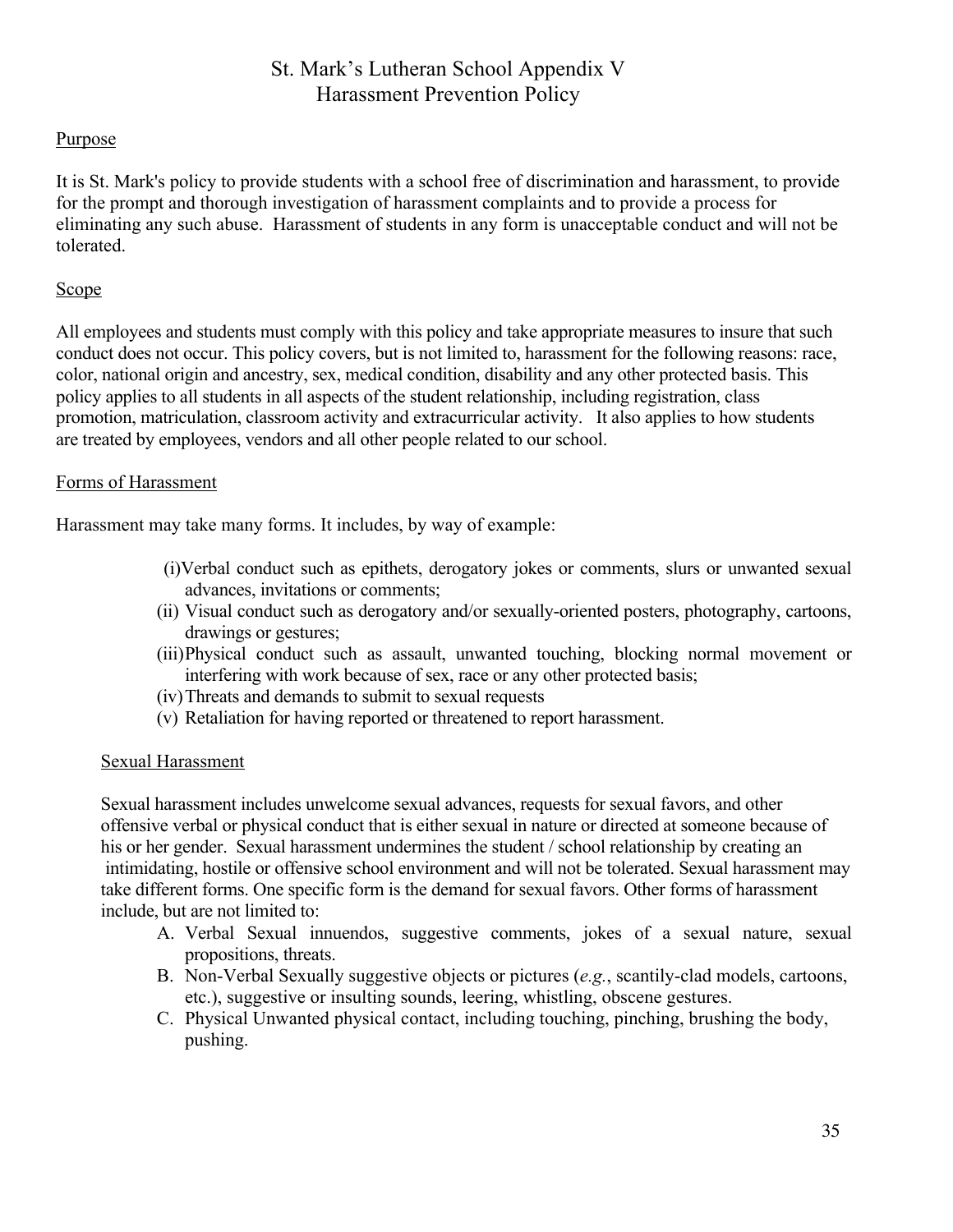- Whatever form it takes, harassment is insulting and demeaning to the recipient and will not be tolerated at the school. Violations of this policy may result in disciplinary action up to and including termination of employees or expulsion of students.
- All employees and students must comply with this policy and take appropriate measures to prevent harassment from occurring.
- St. Mark's encourages any student who believes he/she is being harassed to come forward and report such incidents to his/her teacher and/or the principal.
- St. Mark's will promptly and thoroughly investigate any complaint as it arises and will take appropriate action, including termination of employment or expulsion from school, if the circumstances warrant.
- St. Mark's will not retaliate or allow any form of retaliation against any student for making a complaint or participating in an investigation. In fact, retaliation for reporting a violation is itself a violation of this policy.
- If a situation develops which a student feels should be investigated, the student should provide a complaint to the Principal, or his/her teacher. The complaint should be made as soon as possible after the incident and should include as many details as possible regarding the incident or incidents.
- St. Mark's will, to the maximum extent feasible, maintain the confidentiality of such complaints on a need-to-know basis. However, investigation of such complaints may require disclosure to the accused party and other witnesses in order to gather pertinent facts.

# **Bullying**

Bullying is a form of improper harassment. St. Mark's Lutheran School is committed to providing a compassionate, receptive and non-threatening atmosphere for each and every one of our pupils to learn and succeed in. We believe that bullying is completely unacceptable in our school community. If bullying does occur, students should be assured of the fact that all incidents will be addressed quickly, thoroughly and effectively. We also expect that anyone - whether student, educator, family member or other school party - who witnesses or has other knowledge of an incident of bullying will report the incident to a staff member immediately and with the promise of confidentiality when practicable.

If St. Mark's Lutheran School determines that harassment contrary to this policy has occurred, corrective action will be taken in accordance with the circumstances involved. Any person determined by St. Mark's to be responsible for unlawful harassment will be subject to appropriate disciplinary action, up to and including termination of employment or expulsion from school. Whatever action is taken against the harasser will be made known to the student lodging the complaint and St. Mark's will take action St. Mark's deems appropriate in its sole and absolute discretion to remedy any loss to the student resulting from harassment. St. Mark's will not retaliate against anyone for filing a complaint. St. Mark's encourages all students to report any incidents of harassment forbidden by this policy immediately so that complaints can be quickly and fairly resolved.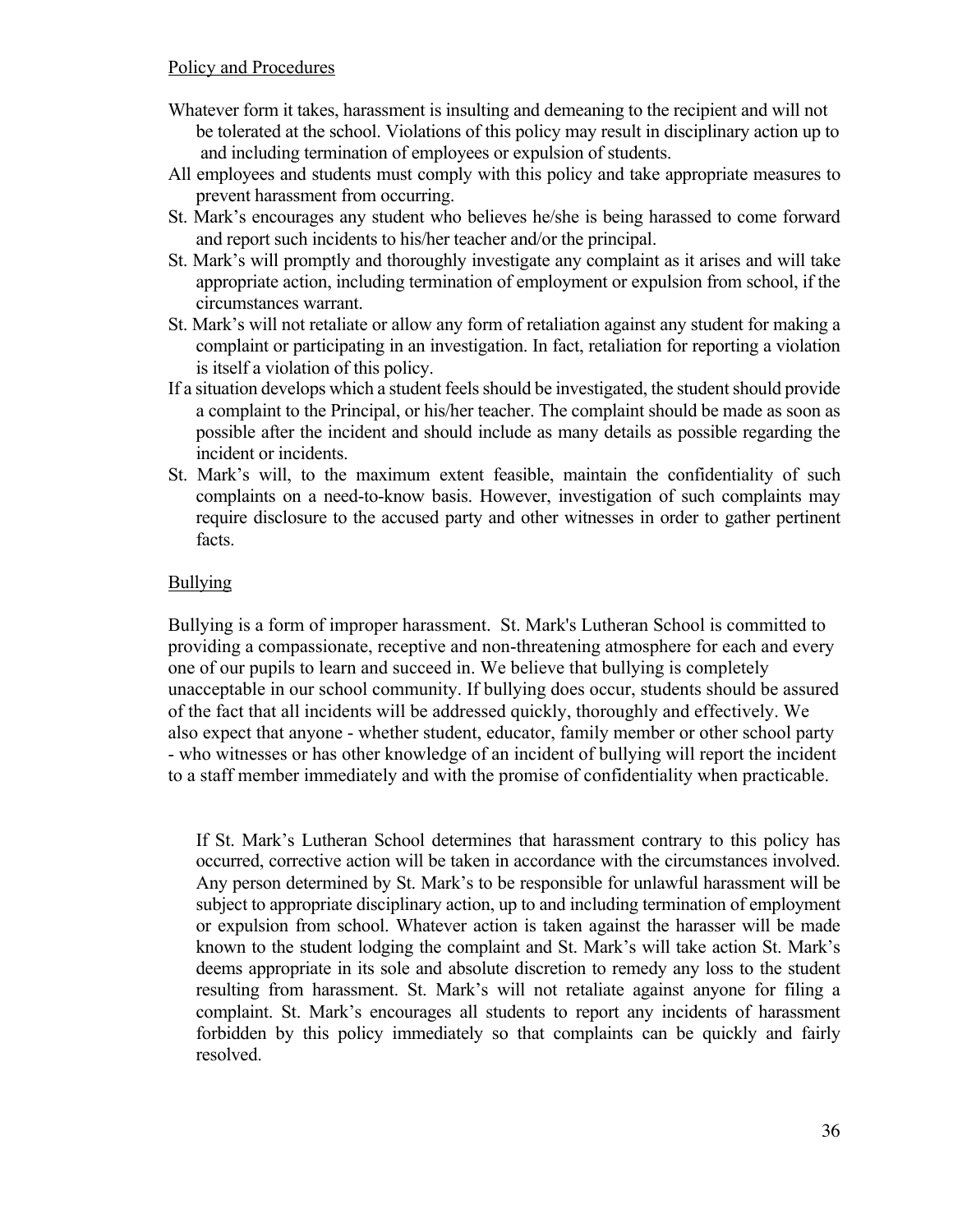#### **Sexting**

In keeping with St. Mark's responsibility to provide a safe learning environment for all students, St. Mark's has established the following policy regarding the issue of "sexting". Sexting is the act of sending, receiving or forwarding sexually explicit or suggestive messages, photos, or images via cell phone, computer or other digital device. Students engaged in such activities are subject to state and federal laws and school discipline, including, but not limited to expulsion from St. Mark's. St. Mark's considers sending, sharing, possessing or even viewing pictures, text messages or emails that contain a sexual message or image a violation of this policy and will result in both discipline and notification of local law enforcement in appropriate circumstances. Students are required to immediately report any such activities to a teacher or St. Mark's administrator.

| Signature______________________                                                                                | Date |
|----------------------------------------------------------------------------------------------------------------|------|
| Signature and the state of the state of the state of the state of the state of the state of the state of the s | Date |
| Signature___________________                                                                                   | Date |
| Signature                                                                                                      | Date |
| Signature                                                                                                      | Date |
| Signature                                                                                                      | Date |
|                                                                                                                |      |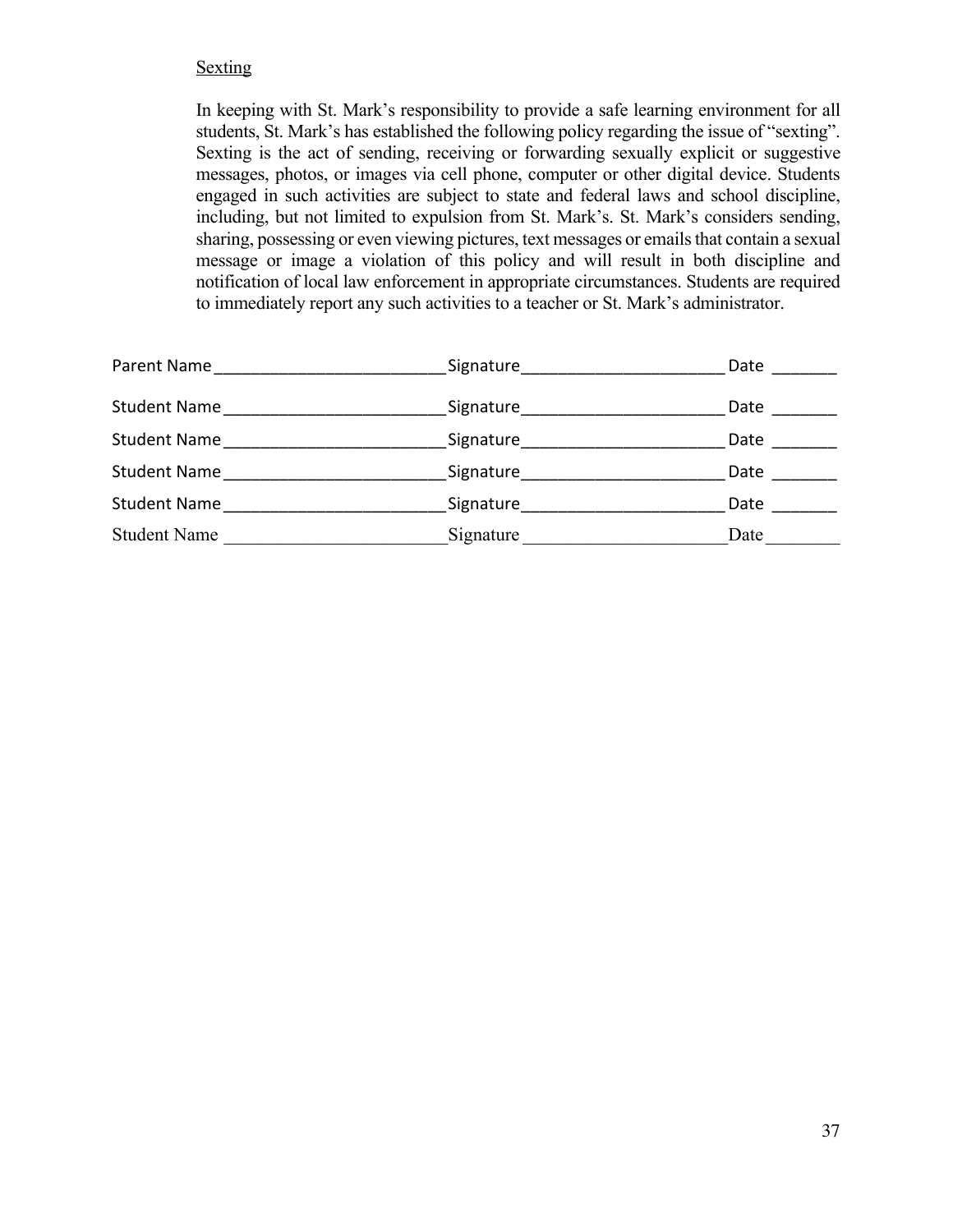# St. Mark's Lutheran School Appendix VI

# Internet Acceptable Use Policy

This document defines the rights of ST. MARK'S and its students regarding electronic communications, Internet access, and transactions carried out on ST. MARK'S computers.

#### **The Need for Policy:**

While Internet access can be a great educational asset, it can also potentially distract students, affect discipline and study, impinge on the rights of students and others, cause physical and emotional harm, and endanger the integrity of the school's computers and network. And while ST. MARK'S manages and monitors Internet usage of its students, user compliance with the conditions listed in this document is necessary to help keep the electronic elements of the school free from negative consequences.

#### **General Principles:**

- ST. MARK'S provided computer, Internet and e-mail privileges, are considered school resources and are intended to be used for school-related purposes only. These resources are not private, and students and other users should have no expectation of privacy in these systems and communications. ST. MARK'S reserves the right to access E-mail messages and computer files to ensure compliance with this rule, without notice.
- It is not permissible to encrypt or password protect any of the computer systems at ST. MARK'S, without prior written approval of the principal.
- Students are not permitted to access the electronic communications or files of other students or of ST. MARK'S employees or third parties unless directed to do so by the principal.
- Access to the Internet, Web sites, e-mail accounts and other types of computer access are to be used for ST. MARK'S-approved activity only.
- The distribution of any information through the Internet, computer-based services, e-mail, and messaging systems is subject to the scrutiny of the ST. MARK'S. ST. MARK'S reserves the right to determine the suitability of this information.
- Questions about access to electronic communications or issues relating to security should be addressed to the principal.
- Unauthorized access into computer files of ST. MARK'S or any third party (*i.e.*, hacking) is in many cases illegal and is in all cases prohibited.

## **Conditions of Use:/Users shall not:**

- Visit Internet sites that contain obscene, pornographic, indecent, sexual, hateful, discriminatory, defamatory or other objectionable materials; send or receive any material that is obscene, pornographic, indecent, sexual, hateful, discriminatory or defamatory or which is intended to annoy, harass or intimidate another person.
- Download any software or electronic files without permission of the principal and without implementing virus protection measures that have been approved by the school.
- Install or attempt to install any software on a ST. MARK'S computer without the permission of the principal.
- Upload, download, or otherwise transmit commercial software or any copyrighted materials belonging to parties outside of ST. MARK'S, or to ST. MARK'S itself.
- Solicit e-mails that are unrelated to legitimate educational activities.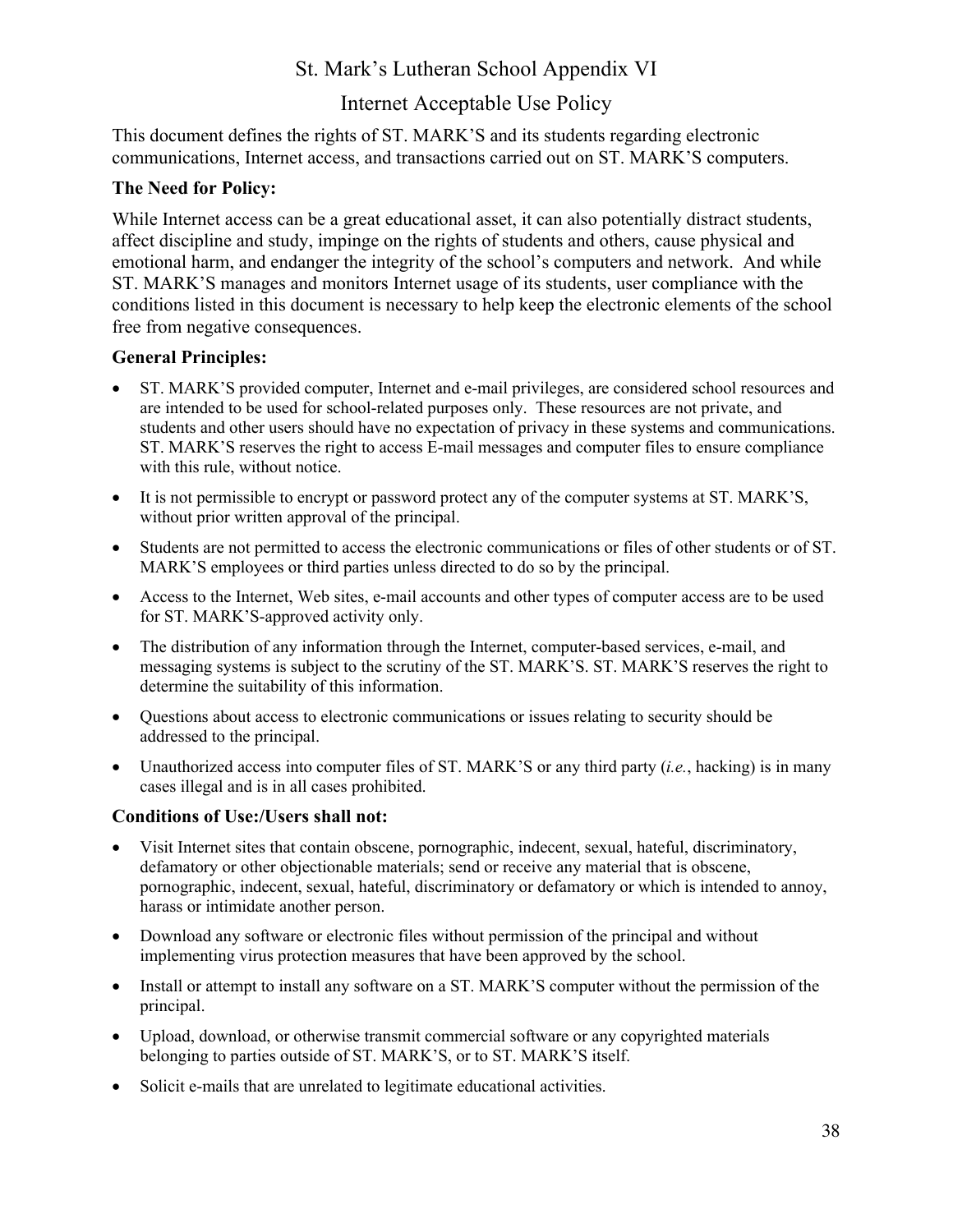- Use the Internet or e-mail for any illegal, immoral purpose or for any purpose contrary to the mission of ST. MARK'S.
- Make or post indecent, obscene, pornographic, sexual, hateful, discriminatory or defamatory remarks, proposals, or materials.
- Intentionally interfere with the normal operation of the network, including the propagation of computer viruses and sustained high volume network traffic that substantially hinders others in their use of the network.
- Examine, change, or use another person's files, output, or user name for which the user does not have explicit authorization.
- Perform any other inappropriate uses identified by ST. MARK'S.
	- Waste time on non-educational or scholastic matters.
	- Engage in communications with strangers in chatrooms, emails or instant-messaging conversations not approved by the principal.
	- Post or communicate personal information about the user to strangers without the authorization of the principal.
	- Gain unauthorized access to ST. MARK'S or other third parties' computer files (i.e., engage in hacking) under any circumstances.
	- Use Internet based social networking programs such as Facebook, Linked In, Vine, Instagram, Snapchat, Youtube and Twitter, unless pre-authorized by school personnel. Even if authorized, users may not use such social networking programs (i) for non-educational purposes, (ii) to reveal confidential school information, (iii) to reveal personal information of school students, faculty or staff, (iv) or to ridicule, harass, threaten, or bully any person.

Users who violate any of the guidelines set in the policy may be subject to disciplinary action including revocation of access privileges, suspension or expulsion. ST. MARK'S also retains the right to report any illegal violations to the appropriate authorities.

| Parent Name         | Signature | Date |
|---------------------|-----------|------|
| <b>Student Name</b> | Signature | Date |
| <b>Student Name</b> | Signature | Date |
| <b>Student Name</b> | Signature | Date |
| <b>Student Name</b> | Signature | Date |
| <b>Student Name</b> | Signature | Date |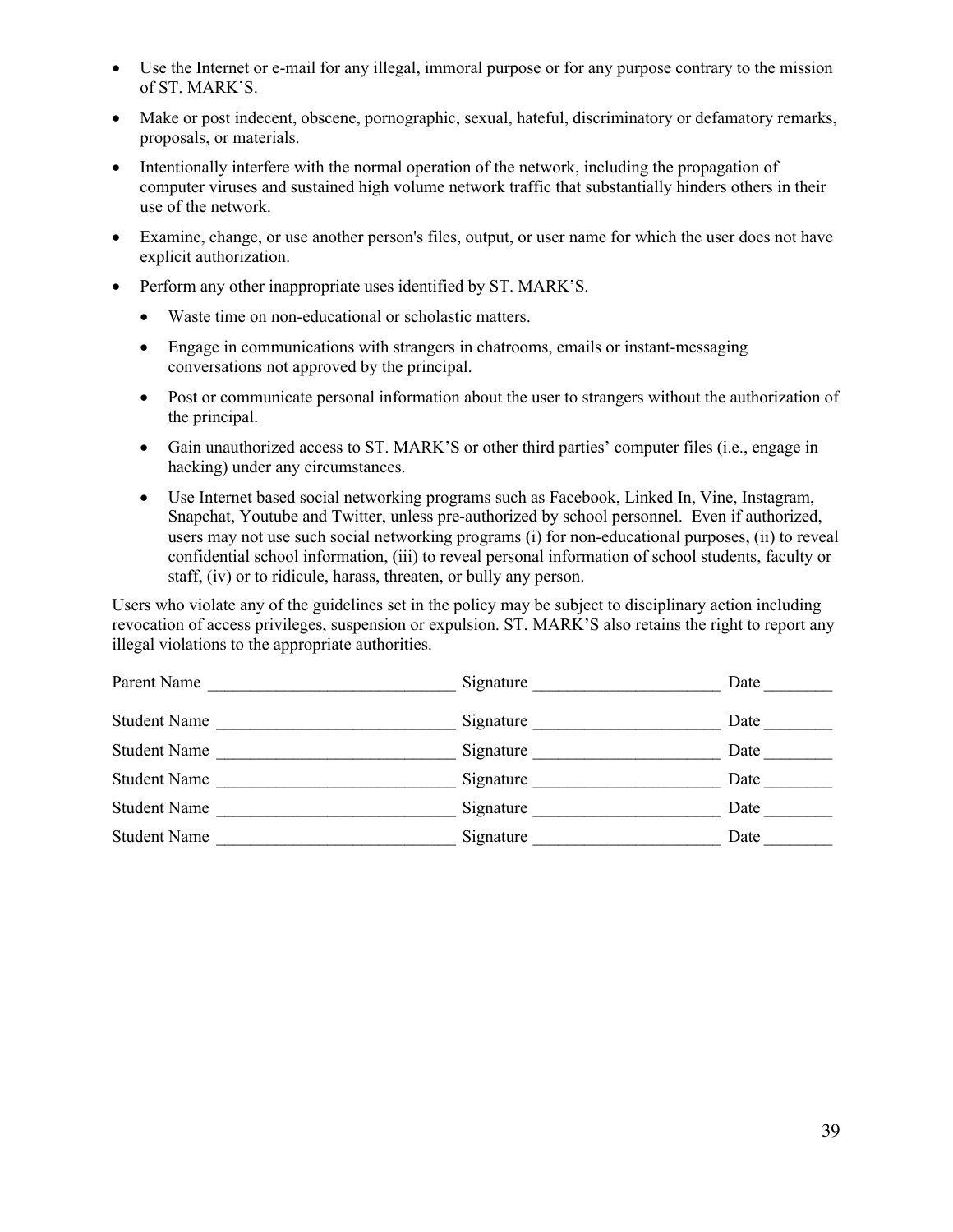# St. Mark's Lutheran School Appendix VII Parking Lot Rules and Regulations

Our goal is for all of our students to arrive at and be picked up from school safely and efficiently. Unfortunately, some of the people who drive students to school and pick up students from school follow procedures that are contrary to both of these goals and actually cause safety hazards. We appreciate your concern for all of our students' safety and your patience.

#### Guidelines and Requirements:

- Speed Limit is 5 miles per hour in the parking lot.
- Using **the morning drop off zone**. You may use the drop off zone, only if your child or children have their items collected and are ready to depart your vehicle. If you need more time to exit, please use a regular parking space. Otherwise, when dropping off a student, you must park your car, exit the vehicle, and walk your child to the sidewalk. Please use crosswalks where they are available.
- Students from preschool through at least second grade should hold the hand of the adult picking up and dropping off the student.
- Dropping off a family member who gets the child and then gets into a car that is trolling through the parking lot is not allowed. Cars must be parked in a legal parking spot while waiting for a student.
- Parking in the handicapped spot if your vehicle does not have a handicapped placard is not allowed.
- Waiting for a parking spot that is not immediately available, (in other words, the car you are waiting for does not have its back-up lights on) is not allowed.

St. Mark's will enforce these requirements and guidelines first with a warning, and then with fines. Warnings are not required for serious infractions. Excessive violations or unpaid fines may result in the expulsion of your child from school.

It is the undersigned responsibility to acquaint anyone picking up or dropping off his/her student with the St. Mark's parking lot rules and regulations.

| Parent Name         | Signature | Date |
|---------------------|-----------|------|
| <b>Student Name</b> |           |      |
| <b>Student Name</b> |           |      |
| <b>Student Name</b> |           |      |
| <b>Student Name</b> |           |      |
| <b>Student Name</b> |           |      |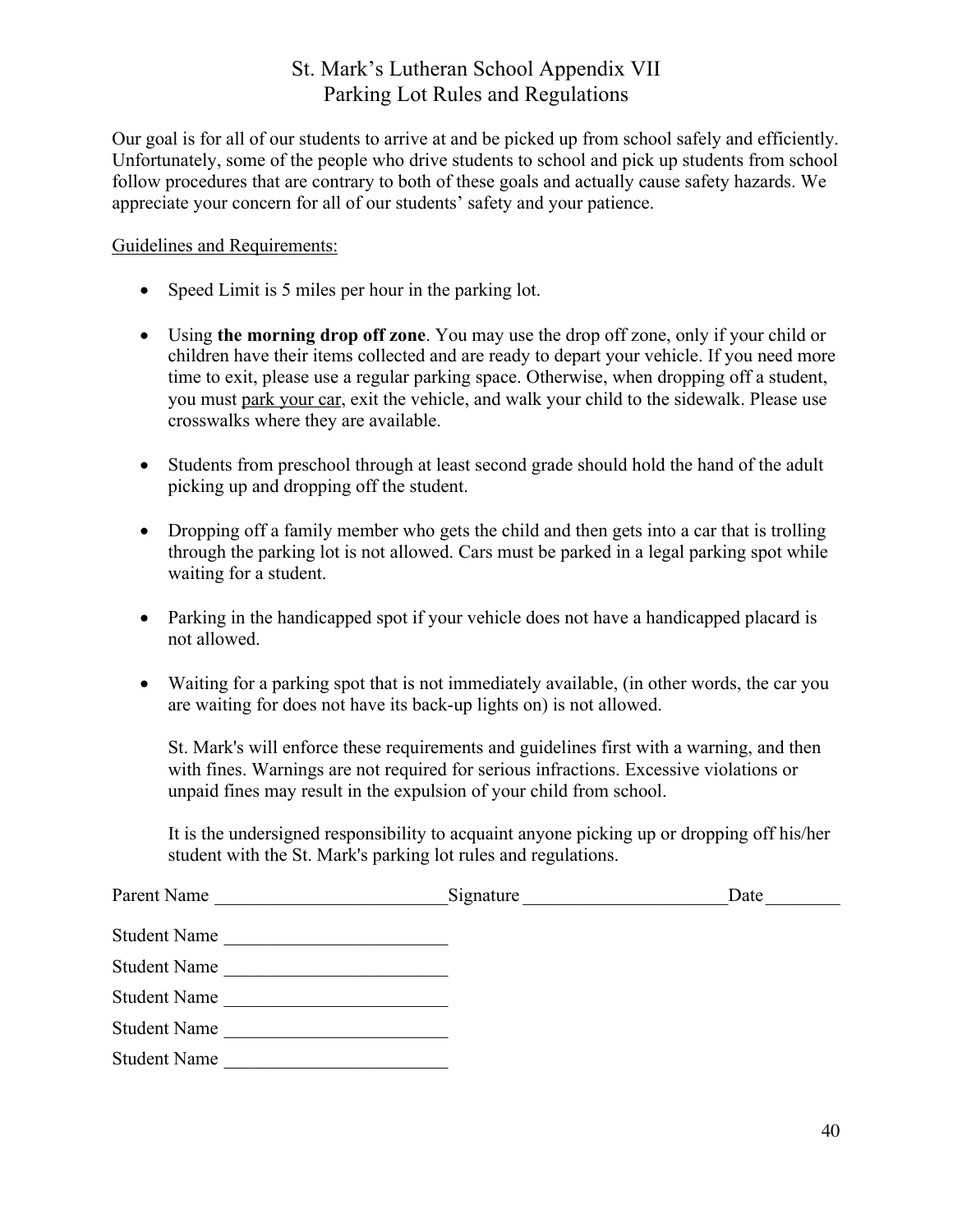# St. Mark's Lutheran School Appendix VIII

# **Mandatory Scrip Policy**

Each school family at St. Mark's is required to purchase \$2,500 in Scrip cards or they can exercise their buyout option of \$350. The fulfillment of either the \$2,500 Scrip cards or \$350 buyout option must be **completed** by April 15th.

The following are Scrip procedures for purchase and buyout:

- Scrip is available for purchase in person, in Room: 6, Monday through Friday, during the hours of 7:30 a.m. to 9:30 a.m.
- You also have the option to drop off a completed order form, along with payment to the school office. As soon as the order is processed, you can pick up your order in the school office. You will be notified by phone that your Scrip order is ready.
- Scrip orders can also be emailed directly to  $\frac{\text{maxaro}(a) \times \text{maxv}}{\text{maxv}}$ . Once the order is processed, you can pick up and make payment in the school office. You will be notified by phone that your Scrip order is ready.
- If choosing the "buyout" option, please remit payment of \$350 in the school office.

**Please note:** If items are out of stock, it is a two-week lead time to place an order. Please keep that in mind if you are choosing the "purchase scrip" option. You will need to have all orders to fulfill the remaining balance on your account, into the Scrip office by **April 1st**.

## If you have a remaining balance on your Scrip account by April 1<sup>st</sup>, and have not placed an **order, you will be billed the buyout option of \$350. No exceptions.**

Scrip orders can be picked up anytime during the office hours of 7:30 a.m. – 4:00 p.m. The school office **does not** sell Scrip. The office will accept and distribute completed orders only.

Please choose a Scrip option:

Purchase Scrip Option Buyout Option

Parent Name **Example 2** Signature **Example 2** Signature **Example 2** Date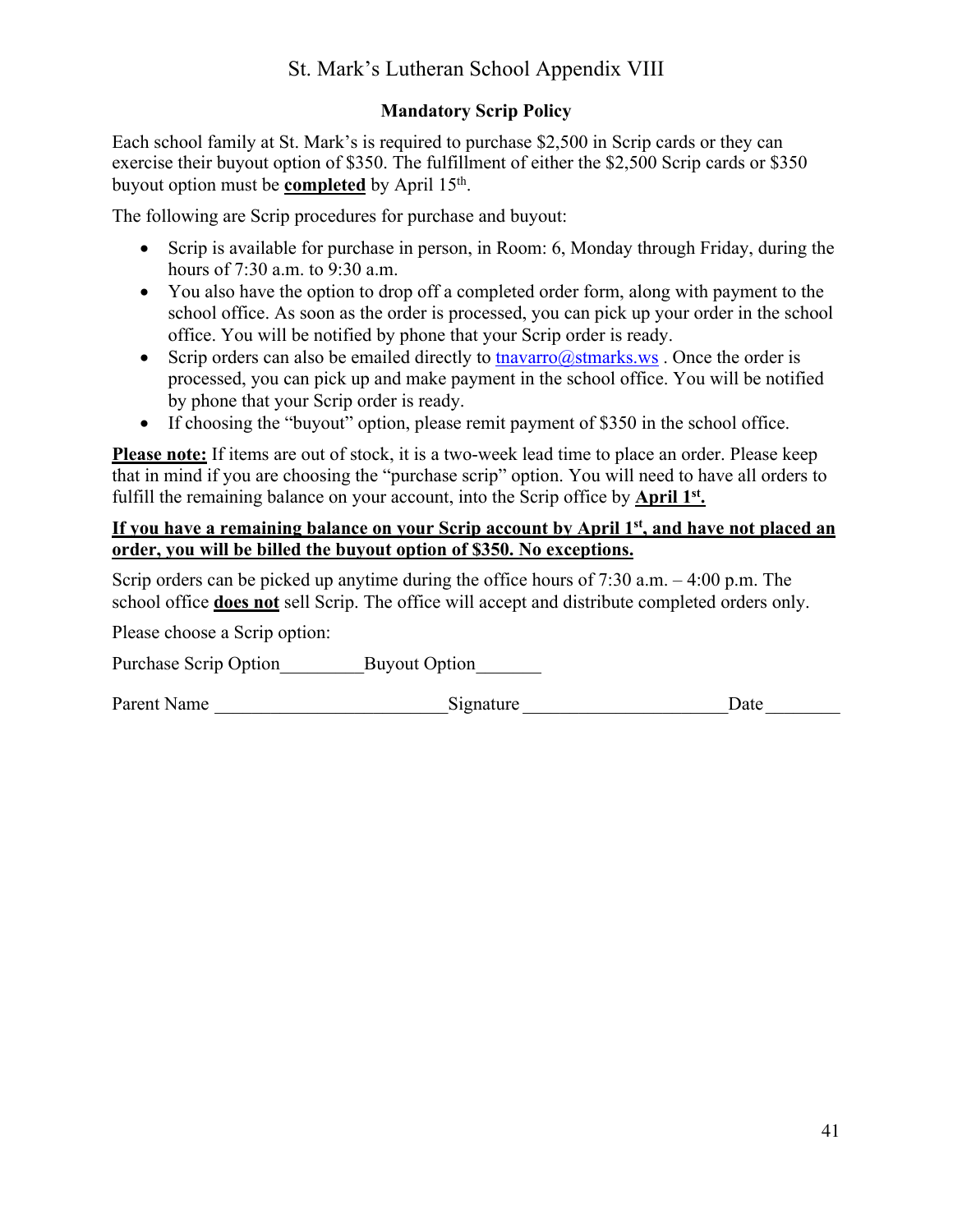# Appendix IX St. Mark's Lutheran School Student/Parent Agreement for Use of Student iPads 2021-2022

#### **iPad Management**

The Apple iPad that you have been issued is the property of St. Mark's Lutheran School and is made available to you as a tool for learning.

The use of an iPad is a privilege that can be revoked (taken away). Inappropriate use or neglect of an iPad can result in limits to or loss of use of the iPad.

Like textbooks and other school property, you will be assigned use of ONE iPad. The iPad, school-issued case, and school-issued charger must be returned to the school in good working condition at the end of the school year or upon withdrawal or transfer.

The HOME and LOCK screens are not to be changed. You may not sync the iPad with a personal computer or "jailbreak" the device.

The iPad app catalog is pre-loaded with the all apps needed for class. You may download apps from the catalog as directed by the teacher. You may not ever delete or uninstall any Apps from the iPad. You may not add apps from a personal iTunes account.

#### **Care and Handling of the iPad:**

You may not mark the Apple iPad or case in any way with markers, stickers, etc.

You must keep the iPad in the school-provided case at all times, carry it carefully, and store it on a safe surface.

You should not eat or drink near the Apple iPad. Pay attention to desktop water bottles and snacks to make sure iPad is safely away before drinking or eating.

You should make sure hands are clean before using the iPad. As needed, wipe the glass clean with a microfiber cloth. Only use cleaning supplies that are approved for iPad screens.

You should charge the battery when it reaches approximately 20% or overnight daily. When charging, line up the cable line correctly and use care when inserting and removing the cable from the port.

#### **Internet Rules and Expectations:**

Any inappropriate web or email activity can result in loss of the iPad privilege.

You should keep in mind that all activity conducted on the iPad is monitored and can be tracked/traced. All use of the iPad should be to further your education and enrich educational resources.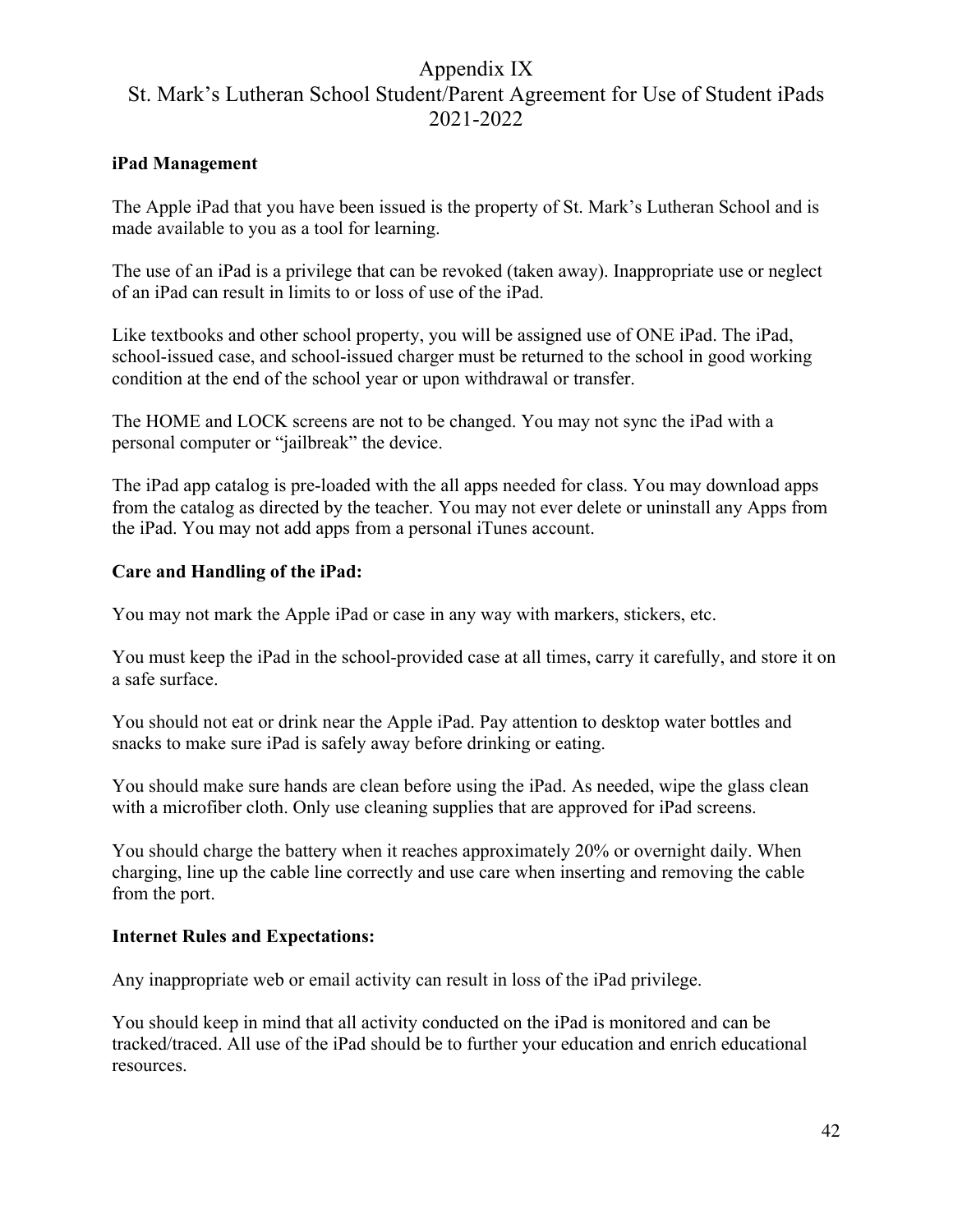You should always exercise online safety and digital citizenship skills including protecting passwords and personal information and treating others with respect when interacting with online tools

#### **SML Student iPad Agreement**

#### **Damages**

Any physical damages to the iPad that occur throughout the school year will result in an initial **\$100.00 fee** to cover the Apple Care deductible. The iPad will then be sent to Apple for further inspection at which time additional fees may occur up to the cost of **\$500.** 

Damaged or misplaced charging blocks: **\$10.00.**

Damaged or misplaced charging cords: **\$10.00.**

Damaged or misplaced iPad covers: **\$40.00.**

#### **An Acceptance of Responsibility**

I have read, and agree to follow, the Agreement for Use of Student iPads.

I understand, and agree to follow, the St. Mark's Lutheran School Acceptable Use Policy.

I accept responsibility for the care and content of the iPad assigned to me for the year.

I understand that I may lose my iPad privileges as a result of inappropriate behavior.

| Parent Name         | Signature | Date |
|---------------------|-----------|------|
|                     |           |      |
| <b>Student Name</b> | Signature | Date |
| <b>Student Name</b> | Signature | Date |
| <b>Student Name</b> | Signature | Date |
| <b>Student Name</b> | Signature | Date |
| <b>Student Name</b> | Signature | Date |

#### **St. Mark's Lutheran School iPad Package value including hardware, software, and setup: \$500 per student iPad**